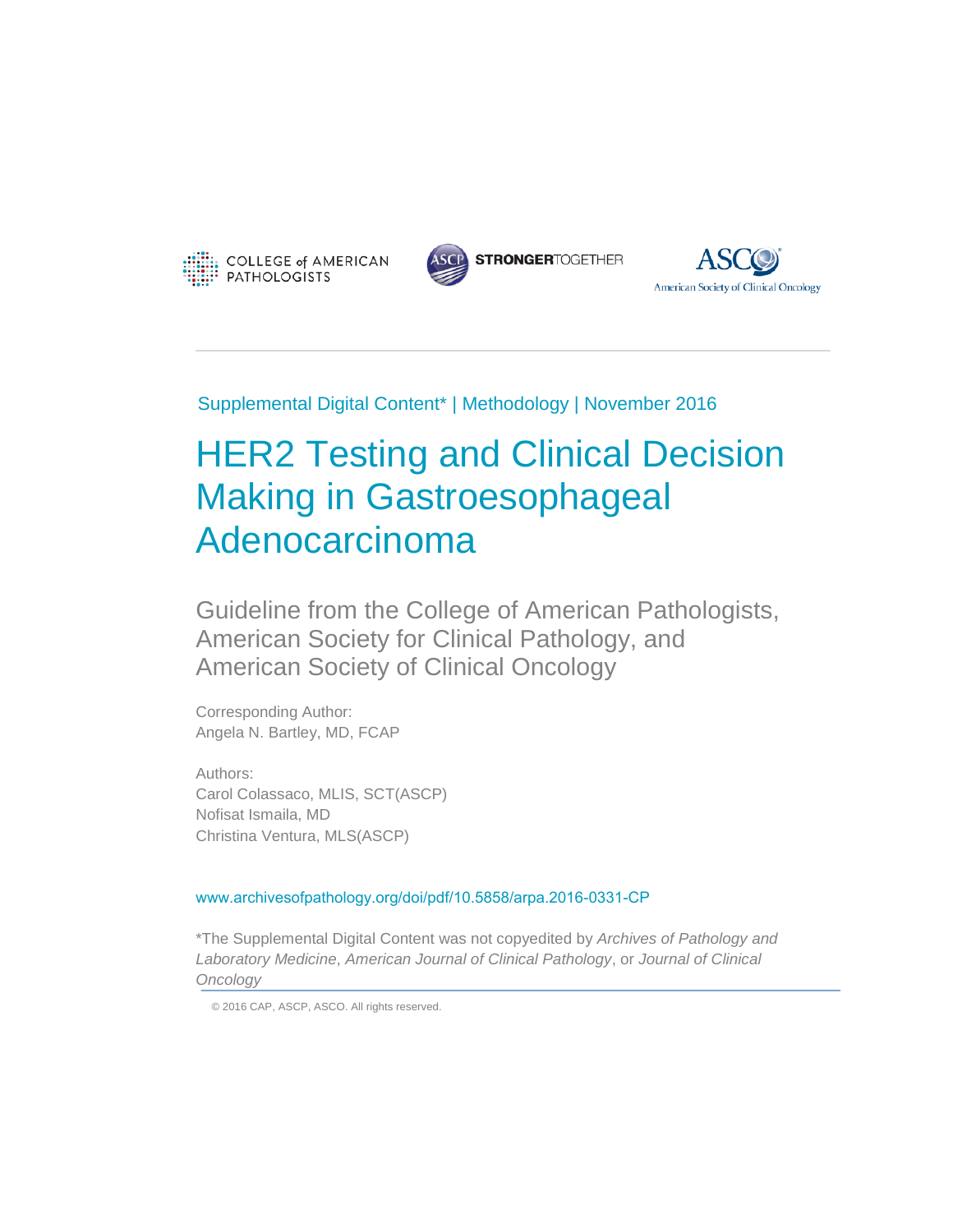## **METHODS USED TO PRODUCE THE GUIDELINE**

#### **Panel Composition**

The College of American Pathologists (CAP), the American Society for Clinical Pathology (ASCP), and the American Society of Clinical Oncology (ASCO) convened an Expert Panel (EP) consisting of pathologists, oncologists, gastroenterologist, and a methodologist to develop an evidence-based guideline to help establish standard HER2 testing to guide targeted therapies, and advance personalized care for patients. All three organizations appointed a representative to serve as a co-chair, with one taking a leadership role (AB). All three organizations approved the appointment of panel members. The EP and the methodologist performed the systematic evidence review. An advisory panel (AP) of pathologists, oncologists, and patient advocates also helped in the development of the guideline. The role of the AP members was to provide guidance and feedback on the key questions for the literature search, vet the draft guideline statements prior to the public comment period, and to review and provide feedback for the manuscript and supplemental digital content.

#### **Conflict of Interest (COI) Policy**

The CAP, ASCP, and ASCO require that any individual influencing the content of Practice Guidelines provide disclosure of the existence and extent of any financial interest relevant to the content of these guidelines on molecular biomarkers, tests or therapies associated with gastroesophageal adenocarcinoma. The intent of disclosures is to provide transparency regarding any relationship that may bias an individual's participation or work product of which, if known, could give the perception of bias. Disclosures of actual or perceived conflicts of interest (COI) of all members of the practice guidelines development group allow users to interpret recommendations in light of COIs. The COI policy is based on and consistent with the recommendations in the Institute of Medicine's 2011 report, Clinical Practice Guidelines We Can Trust.<sup>1</sup>

Prior to acceptance on the expert or advisory panel, potential members completed a joint guideline conflict of interest (COI) disclosure process, whose policy and form (in effect December 2014) require disclosure of material financial interest in, or potential for benefit of significant value from the guideline's development or its recommendations 12 months prior through the time of publication. The potential members completed the COI disclosure form, listing any relationship that could be interpreted as constituting an actual, potential, or apparent conflict. Examples of conflicts of interest with relevant commercial entities were provided to the participants using a Conflict of Interest (COI) Policy List of Affected Companies For the CAP/ASCP/ASCO HER2 Testing in Gastroesophageal Cancer document.

The CAP/ASCP/ASCO joint guideline COI policy uses the following criteria to define relationships that could be interpreted as constituting an actual, potential, or apparent conflict:

- 1. Stock options or bond holdings in a relevant commercial entity or self-directed pension plan
- 2. Research grants from a relevant commercial entity
- 3. Employment (full or part-time) by a relevant commercial entity
- 4. Ownership or partnership in relevant corporate entities, including equities and stock options
- 5. Consulting or advisory fees from relevant commercial entities
- 6. Other remuneration from relevant commercial entities, including free or discounted products or equipment, trips, accommodations, tickets to sports or entertainment events, etc.
- 7. Non-remunerative positions of influence in a relevant commercial entity such as officer, board member, trustee, spokesperson, advisor
- 8. Royalties from relevant commercial entities
- 9. Intellectual property rights, i.e., patents issued or pending
- 10. Lecture or speaker fees/honoraria from relevant commercial entities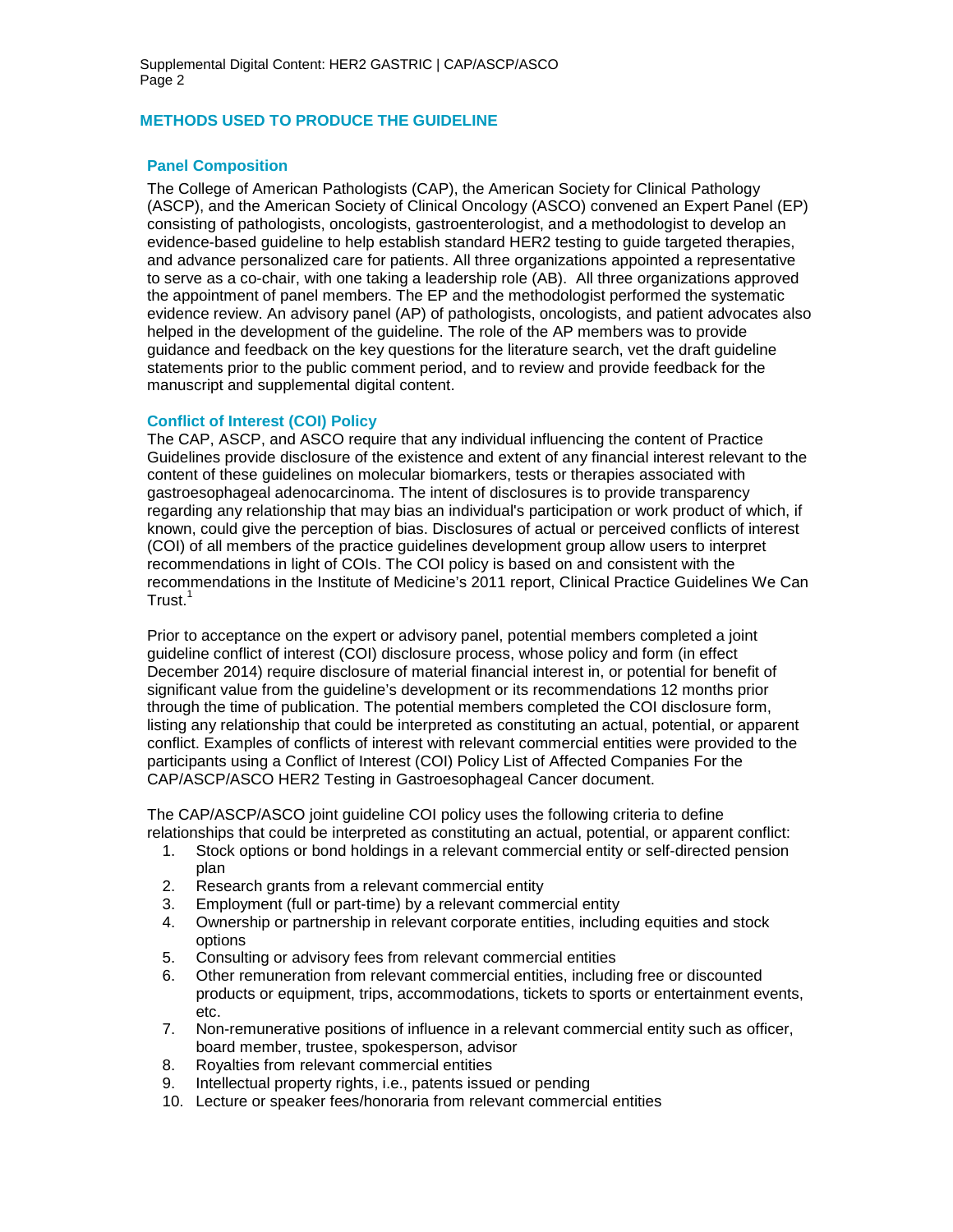11. Other relationships, e.g., research collaborations, to be identified with details, as needed

All project participants were required to disclose conflicts prior to beginning and continuously throughout the project's timeline. All disclosed conflicts were reviewed by a joint COI Review Committee composed of staff officials from each of the respective organizations. The joint COI Review Committee agreed, by majority vote, on any resolution of actual or perceived conflicts of interest.

Only one of the co-chairs could receive research support from a relevant commercial entity (no other relevant relationship was allowed). At least 51% of the Expert Panel had no existing or future relationships planned with relevant commercial entities during the development and publication of the practice guidelines. For the remaining 49%, such relationships did not preclude Expert Panel membership. At the discretion of the co-chairs, these individuals were asked to recuse themselves from discussing topics and abstained from voting on any decisions or approvals relevant to their relationships. Expert panel members' disclosed conflicts are listed in the appendix of the manuscript. Advisory panel members had a disclosure requirement, but conflicts were not subject to management by the COI Review Committee.

The CAP, ASCP and ASCO provided funding for the administration of the project; no industry funds were used in the development of the guideline. All panel members volunteered their time and were not compensated for their involvement, except for the contracted methodologist.

#### **Literature Review and Analysis**

The Expert Panel met face-to-face on April 25, 2015 to develop scope and key questions, and to launch the systematic review. The panel met again on August 29, 2015 to review and assess the evidence and draft the recommendations. In addition, small group of panel members met a total of 16 times via web conferences to conduct the systematic review, assess the solicited feedback from the public comment period and finalize the recommendations. Additional work was completed via electronic mail.

The expert panel formed the following key questions (KQs) on which to base the literature search:

**Clinical question 1:** What is the optimal testing algorithm for the assessment of HER2 status in patients with gastroesophageal adenocarcinoma?

- 1. Should HER2 testing be requested for every patient diagnosed with gastroesophageal adenocarcinoma?
- 2. Which of the tumor specimen(s) is the most appropriate to perform HER2 testing?
	- Biopsy specimen from primary tumor
	- Resection specimen
	- Tissue from metastatic site
	- Fine needle aspirate or cytology specimen from primary or metastatic tumor
- 3. In patients with HER2 positive results, under what clinical scenario should HER2 targeted therapy be initiated?
- 4. Should HER2 directed therapy be delayed if HER2 status cannot be confirmed as positive or negative (i.e. if an equivocal result is found with immunohistochemistry [IHC])?
- 5. Under what circumstances should patient samples be retested for HER2?
	- Biopsy (primary tumor) versus resection
	- Biopsy (primary tumor) versus resection versus metastatic tissue
	- Concurrent versus later metastatic tissue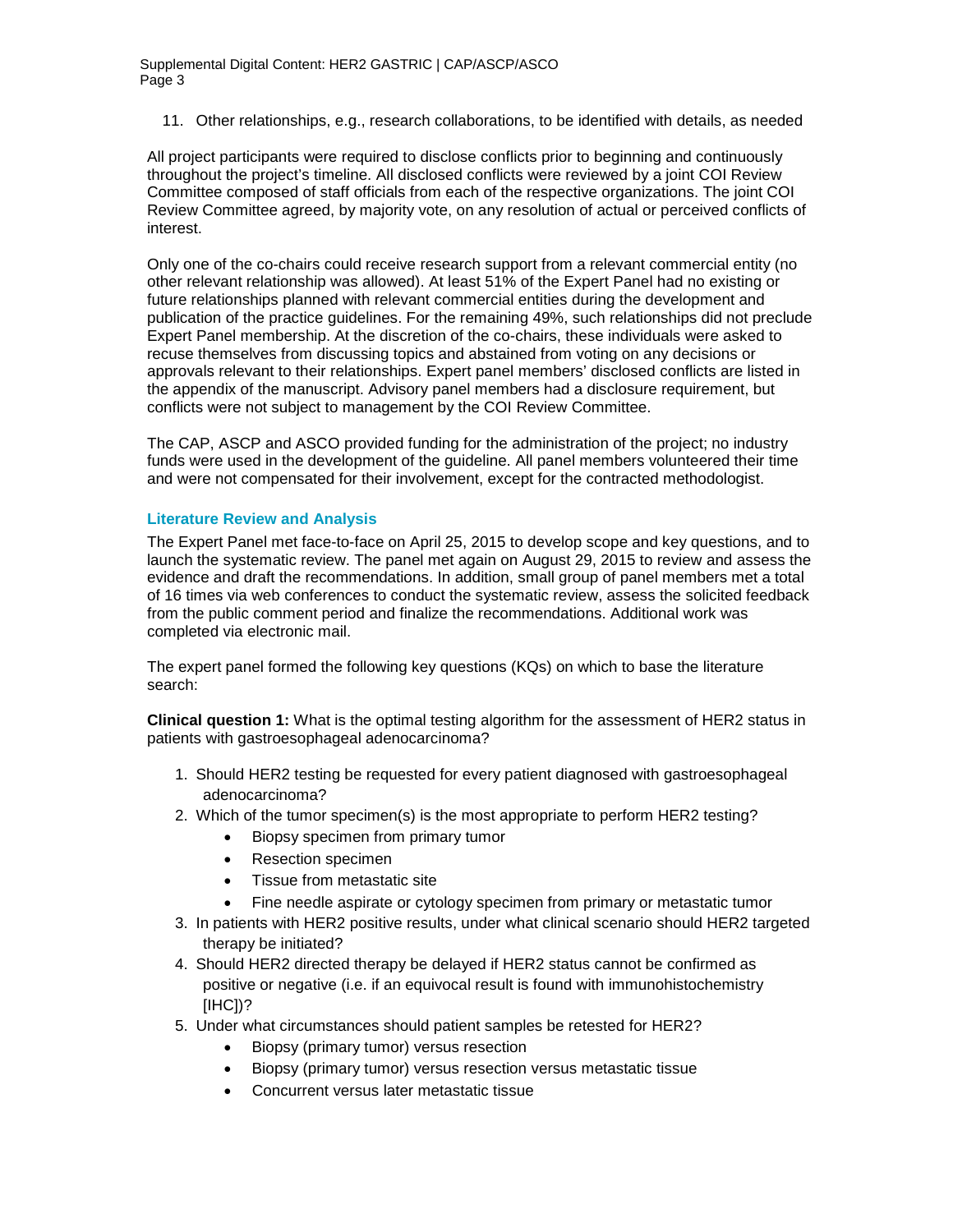- Institutional variations
- Inadequate or poor tissue sample
- 6. What are the clinical performance characteristics of IHC and in situ hybridization (ISH)?

**Clinical question 2:** What strategies can help ensure optimal performance, interpretation and reporting of established assays in patients with gastroesophageal adenocarcinoma?

- 7. What are the analytic performance characteristics of IHC and ISH (e.g.sensitivity, specificity, reproducibility, gold standard, consensus among testing laboratories)?
	- What is the correlation between different IHC scores (0-3) and ISH results?
- 8. What are the acceptable methodologies for HER2 IHC (different antibodies) and ISH (different probes platforms)?
- 9. What is the optimal testing algorithm for the assessment of HER2 status?
	- Which testing modality or algorithm is most cost effective?
	- When and how should reflex (ISH) testing be done?
- 10. What are the steps/procedures needed to analytically validate a laboratory developed HER2 gastroesophageal adenocarcinoma assay before reporting results on patient samples?
	- Should different validation be performed in gastroesophageal adenocarcinoma and breast specimen?
- 11. What is the best scoring method for IHC and ISH in gastroesophageal adenocarcinoma specimens?
	- Can HER2 copy numbers be used to define HER2 status in addition to HER2 and chromosome enumeration probe 17 (CEP17) ratios (i.e. in cases with apparent polysomy) in ISH testing as a positive result?
	- Should the scoring criteria be the same for biopsy specimen versus resection specimen?
	- How should HER2 heterogeneity be interpreted and/or reported?
	- When should a specimen be reported as indeterminate?
- 12. How should HER2 results be reported?
- 13. What is adequate specimen handling for gastroesophageal adenocarcinoma testing?
- 14. What is the appropriate morphologic correlation for interpretation of ISH?
- 15. What are the optimal quality assurance/quality control standards that labs should adhere to? (e.g. proficiency testing, laboratory volume, ongoing personnel training, appropriate quality control)
- 16. Is there a role for *HER2* genomic testing?

All expert panelists participated in the systematic evidence review. The title-abstract review was primarily reviewed by the methodologist with the assistance of the co-chairs. The full text review was performed in duplicate by two members of the expert panel. The data was extracted by the methodologist and audited by members of the expert panel. All expert panelists and the methodologist performed adjudication of the conflicts. Articles meeting the inclusion criteria were assessed for strength of evidence, methodological rigor, and confirmation of validity by the methodologist. Supplemental Figure 1 displays the results of the literature review. All articles were available as discussion or background references. All members of the expert panel participated in developing draft recommendations, the assignment of the strength of recommendations based on the extracted evidence, reviewing open comment feedback, finalizing and approving final recommendations and writing/editing of the manuscript.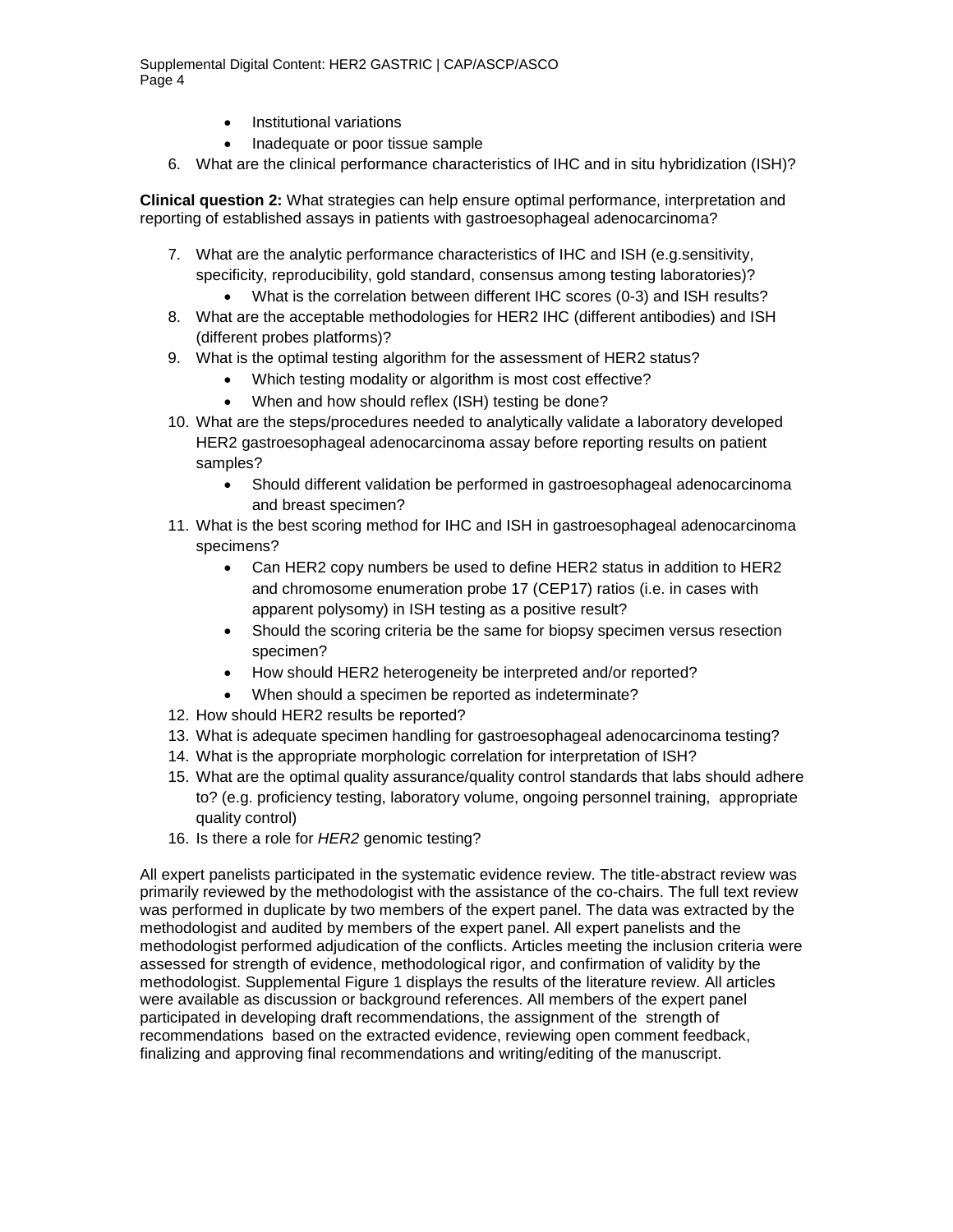# **Peer Review**

A public open comment period was held from December 8, 2015 through January 11, 2016. Twenty draft statements were posted online on the ASCP Web site www.ascp.org. The open comment period was publicized via joint society communications announcements and the following societies were deemed to have interest:

- College of American Pathologists (CAP)
- American Society for Clinical Pathology (ASCP)
- American Society for Clinical Oncology (ASCO)
- Association for Molecular Pathology (AMP)
- Association of Directors of Anatomic and Surgical Pathology (ADASP)
- Arthur Purdy Stout Society (APSS)
- Association of Pathology Chairs (APC)
- Canadian Association of Pathologists (CAP-APC)
- United States & Canadian Academy of Pathology (USCAP)
- Quality Initiative in Interpretive Pathology (QIIP) Canadian Partnership Against Cancer
- Society to Improve Diagnoses in Medicine (SIDM)
- Roger G. Haggitt Gastrointestinal Pathology Society (GIPS)
- European Society for Medical Oncology (ESMO)
- American Association for Clinical Chemistry (AACC)
- American College of Medical Genetics and Genomics (ACMG)
- Association of Community Cancer Centers (ACCC)
- National Comprehensive Cancer Network (NCCN)
- American Cancer Society
- Partnership Against Cancer American Cancer Society
- Cancer Research and Prevention Foundation
- Cancer Leadership Council
- Union for International Cancer Control
- Fight Colorectal Cancer
- Colon Cancer Alliance
- US Food and Drug Administration (FDA)
- Centers for Medicare & Medicaid Services (CMS)
- Centers for Disease Control and Prevention (CDC)
- Veteran's Affairs (VA) and Department of Defense (DOD)

The website received 294 comments in total (Agree as written, Agree with suggested modification and Disagree responses were captured). All draft recommendations achieved between 82% to 95% agreement as written. Teams of 2 of expert panel members were assigned the draft statements for 2-3 key questions. The teams reviewed all comments received and provide an overall summary to the rest of the panel. Following panel discussion, and the final quality of evidence assessment, the panel members determined whether to maintain the original draft recommendation as is, revise it with minor language change, or consider it as a major recommendation change. The panel modified 1 draft recommendation and combined 4 draft recommendations based on the feedback from the public comment period and the panel's discussion and considered judgment process. The panel decided that general recommendations about quality assurance, turnaround time, and specimen handling were best suited as part of the discussion, and would be included in the body of the manuscript rather than as formal recommendations. Resolution of all changes was obtained by majority consensus of the panel using nominal group technique (rounds of email discussion and multiple edited recommendations) amongst the panel members. The final recommendations were approved by the expert panel with a formal vote. The panel considered the risks and benefits throughout the whole process in their considered judgment process. Formal cost analysis or cost effectiveness was not performed.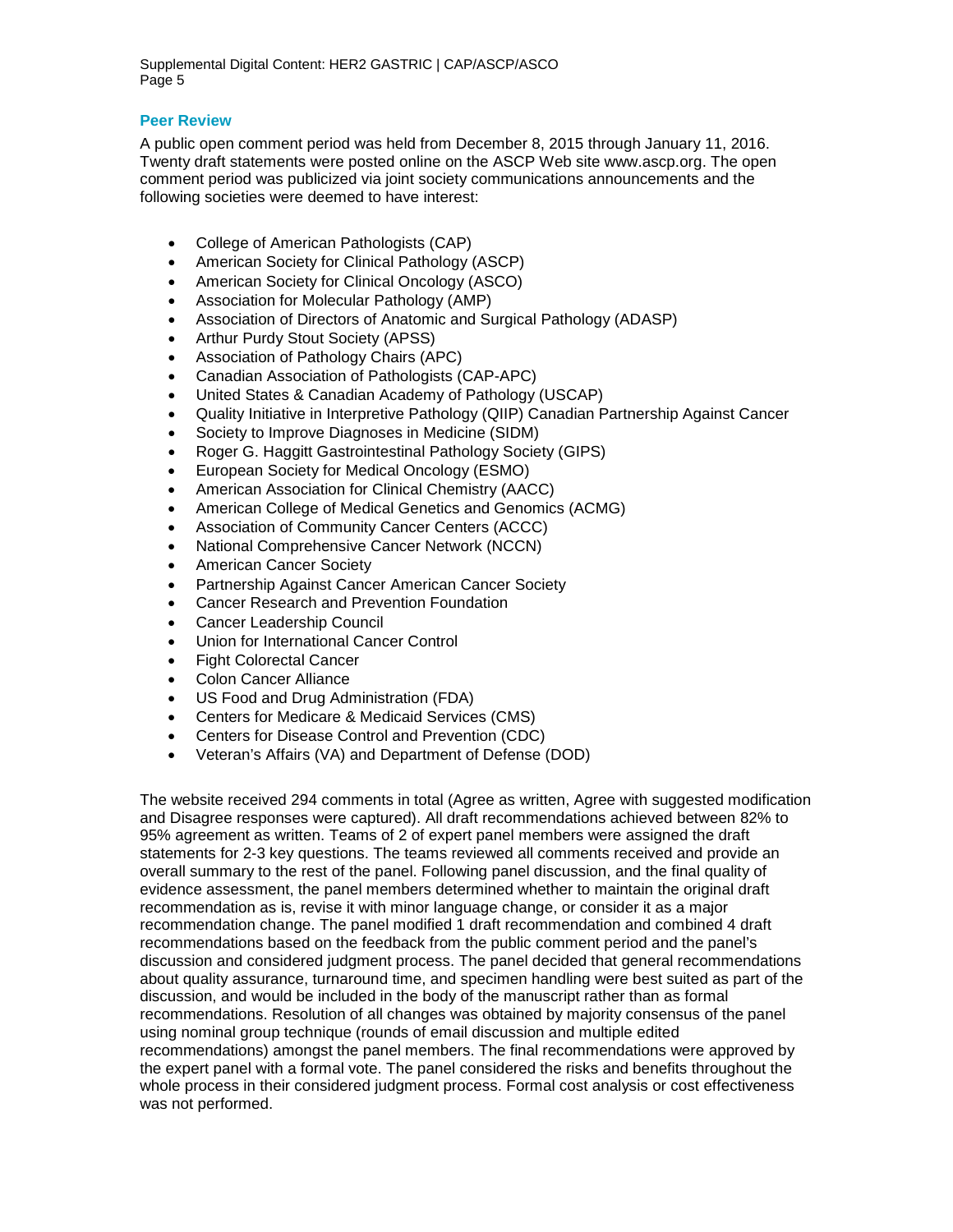Organizational review was instituted to review and approve the guideline. An independent review panel (IRP) representing the CAP Council on Scientific Affairs was nominated to review and approve the guideline. The CAP IRP was masked to the expert panel and vetted through a COI process. ASCP assigned the review to a Special Review Panel at the discretion of the ASCP Executive Office and the Board of Directors. The ASCO approval process required the review and approval by the Clinical Practice Guidelines Committee.

#### **Dissemination Plans**

Final dissemination of the guideline will be a joint process between the three organizations. There are plans to host a resource page which will include a link to the manuscript and supplement, summary of the recommendations, social media as well as patient information guides. The guideline will be promoted and presented at various society meetings.

## **Systematic Evidence Review (SER)**

The objective of the SER was to develop an evidence-based guideline to determine what the optimal testing algorithm is for the assessment of HER2 status, and to determine strategies that can help ensure optimal performance, interpretation and reporting of established assays in patients with gastroesophageal adenocarcinoma. The guideline was developed to help establish standards for HER2 testing in gastroesopageal adenocarcinima to help guide targeted therapies, and advance personalized care for patients. The scope of the SER and the KQs were established by the EP in consultation with the methodologist prior to beginning the literature search.

## **Search and Selection**

A comprehensive search for literature was performed in MEDLINE using the OvidSP (5/29/2015) and PubMed (6/4/2015) interfaces. The initial MEDLINE search encompassed the publication dates of 1/1/2008 to 5/29/2015 (OvidSP) and 1/1/2008 to 6/4/2015 (PubMed). A supplemental literature search was performed utilizing Scopus (6/4/2015 to identify relevant articles published in journals not indexed in MEDLINE and published between 1/1/2008 and 6/4/2015. The literature search of the electronic databases was conducted in two arms – one combined medical subject headings (MeSH) and keywords to address the concepts of esophagogastric neoplasms, Her-2/ErbBB-2, and therapy (e.g., monoclonal antibodies/antineoplastic agents/molecular targeted therapy), and the second combined MeSH terms and keywords for esophagogastric neoplasms, Her-2/ErbBB-2 and laboratory testing methods. The results of both arms of the search were combined and deduplicated.

In addition to the searches of electronic databases, a search for grey (unindexed) literature was completed that included a review of guideline repository sites (e.g., Agency for Healthcare Research and Quality, Guidelines International Network), the Cochrane Library, Prospero, and relevant organizations' websites.

The Ovid, PubMed, and Scopus search strategies are included as Supplemental Figure 2.

Selection at all levels was based on predetermined inclusion/exclusion criteria. Included were:

- 1. Patients with gastroesophageal adenocarcinoma
- 2. Patients of all ages
- 3. Male and female patients
- 4. Patients with any stage of disease and tumors of any grade
- 5. Human studies
- 6. Studies published in English
- 7. Studies that met the defined study design requirements
- 8. Studies that addressed at least one of the key questions

Excluded were: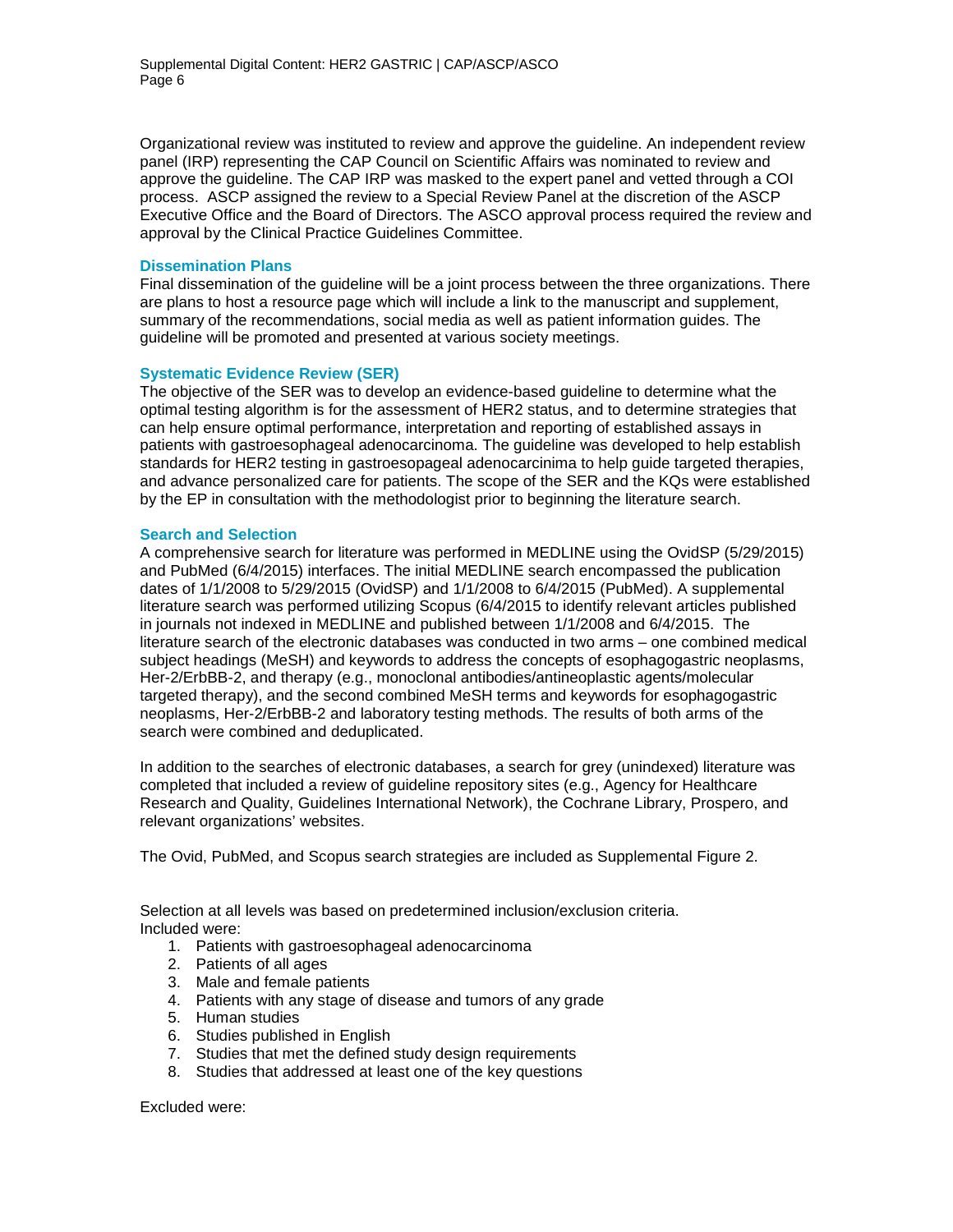- 1. Patients with all other tumor primaries and types are excluded, including esophageal squamous cell carcinomas
- 2. Patients with noninvasive tumors (intraepithelial, dysplasia, in situ, polyps without carcinoma) are excluded
- 3. Non-English language articles
- 4. Animal studies
- 5. Studies published prior to 2008
- 6. Studies that did not meet the defined study design requirements
- 7. Studies that did not address at least one of the defined inclusion criteria

#### **Outcomes of Interest**

The primary outcomes of interest included survival outcomes and performance characteristics of laboratory testing assays. Survival outcomes included: overall survival (OS), disease-free survival (DFS), progression free survival (PFS), response rate, recurrence-free survival, time to recurrence, response to therapy (e.g., complete and partial response). Laboratory data and test performing characteristics included sensitivity and specificity of testing methods, and concordance.

## **Data Extraction & Management**

Following the initial search, titles and abstracts of retrieved studies were reviewed by the methodologist and co-chairs for relevancy. Conflicts were resolved by initial reviewers and further adjudicated by a project co-chair, if necessary. Titles and abstracts advanced to full text review if the screener felt the study was relevant to the guideline, the laboratory was laboratory-focused or clinically-focused based on the population of interest and the intervention or test of interest, and the article met the established study design specifications:

#### For Clinical studies:

Included were:

- 1. Systematic reviews with or without meta-analyses
- 2. Other reviews (consensus, expert panel, guidelines)
- 3. Randomized trials (Phase II or III, placebo-controlled, blinded)

#### Excluded were:

- 1. Phase I randomized trials
- 2. Non-randomized controlled trials
- 3. Uncontrolled trials
- 4. Observational studies
- 5. Non-comparative studies (case reports, case series, time series)
- 6. Follow-up studies
- 7. Qualitative studies
- 8. Mixed methods studies
- 9. Narrative reviews
- 10. Meeting abstracts

#### For Laboratory studies:

Included were:

- 1. Systematic reviews with or without meta-analyses
- 2. Other reviews (consensus, expert panel, guidelines)
- 3. Randomized trials (Phase I, II, III, placebo-controlled, blinded)
- 4. Non-randomized controlled trials
- 5. Uncontrolled trials
- 6. Observational studies

#### Excluded were:

- 1. Follow-up studies
- 2. Qualitative studies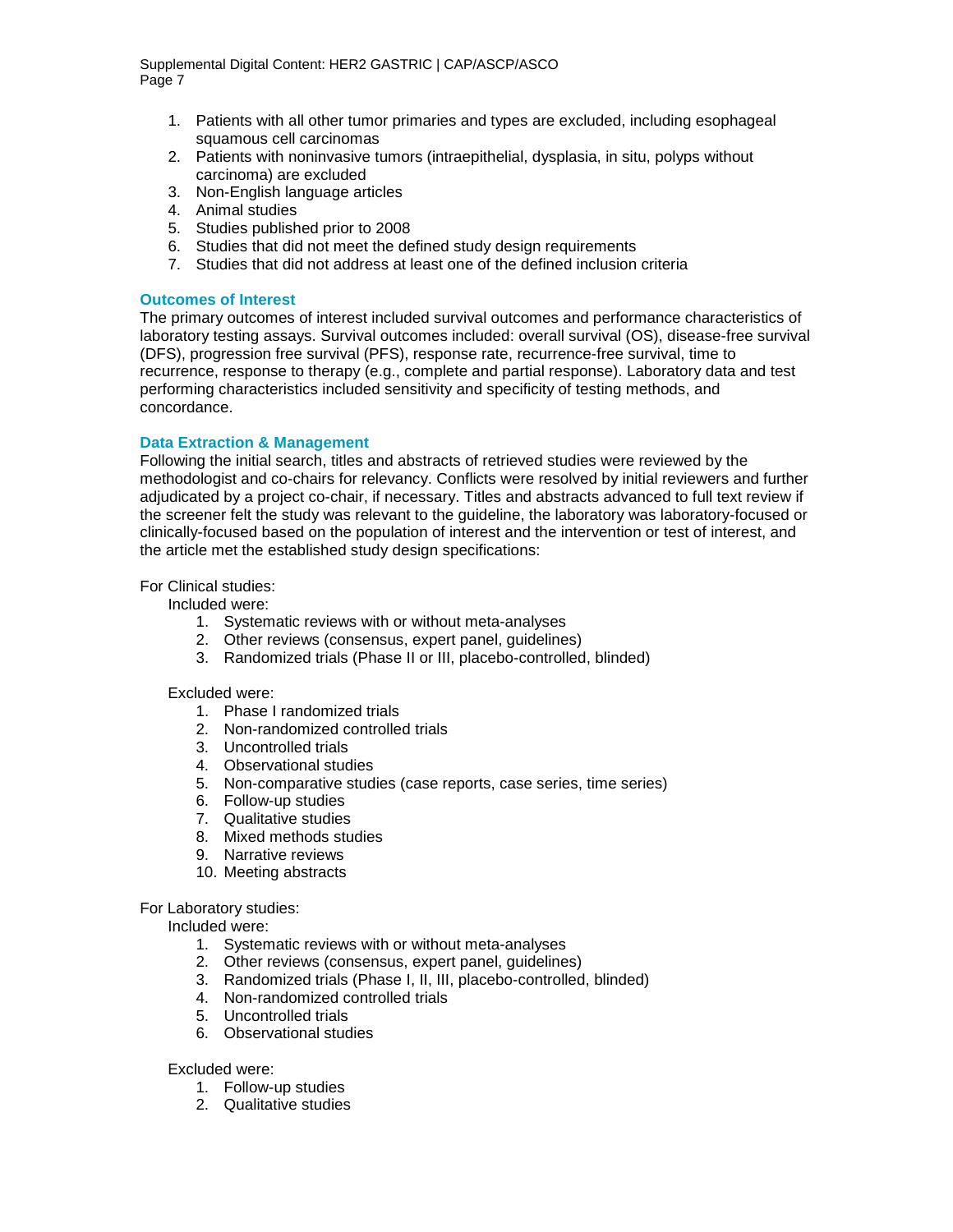- 3. Mixed methods studies
- 4. Time series non-comparative studies
- 5. Meeting abstracts
- 6. Books, letters, editorials

Full text articles were reviewed for relevancy by two expert panel members to determine eligibility, and conflicts were resolved by the initial reviewers and further adjudicated by a project co-chair, if necessary. In cases of duplication of reporting study results, the most inclusive were retained. Articles advanced to data extraction if they addressed at least one of the key questions, contained measurable data, and were within the project's scope and met the previously described inclusion/exclusion criteria. Data extraction was performed by a methodologist and audited by one expert panel member. Any discrepancies in data extraction were resolved by discussion. A bibliographic database was established in DistillerSR (Ontario, Canada) and EndNote (Thomson Reuters, Carlsbad, CA) to track all literature identified and reviewed during the study.

#### **Quality Assessment Methods**

An assessment of the quality of the evidence was performed for all retained studies following application of the inclusion and exclusion criteria. Using this method, studies deemed be of low quality would not be excluded from the systematic review, but would be retained and their methodological strengths and weaknesses discussed where relevant. Studies would be assessed by confirming the presence of items related to both internal and external validity, and which are all associated with methodological rigor and a decrease in the risk of bias. These items were assessed as being either yes, no, partial, not reported (NR), or not applicable (N/A) in the following way:

Systematic Reviews (SRs) and Meta-analyses were assessed for quality by confirming the following attributes were considered and incorporated in its design as recommended by the Institute of Medicine  $(IOM)_1^1$  (Summarized in Supplemental Table 1)

- Included a multidisciplinary panel
- Patient preferences were considered
- Important patient sub-types were considered
- Methods were well-described and reproducible
- Information on potential conflicts of interest were gathered and disclosed
- Quality of the evidence was assessed
- Strength of the evidence was rated
- Sources of funding are disclosed

Meta-analyses (M-As) were assessed in a similar fashion to SRs:

- Based on a systematic review
- Methods were well-described and reproducible
- Quality of the evidence was assessed
- Any planned pooling was stated a priori
- Limitations of the analysis are discussed
- Sources of funding are disclosed

Randomized Control Trials (RCTs) and Quasi-RCTs were assessed for quality according to reporting and full description of:

- Randomization method fully-described
- Treatment allocation was concealed
- Sample size was sufficient
- Validated and reliable measures
- Details on any blinding was provided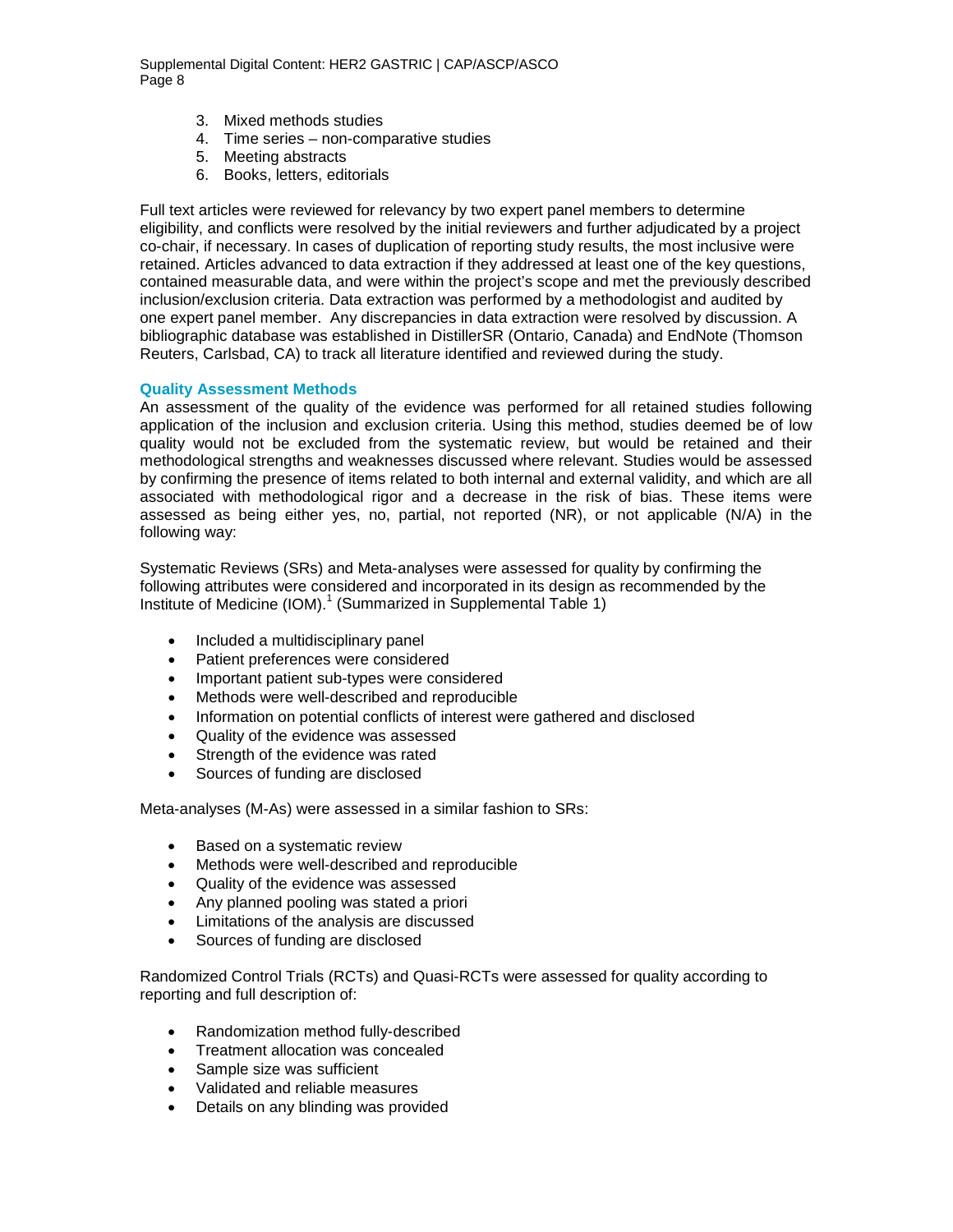- Provided details of all planned analyses
- Stated the expected effect size and described the statistical power calculation
- Reported the length of follow-up
- Provided a description of the baseline characteristics for all patients by treatment/assessment arm
- Sources of funding are disclosed

Non-randomized clinical trials (NRCTs), prospective cohort studies (PCS), and retrospective cohort studies (RCS) were assessed according to:

- Balance between treatment/assessment groups
- Reporting of baseline characteristics
- Reporting if any adjustments were made where baseline differences were detected
- Sources of funding

Supplemental Table 1-6 summarizes the quality assessment results by study design and overall risk of bias assessment.

#### **Strength of Recommendations**

The expert panel reviewed all the synthesized evidence and drafted recommendations during one of the in-person meetings. For each recommendation, there was a discussion on the quality of the evidence available, the harms versus benefits, values, as well as limitations. The strength of recommendations designations and rationale are listed in Supplemental Table 7.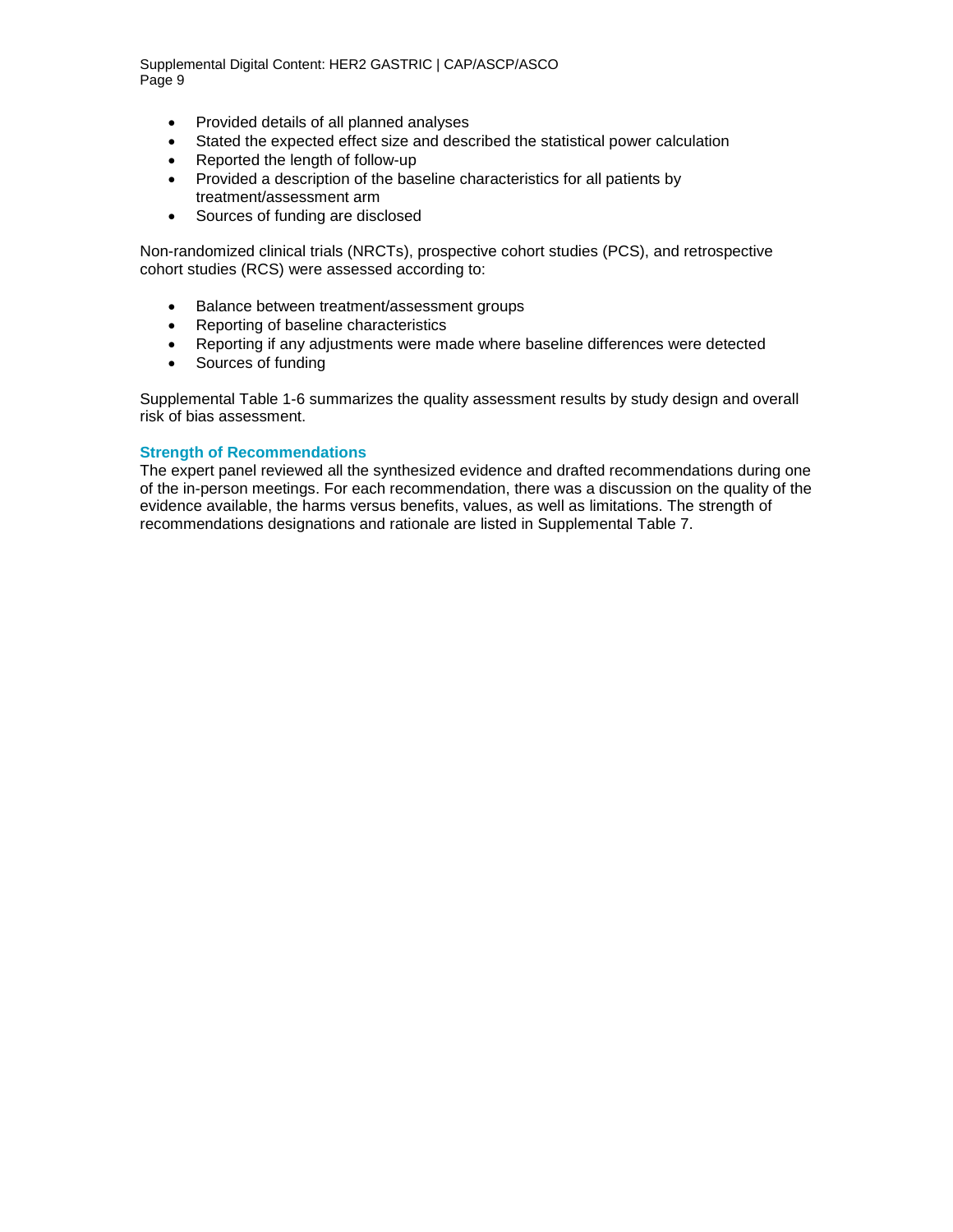# **Quality Assessment Results by Study Design**

# **Supplemental Table 1: Systematic reviews (N=1)**

| Author,<br>year   | Multi-<br>discipli<br>nary<br>panel | <b>Patient</b><br>preferences<br>considered | Important<br>patient sub-<br>types<br>considered | <b>Well-described</b><br>and reproducible<br>methods | <b>COI's are</b><br>examined         | Rated<br>quality<br>of the<br><b>Evidenc</b><br>е | Rated<br>strength<br>of the<br>evidence | <b>Funding</b><br>source             | Overall risk of<br>bias<br>assessment |
|-------------------|-------------------------------------|---------------------------------------------|--------------------------------------------------|------------------------------------------------------|--------------------------------------|---------------------------------------------------|-----------------------------------------|--------------------------------------|---------------------------------------|
| Chua,<br>$2012^2$ | No                                  | No                                          | Yes                                              | Yes                                                  | Unsure/insuf<br>ficient<br>detail/NR | No                                                | No                                      | Unsure/in<br>sufficient<br>detail/NR | Intermediate                          |

Abbreviations: COI, conflict of interest; NR, not reported

# **Supplemental Table 2 Meta-analyses (N=2)**

| Author,<br>year            | <b>Based on</b><br>systematic<br>review | Reproducible<br>methods | Quality<br>assessment of<br>included studies | <b>Planned pooling</b><br>stated a priori | <b>Limitations of</b><br>the study | <b>Funding</b><br>source | Overall risk of<br>bias<br>assessment |
|----------------------------|-----------------------------------------|-------------------------|----------------------------------------------|-------------------------------------------|------------------------------------|--------------------------|---------------------------------------|
| Peng,<br>$2015^3$          | Yes                                     | Yes                     | Yes                                          | Yes                                       | Yes                                | Yes                      | Low                                   |
| Wang,<br>2011 <sup>4</sup> | Yes                                     | Yes                     | Yes                                          | Yes                                       | Unsure/insufficient<br>detail/NR   | <b>No</b>                | Intermediate                          |

Abbreviations: NR, not reported

# **Supplemental Table 3: Randomized control trial (N=2)**

| Author,<br>year              | Adequate<br><b>Randomiz</b><br>ation | <b>Concealed</b><br>allocation | <b>Sufficient</b><br><b>Sample</b><br><b>Size</b> | <b>Similar</b><br>groups             | <b>Blinded</b> | Validated<br>and<br>Reliable<br>measures | Adequate<br>follow up | <b>ITT</b>                                   | <b>Insignific</b><br>ant COIs | <b>Overall</b><br>potential Risk<br>of Bias |
|------------------------------|--------------------------------------|--------------------------------|---------------------------------------------------|--------------------------------------|----------------|------------------------------------------|-----------------------|----------------------------------------------|-------------------------------|---------------------------------------------|
| Bang,<br>$2010^5$            | Yes                                  | No.                            | Yes                                               | Yes                                  | <b>No</b>      | Yes                                      | Yes                   | No                                           | Yes                           | Low                                         |
| Van<br>Cutsem,<br>$2015^{6}$ | Yes                                  | Yes                            | yes                                               | Unsure/in<br>sufficient<br>detail/NR | <b>No</b>      | Yes                                      | Yes                   | Unsure<br>/insuffic<br>ient<br>detail/N<br>R | Yes                           | Low                                         |

Abbreviations: COI, conflict of interest; ITT, intention to treat; NR, not reported.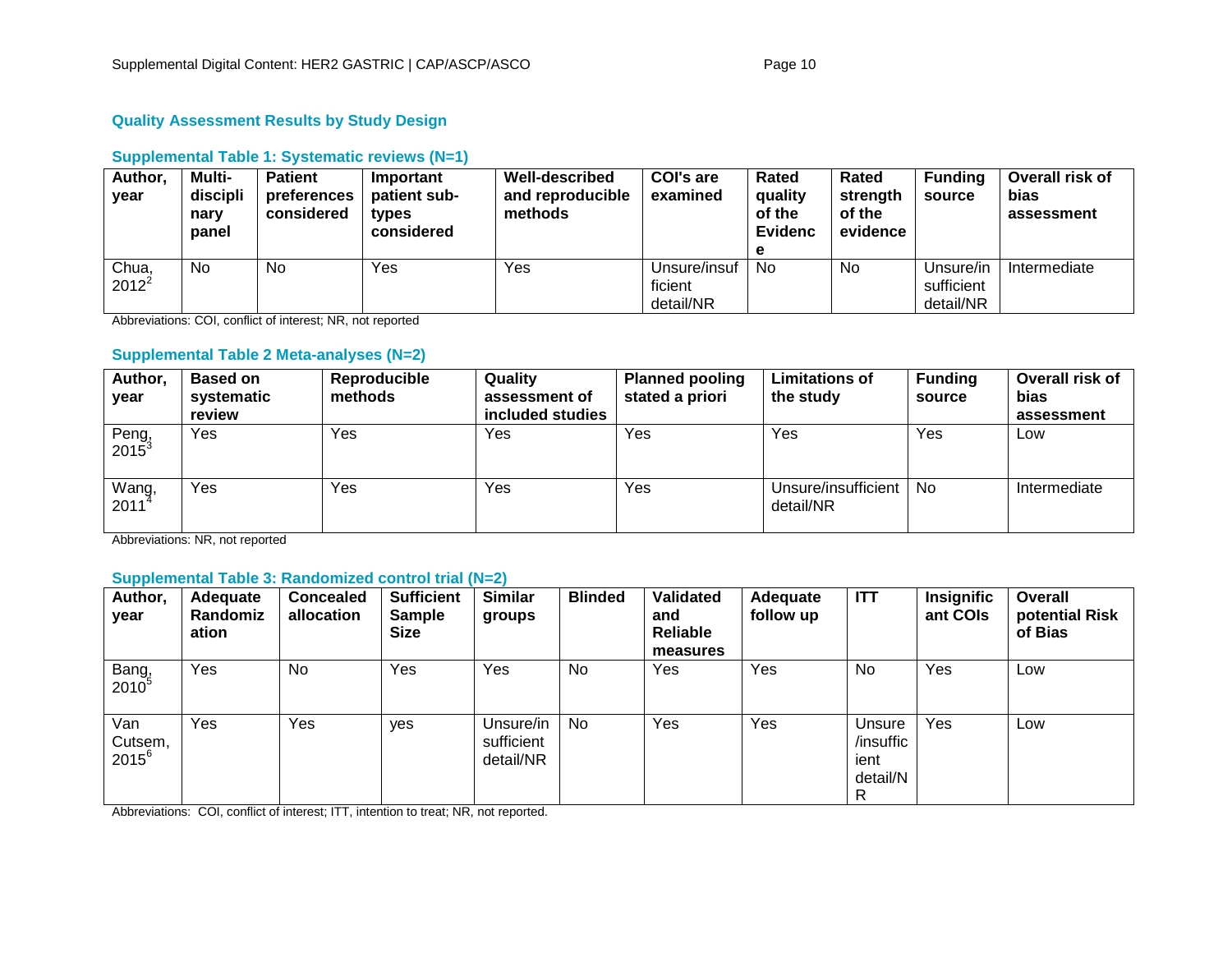| <b>Supplemental Table 4: Prospective cohort (N=27)</b> |  |  |  |  |
|--------------------------------------------------------|--|--|--|--|
|--------------------------------------------------------|--|--|--|--|

| Author,<br>year                            | Was there balance<br>between<br>treatment/assessment<br>groups? | <b>Reporting of baseline</b><br>characteristics (and any<br>differences detected between<br>groups) | <b>Reporting of any</b><br>adjustment when<br>differences were present | <b>Funding</b><br>source          | Overall risk of<br>bias<br>assessment |
|--------------------------------------------|-----------------------------------------------------------------|-----------------------------------------------------------------------------------------------------|------------------------------------------------------------------------|-----------------------------------|---------------------------------------|
| Kinugas<br>a, $2015^7$                     | Unsure/insufficient<br>detail/NR                                | Yes                                                                                                 | <b>No</b>                                                              | <b>No</b>                         | Intermediate                          |
| Ge,<br>$2015^8$                            | Yes                                                             | Yes                                                                                                 | <b>No</b>                                                              | Yes                               | Low                                   |
| Wang,<br>2015 <sup>9</sup>                 | Unsure/insufficient<br>detail/NR                                | Yes                                                                                                 | Unsure/insufficient detail/NR                                          | <b>No</b>                         | Low                                   |
| Gumusa<br>у,<br>$2015^{10}$                | Unsure/insufficient<br>detail/NR                                | Yes                                                                                                 | Unsure/insufficient detail/NR                                          | <b>No</b>                         | Intermediate                          |
| Qiu,<br>$2015^{11}$                        | Yes                                                             | Yes                                                                                                 | Unsure/insufficient detail/NR                                          | Yes                               | Low                                   |
| Cappelle<br>sso,<br>2015 <sup>12</sup>     | Yes                                                             | Yes                                                                                                 | Unsure/insufficient detail/NR                                          | Yes                               | Low                                   |
| Selcukbi<br>ricik,<br>$2014^{13}$          | Unsure/insufficient<br>detail/NR                                | Yes                                                                                                 | Unsure/insufficient detail/NR                                          | Unsure/insuffici<br>ent detail/NR | Low                                   |
| Wong,<br>2015 <sup>14</sup>                | Unsure/insufficient<br>detail/NR                                | Yes                                                                                                 | Unsure/insufficient detail/NR                                          | Yes                               | Intermediate                          |
| Stanek,<br>2014 <sup>15</sup>              | Unsure/insufficient<br>detail/NR                                | <b>No</b>                                                                                           | Unsure/insufficient detail/NR                                          | Yes                               | Intermediate                          |
| Huang <sup>*</sup> ,<br>2013 <sup>16</sup> | Unsure/insufficient<br>detail/NR                                | Yes                                                                                                 | Unsure/insufficient detail/NR                                          | Yes                               | Low                                   |
| Kushima<br>$2014^{17}$                     | Unsure/insufficient<br>detail/NR                                | Yes                                                                                                 | Unsure/insufficient detail/NR                                          | Yes                               | Low                                   |
| Wang,<br>$2014^{18}$                       | Yes                                                             | Yes                                                                                                 | Unsure/insufficient detail/NR                                          | Yes                               | Low                                   |

\* Epidemiological study. Abbreviation: NR, not reported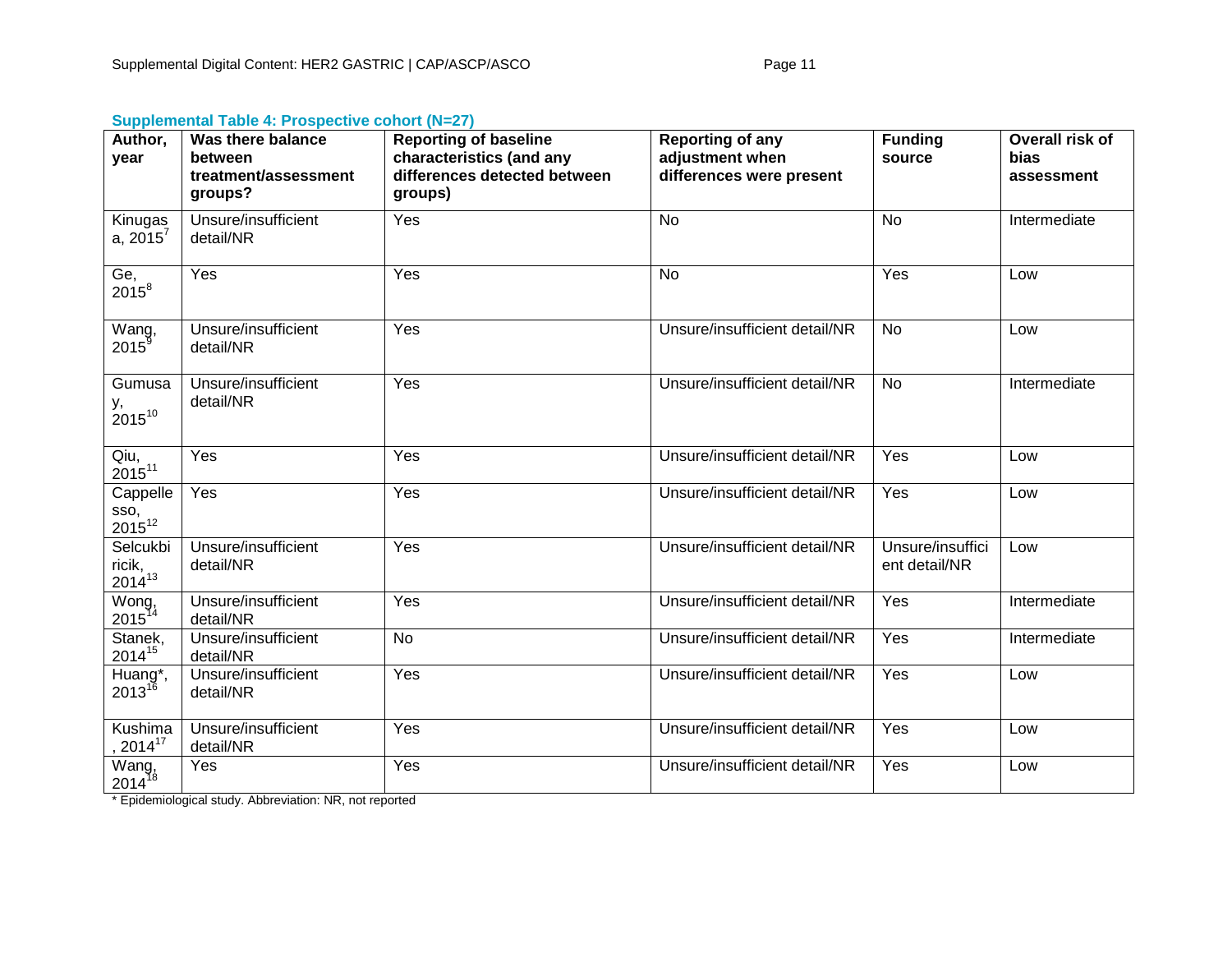| Supplemental Table 5: Prospective cohort (N=27), continued |                                                                 |                                                                                                     |                                                                        |                                   |                                       |  |  |  |
|------------------------------------------------------------|-----------------------------------------------------------------|-----------------------------------------------------------------------------------------------------|------------------------------------------------------------------------|-----------------------------------|---------------------------------------|--|--|--|
| Author,<br>year                                            | Was there balance<br>between<br>treatment/assessment<br>groups? | <b>Reporting of baseline</b><br>characteristics (and any<br>differences detected between<br>groups) | <b>Reporting of any</b><br>adjustment when<br>differences were present | <b>Funding</b><br>source          | Overall risk of<br>bias<br>assessment |  |  |  |
| Tajiri,<br>2014 <sup>19</sup>                              | Unsure/insufficient<br>detail/NR                                | Unsure/insufficient detail/NR                                                                       | Unsure/insufficient detail/NR                                          | Yes                               | Intermediate                          |  |  |  |
| Wang,<br>2013 <sup>20</sup>                                | Unsure/insufficient<br>detail/NR                                | Yes                                                                                                 | Unsure/insufficient detail/NR                                          | Yes                               | Low                                   |  |  |  |
| Kochi,<br>$2013^{21}$                                      | Unsure/insufficient<br>detail/NR                                | Yes                                                                                                 | Unsure/insufficient detail/NR                                          | <b>No</b>                         | Low                                   |  |  |  |
| Ormenis<br>an,<br>$2013^{22}$                              | Unsure/insufficient<br>detail/NR                                | Yes                                                                                                 | Unsure/insufficient detail/NR                                          | Unsure/insuffici<br>ent detail/NR | Intermediate                          |  |  |  |
| Selcukbi<br>ricik, $2013^{23}$                             | Unsure/insufficient<br>detail/NR                                | Yes                                                                                                 | Unsure/insufficient detail/NR                                          | Unsure/insuffici<br>ent detail/NR | Low                                   |  |  |  |
| He,<br>$2013^{24}$                                         | Unsure/insufficient<br>detail/NR                                | Yes                                                                                                 | Unsure/insufficient detail/NR                                          | Unsure/insuffici<br>ent detail/NR | Intermediate                          |  |  |  |
| Janjigian<br>$2012^{25}$                                   | Unsure/insufficient<br>detail/NR                                | Yes                                                                                                 | Unsure/insufficient detail/NR                                          | Yes                               | Low                                   |  |  |  |
| Tamura,<br>$2012^{26}$                                     | Unsure/insufficient<br>detail/NR                                | Unsure/insufficient detail/NR                                                                       | Unsure/insufficient detail/NR                                          | Unsure/insuffici<br>ent detail/NR | High                                  |  |  |  |
| Halon,<br>$2012^{27}$                                      | Unsure/insufficient<br>detail/NR                                | Yes                                                                                                 | Unsure/insufficient detail/NR                                          | Yes                               | Low                                   |  |  |  |
| Cho,<br>$2012^{28}$                                        | Unsure/insufficient<br>detail/NR                                | Unsure/insufficient detail/NR                                                                       | Unsure/insufficient detail/NR                                          | Yes                               | Intermediate                          |  |  |  |
| Fox,<br>$2012^{29}$                                        | Unsure/insufficient<br>detail/NR                                | Yes                                                                                                 | Unsure/insufficient detail/NR                                          | Yes                               | Low                                   |  |  |  |
| Liu,<br>$2012^{30}$                                        | Unsure/insufficient<br>detail/NR                                | Yes                                                                                                 | Unsure/insufficient detail/NR                                          | Yes                               | Low                                   |  |  |  |
| Schopp<br>mann,<br>2011 <sup>31</sup>                      | Unsure/insufficient<br>detail/NR                                | Yes                                                                                                 | Unsure/insufficient detail/NR                                          | Yes                               | Low                                   |  |  |  |
| Choritz,<br>$2011^{32}$                                    | Unsure/insufficient<br>detail/NR                                | Yes                                                                                                 | Unsure/insufficient detail/NR                                          | Yes                               | Low                                   |  |  |  |
| Sekaran<br>$2012^{33}$                                     | Unsure/insufficient<br>detail/NR                                | Yes                                                                                                 | Unsure/insufficient detail/NR                                          | Yes                               | Low                                   |  |  |  |

# **Supplemental Table 5: Prospective cohort (N=27), continued**

Abbreviation: NR, not reported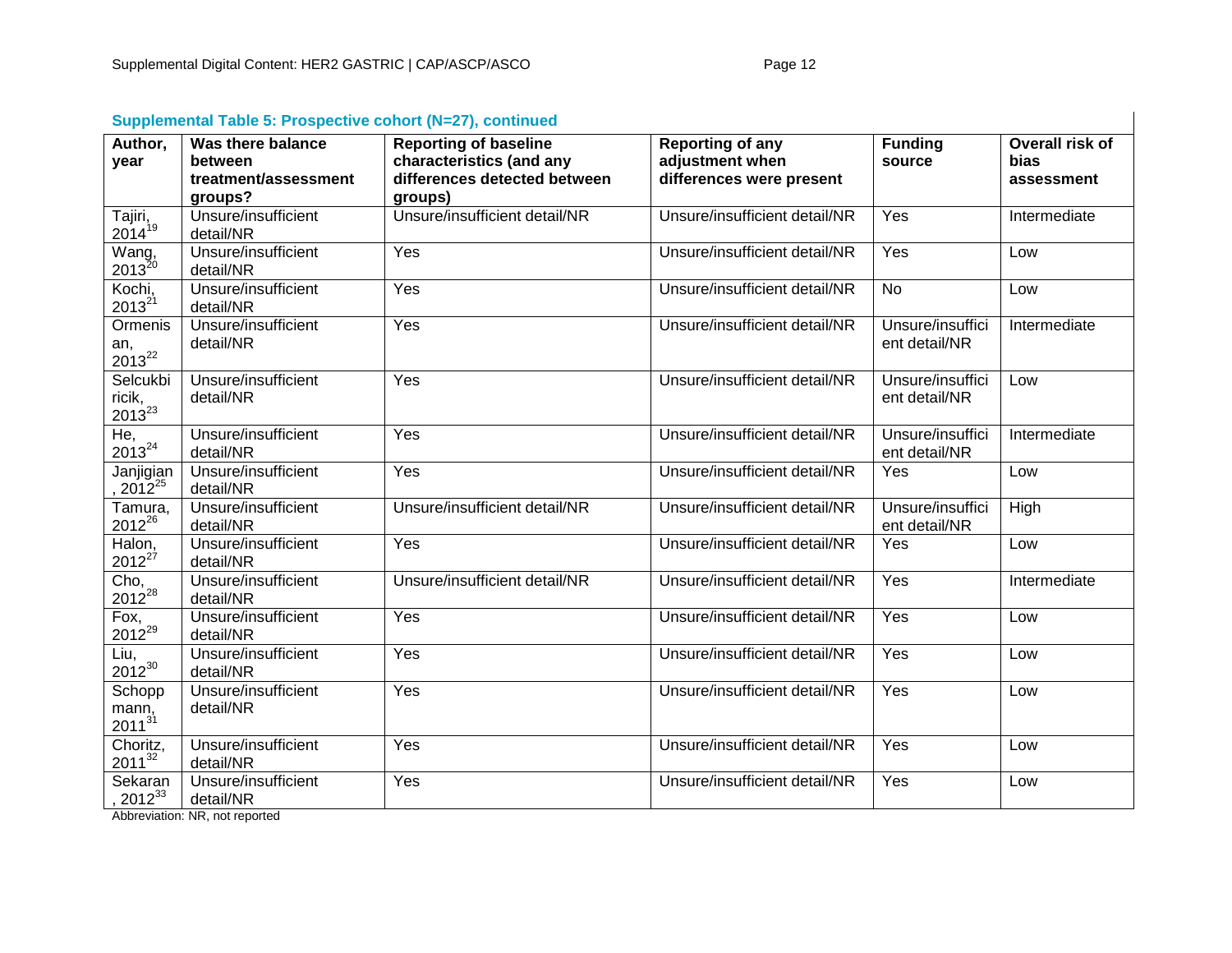# **Supplemental Table 6: Retrospective cohort (N=15)**

| Author,<br>year                     | Was there balance between<br>treatment/assessment<br>groups? | <b>Reporting of baseline</b><br>characteristics (and any<br>differences detected<br>between groups) | <b>Reporting of any adjustment</b><br>when differences were<br>present | <b>Funding</b><br>source             | Overall risk of<br>bias assessment |
|-------------------------------------|--------------------------------------------------------------|-----------------------------------------------------------------------------------------------------|------------------------------------------------------------------------|--------------------------------------|------------------------------------|
| Schmitt,<br>$2015^{34}$             | Yes                                                          | Yes                                                                                                 | <b>No</b>                                                              | Yes                                  | Low                                |
| Stahl,<br>2015 <sup>35</sup>        | Unsure/insufficient detail/NR                                | Yes                                                                                                 | Unsure/insufficient detail/NR                                          | Yes                                  | Low                                |
| Van<br>Hagen,<br>2015 <sup>36</sup> | Unsure/insufficient detail/NR                                | Yes                                                                                                 | Unsure/insufficient detail/NR                                          | Unsure/insuf<br>ficient<br>detail/NR | Intermediate                       |
| leni,<br>$2014^{37}$                | Yes                                                          | Yes                                                                                                 | Unsure/insufficient detail/NR                                          | Unsure/insuf<br>ficient<br>detail/NR | Low                                |
| Rakhsha<br>ni,<br>$2014^{38}$       | <b>No</b>                                                    | Yes                                                                                                 | No                                                                     | Unsure/insuf<br>ficient<br>detail/NR | Intermediate                       |
| Kumara<br>singhe,<br>$2014^{39}$    | Unsure/insufficient detail/NR                                | Unsure/insufficient detail/NR                                                                       | Unsure/insufficient detail/NR                                          | No                                   | High                               |
| Geng,<br>2014 <sup>40</sup>         | Yes                                                          | Yes                                                                                                 | Unsure/insufficient detail/NR                                          | Yes                                  | Low                                |
| Kimura,<br>$2014^{41}$              | Yes                                                          | Yes                                                                                                 | Unsure/insufficient detail/NR                                          | Yes                                  | Low                                |
| $Cho, 2013^{42}$                    | Yes                                                          | Yes                                                                                                 | Unsure/insufficient detail/NR                                          | Yes                                  | Low                                |
| Pala,<br>$2013^{43}$                | Unsure/insufficient detail/NR                                | Yes                                                                                                 | Unsure/insufficient detail/NR                                          | Unsure/insuf<br>ficient<br>detail/NR | Low                                |
| Lee,<br>$2013^{44}$                 | Unsure/insufficient detail/NR                                | Yes                                                                                                 | Unsure/insufficient detail/NR                                          | Yes                                  | Low                                |
| Grabsch<br>$2010^{45}$              | Unsure/insufficient detail/NR                                | Yes                                                                                                 | Unsure/insufficient detail/NR                                          | Unsure/insuf<br>ficient<br>detail/NR | Intermediate                       |
| Song,<br>2010 <sup>46</sup>         | Unsure/insufficient detail/NR                                | Yes                                                                                                 | Unsure/insufficient detail/NR                                          | Unsure/insuf<br>ficient<br>detail/NR | Intermediate                       |

Abbreviation: NR, not reported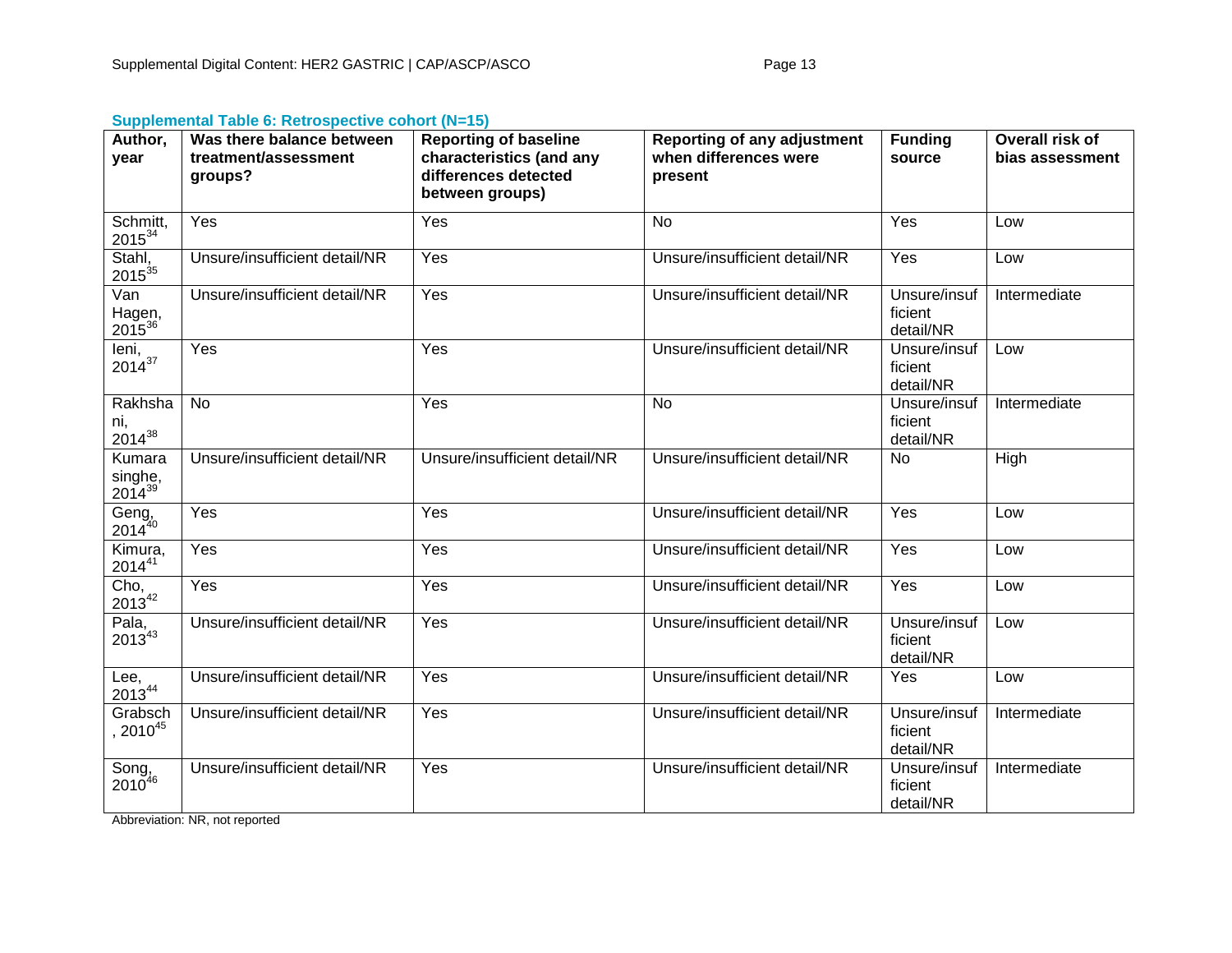| Author,<br>year              | Was there balance between<br>treatment/assessment<br>qroups? | <b>Reporting of baseline</b><br>characteristics (and any<br>differences detected<br>between groups) | <b>Reporting of any adjustment</b><br>when differences were<br>present | <b>Funding</b><br>source | Overall risk of<br>bias assessment |
|------------------------------|--------------------------------------------------------------|-----------------------------------------------------------------------------------------------------|------------------------------------------------------------------------|--------------------------|------------------------------------|
| Park,<br>$2015^{47}$         | Unsure/insufficient detail/NR                                | Yes                                                                                                 | Unsure/insufficient detail/NR                                          | Yes                      | LOW                                |
| Gullo,<br>2015 <sup>48</sup> | <b>No</b>                                                    | Unsure/insufficient detail/NR                                                                       | No.                                                                    | Yes                      | Intermediate                       |

# **Supplemental Table 7: Retrospective cohort (N=15), continued**

Abbreviation: NR, not reported

# **Supplemental Table 8: Prospective-Retrospective studies (N=69)**

| Author,<br>year                                    | Was there balance between<br>treatment/assessment<br>groups? | <b>Reporting of baseline</b><br>characteristics (and any<br>differences detected<br>between groups) | <b>Reporting of any adjustment</b><br>when differences were present | <b>Funding</b><br>source | Overall risk of<br>bias assessment |
|----------------------------------------------------|--------------------------------------------------------------|-----------------------------------------------------------------------------------------------------|---------------------------------------------------------------------|--------------------------|------------------------------------|
| Otsu,<br>$2015^{49}$                               | Yes                                                          | Yes                                                                                                 | Unsure/insufficient detail/NR                                       | Yes                      | Low                                |
| Feuchting<br><u>er, 2015<math>^{\rm 50}</math></u> | Unsure/insufficient detail/NR                                | Yes                                                                                                 | Unsure/insufficient detail/NR                                       | Yes                      | Low                                |
| Kim,<br>$2014^{51}$                                | Unsure/insufficient detail/NR                                | Yes                                                                                                 | Unsure/insufficient detail/NR                                       | Yes                      | Low                                |
| Chen,<br>$2014^{52}$                               | Unsure/insufficient detail/NR                                | Yes                                                                                                 | Unsure/insufficient detail/NR                                       | Unsure/NA/<br><b>NR</b>  | Low                                |
| Grillo,<br>$2013^{53}$                             | Yes                                                          | Yes                                                                                                 | Unsure/insufficient detail/NR                                       | <b>No</b>                | Low                                |
| Tafe,<br>$2015^{54}$                               | Unsure/insufficient detail/NR                                | Unsure/insufficient detail/NR                                                                       | Unsure/insufficient detail/NR                                       | No                       | High                               |
| Koopman<br>$\frac{2015^{55}}{2015^{55}}$           | Unsure/insufficient detail/NR                                | Yes                                                                                                 | Unsure/insufficient detail/NR                                       | Yes                      | Low                                |
| Sheffield,<br>201456                               | Unsure/insufficient detail/NR                                | Yes                                                                                                 | Unsure/insufficient detail/NR                                       | Unsure/NA/<br><b>NR</b>  | Low                                |
| Chen,<br>$2014^{57}$                               | Unsure/insufficient detail/NR                                | Yes                                                                                                 | Unsure/insufficient detail/NR                                       | Yes                      | Low                                |
| Werner,<br>201458                                  | Unsure/insufficient detail/NR                                | Yes                                                                                                 | Unsure/insufficient detail/NR                                       | Yes                      | Low                                |
| Yoshida,<br>201459                                 | Unsure/insufficient detail/NR                                | Yes                                                                                                 | Unsure/insufficient detail/NR                                       | Yes                      | Low                                |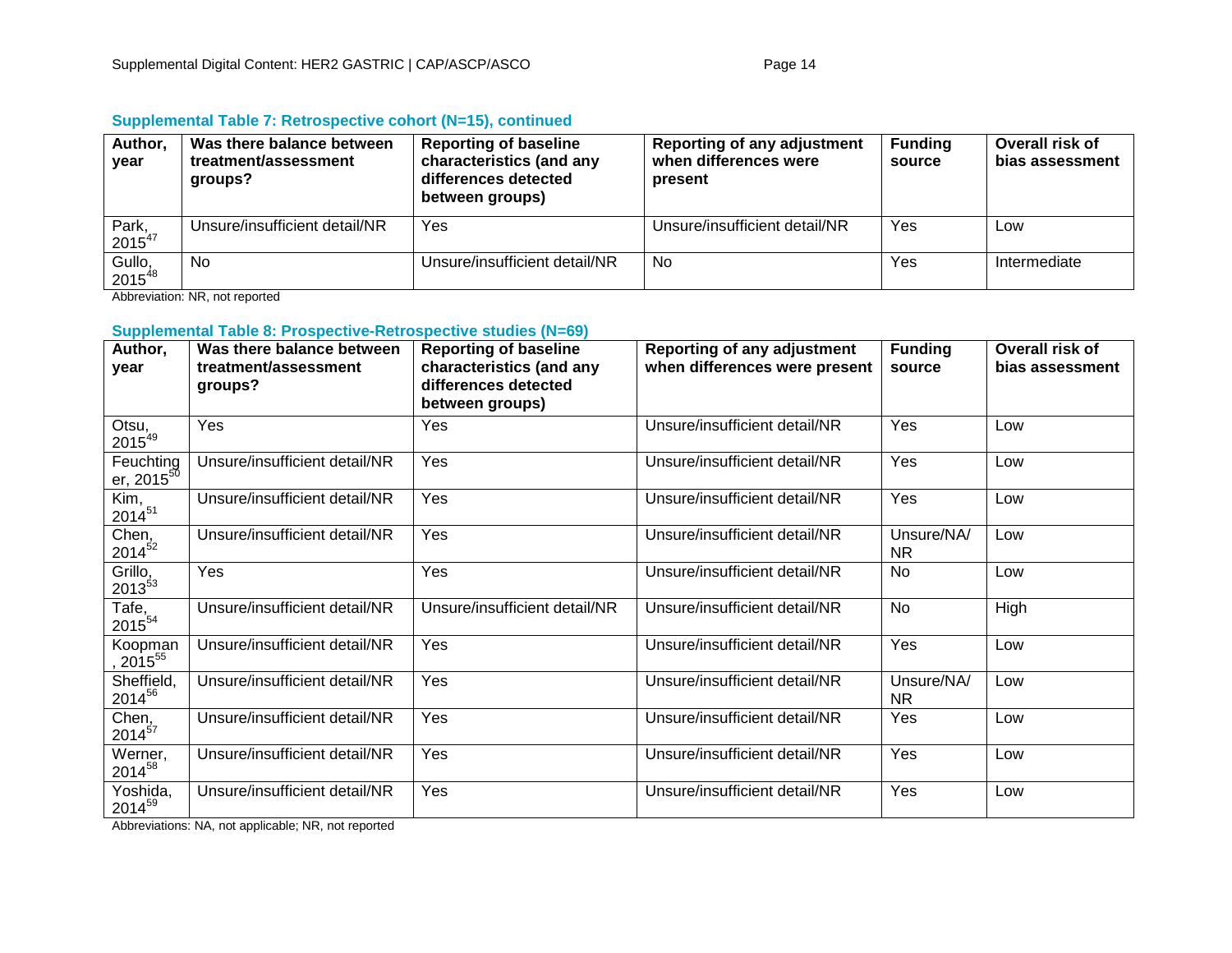| Author,<br>vear                            | Was there balance between<br>treatment/assessment<br>groups? | <b>Reporting of baseline</b><br>characteristics (and any<br>differences detected<br>between groups) | <b>Reporting of any adjustment</b><br>when differences were present | <b>Funding</b><br>source | Overall risk of<br>bias assessment |
|--------------------------------------------|--------------------------------------------------------------|-----------------------------------------------------------------------------------------------------|---------------------------------------------------------------------|--------------------------|------------------------------------|
| Geppert,<br>2014 <sup>60</sup>             | Unsure/insufficient detail/NR                                | Yes                                                                                                 | Unsure/insufficient detail/NR                                       | <b>No</b>                | Low                                |
| Aizawa,<br>$2014^{61}$                     | Yes                                                          | Yes                                                                                                 | Unsure/insufficient detail/NR                                       | Yes                      | Low                                |
| Prins, $2014^{62}$                         | Unsure/insufficient detail/NR                                | Yes                                                                                                 | Unsure/insufficient detail/NR                                       | Yes                      | Low                                |
| Gomez-<br>Martin,<br>$2013^{63}$           | Unsure/insufficient detail/NR                                | Yes                                                                                                 | Unsure/insufficient detail/NR                                       | Yes                      | Low                                |
| Grin,<br>201364                            | Unsure/insufficient detail/NR                                | Yes                                                                                                 | Unsure/insufficient detail/NR                                       | Yes                      | Low                                |
| Abrahao-<br>Machado,<br>2013 <sup>65</sup> | Unsure/insufficient detail/NR                                | Yes                                                                                                 | Unsure/insufficient detail/NR                                       | Unsure/NA/<br><b>NR</b>  | Low                                |
| Gasljevic,<br>$2013^{66}$                  | Yes                                                          | Yes                                                                                                 | Unsure/insufficient detail/NR                                       | Yes                      | Low                                |
| Gordon,<br>$2013^{67}$                     | Unsure/insufficient detail/NR                                | Yes                                                                                                 | Unsure/insufficient detail/NR                                       | Yes                      | Low                                |
| Fan,<br>201368                             | Unsure/insufficient detail/NR                                | Yes                                                                                                 | Unsure/insufficient detail/NR                                       | Yes                      | Low                                |
| Fusco,<br>$2013^{69}$                      | Unsure/insufficient detail/NR                                | Yes                                                                                                 | Unsure/insufficient detail/NR                                       | Unsure/NA/<br><b>NR</b>  | Low                                |
| Cruz-<br>Reyes,<br>2013 <sup>70</sup>      | Unsure/insufficient detail/NR                                | Yes                                                                                                 | Unsure/insufficient detail/NR                                       | Yes                      | Low                                |
| Shan,<br>2013 <sup>71</sup>                | Yes                                                          | Yes                                                                                                 | Unsure/insufficient detail/NR                                       | Yes                      | Low                                |
| $\frac{\text{Cho}}{2013^{72}}$             | Yes                                                          | Yes                                                                                                 | Unsure/insufficient detail/NR                                       | Yes                      | Low                                |
| Prins,<br>2013 <sup>73</sup>               | Unsure/insufficient detail/NR                                | Yes                                                                                                 | Unsure/insufficient detail/NR                                       | <b>No</b>                | Low                                |
| Okines,<br>$2013^{74}$                     | Yes                                                          | Yes                                                                                                 | Unsure/insufficient detail/NR                                       | Yes                      | Low                                |

# **Supplemental Table 9: Prospective-Retrospective studies (N=69), continued**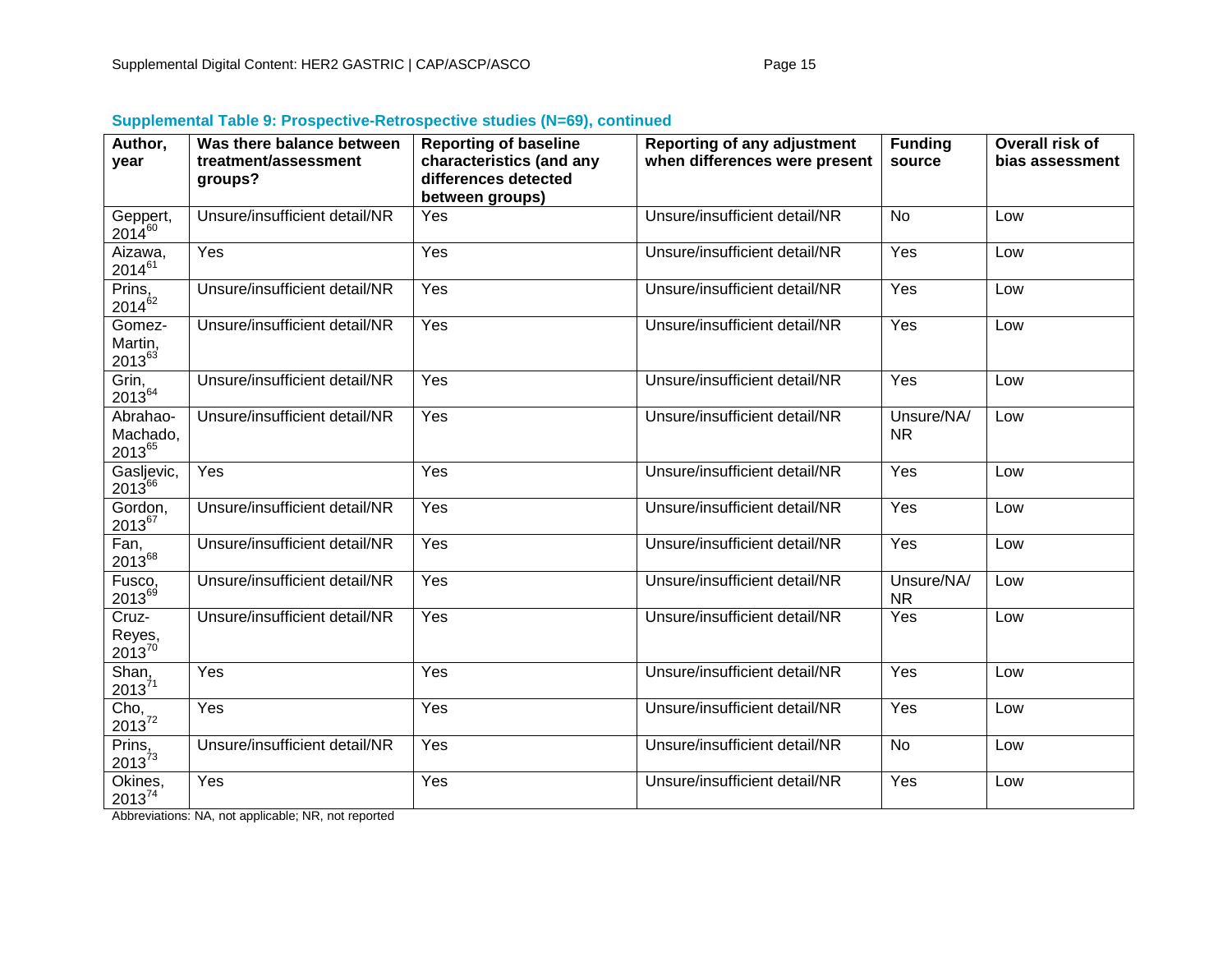| Author,                                 | <b>Was there balance</b>        | <b>Reporting of baseline</b>  | <b>Reporting of any adjustment</b> | <b>Funding</b>          | Overall risk of |
|-----------------------------------------|---------------------------------|-------------------------------|------------------------------------|-------------------------|-----------------|
| vear                                    | between                         | characteristics (and any      | when differences were present      | source                  | bias assessment |
|                                         | treatment/assessment<br>groups? | differences detected          |                                    |                         |                 |
|                                         | Yes                             | between groups)<br>Yes        | Unsure/insufficient detail/NR      | Unsure/NA/              | Low             |
| Phillips, $2013^{75}$                   |                                 |                               |                                    | <b>NR</b>               |                 |
| Pirrelli,<br>$2013^{76}$                | Unsure/insufficient detail/NR   | Yes                           | Unsure/insufficient detail/NR      | Unsure/NA/<br><b>NR</b> | Low             |
| Warneke,<br>201377                      | Unsure/insufficient detail/NR   | Yes                           | Unsure/insufficient detail/NR      | Yes                     | Low             |
| Pagni,<br>2013 <sup>78</sup>            | Unsure/insufficient detail/NR   | Yes                           | Unsure/insufficient detail/NR      | Unsure/NA/<br><b>NR</b> | Intermediate    |
| $\frac{\text{Zhou}}{2012^{79}}$         | Unsure/insufficient detail/NR   | Yes                           | Unsure/insufficient detail/NR      | Yes                     | Low             |
| Hirschman<br>n, 201280                  | Unsure/insufficient detail/NR   | Unsure/insufficient detail/NR | Unsure/insufficient detail/NR      | Yes                     | Intermediate    |
| Yoon,<br>$2012^{81}$                    | Unsure/insufficient detail/NR   | Yes                           | Unsure/insufficient detail/NR      | <b>No</b>               | Low             |
| Terashima<br>2012 <sup>82</sup>         | Yes                             | Yes                           | Unsure/insufficient detail/NR      | Yes                     | Low             |
| Kiyose,<br>2012 <sup>83</sup>           | Unsure/insufficient detail/NR   | Unsure/insufficient detail/NR | Unsure/insufficient detail/NR      | Yes                     | Intermediate    |
| Fassan, $2012^{84}$                     | Unsure/insufficient detail/NR   | Unsure/insufficient detail/NR | Unsure/insufficient detail/NR      | Yes                     | Intermediate    |
| Asioli,<br>$2012^{85}$                  | Unsure/insufficient detail/NR   | Yes                           | Unsure/insufficient detail/NR      | Yes                     | Low             |
| Gomez-<br>Martin,<br>2012 <sup>86</sup> | Unsure/insufficient detail/NR   | Yes                           | Unsure/insufficient detail/NR      | Yes                     | Low             |
| Fassan, $2012^{87}$                     | Unsure/insufficient detail/NR   | Yes                           | Unsure/insufficient detail/NR      | Yes                     | Low             |
| Jeung,<br>2012 <sup>88</sup>            | Unsure/insufficient detail/NR   | Unsure/insufficient detail/NR | Unsure/insufficient detail/NR      | Yes                     | Intermediate    |
| Kim,<br>$2012^{89}$                     | Unsure/insufficient detail/NR   | Yes                           | Unsure/insufficient detail/NR      | Yes                     | Low             |
| Radu,<br>$2012^{90}$                    | Unsure/insufficient detail/NR   | Yes                           | Unsure/insufficient detail/NR      | Unsure/NA/<br><b>NR</b> | Low             |

# **Supplemental Table 10: Prospective-Retrospective studies (N=69), continued**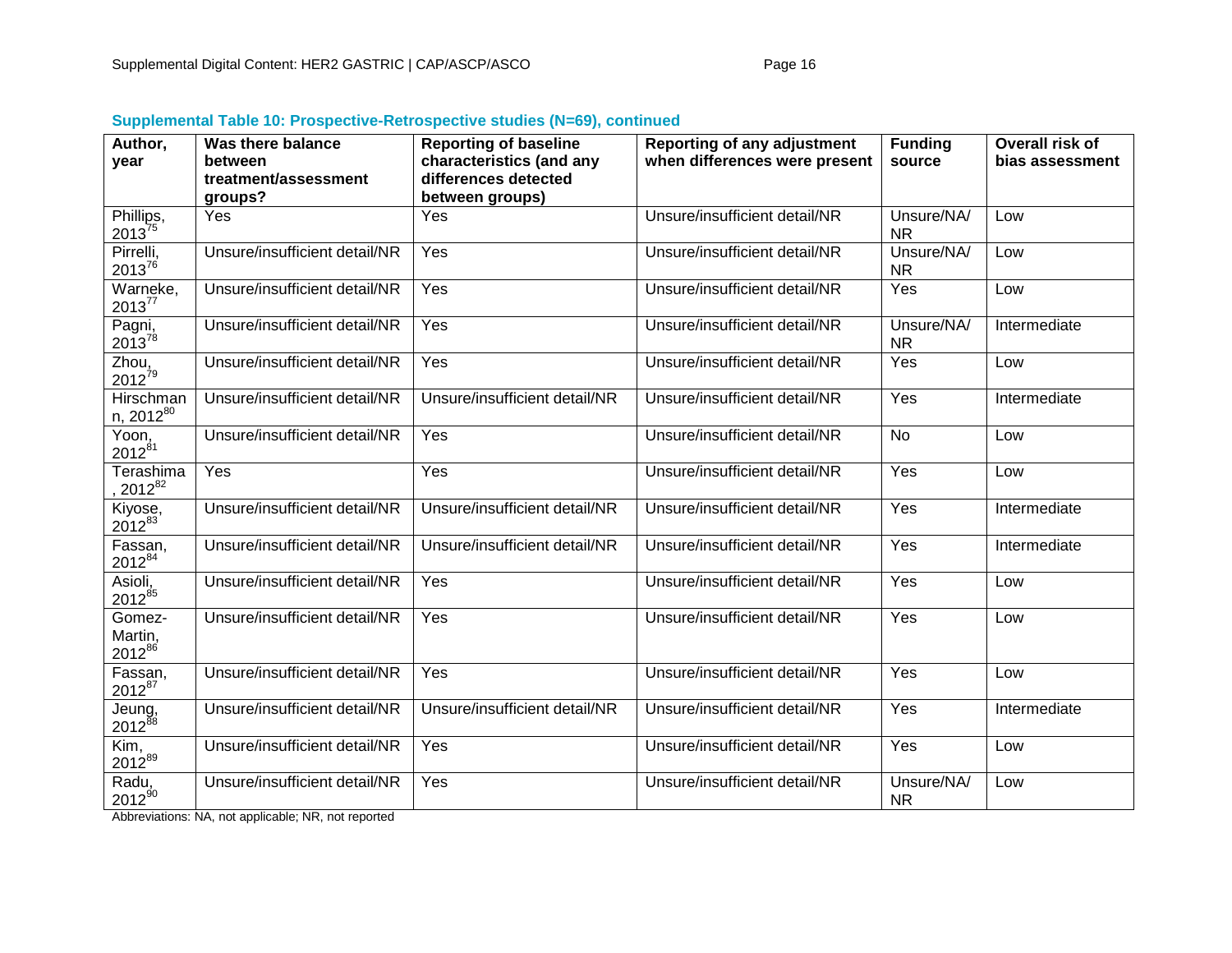| Author,<br>year                           | Was there balance between<br>treatment/assessment<br>groups? | <b>Reporting of baseline</b><br>characteristics (and any<br>differences detected | <b>Reporting of any adjustment</b><br>when differences were present | <b>Funding</b><br>source | Overall risk of<br>bias assessment |
|-------------------------------------------|--------------------------------------------------------------|----------------------------------------------------------------------------------|---------------------------------------------------------------------|--------------------------|------------------------------------|
|                                           |                                                              | between groups)                                                                  |                                                                     |                          |                                    |
| Sornmay<br>ura,<br>$2012^{91}$            | Unsure/insufficient detail/NR                                | Yes                                                                              | Unsure/insufficient detail/NR                                       | Yes                      | Low                                |
| Park,<br>$2012^{92}$                      | Unsure/insufficient detail/NR                                | Yes                                                                              | Unsure/insufficient detail/NR                                       | Yes                      | Low                                |
| Mrklic,<br>$2012^{93}$                    | Unsure/insufficient detail/NR                                | Yes                                                                              | Unsure/insufficient detail/NR                                       | Yes                      | Low                                |
| Tsapralis,<br>201294                      | Unsure/insufficient detail/NR                                | Yes                                                                              | Unsure/insufficient detail/NR                                       | Yes                      | Low                                |
| $\overline{Y}$ oon,<br>$2012^{95}$        | Unsure/insufficient detail/NR                                | Yes                                                                              | Unsure/insufficient detail/NR                                       | Yes                      | Low                                |
| Yang,<br>2012 <sup>96</sup>               | Unsure/insufficient detail/NR                                | Yes                                                                              | Unsure/insufficient detail/NR                                       | Unsure/NA/<br><b>NR</b>  | Low                                |
| Kunz,<br>$2012^{97}$                      | Unsure/insufficient detail/NR                                | Yes                                                                              | Unsure/insufficient detail/NR                                       | Unsure/NA/<br><b>NR</b>  | Low                                |
| Hsu,<br>$2011^{98}$                       | Unsure/insufficient detail/NR                                | Yes                                                                              | Unsure/insufficient detail/NR                                       | Yes                      | Low                                |
| Lee,<br>$2011^{99}$                       | Unsure/insufficient detail/NR                                | Unsure/insufficient detail/NR                                                    | Unsure/insufficient detail/NR                                       | Yes                      | Low                                |
| Kim,<br>$2011^{100}$                      | Unsure/insufficient detail/NR                                | Yes                                                                              | Unsure/insufficient detail/NR                                       | Yes                      | Low                                |
| $\overline{T}$ afe,<br>$2011^{101}$       | Unsure/insufficient detail/NR                                | Yes                                                                              | Unsure/insufficient detail/NR                                       | Unsure/NA/<br><b>NR</b>  | Low                                |
| $\overline{Y}$ an,<br>$2011^{102}$        | Unsure/insufficient detail/NR                                | Unsure/insufficient detail/NR                                                    | Unsure/insufficient detail/NR                                       | Unsure/NA/<br><b>NR</b>  | High                               |
| Kim,<br>$2011^{103}$                      | Unsure/insufficient detail/NR                                | Yes                                                                              | Unsure/insufficient detail/NR                                       | Yes                      | Low                                |
| Garcia-<br>Garcia,<br>2011 <sup>104</sup> | Unsure/insufficient detail/NR                                | Unsure/insufficient detail/NR                                                    | Unsure/insufficient detail/NR                                       | Yes                      | Low                                |
| Langer,<br>$2011^{105}$                   | Unsure/insufficient detail/NR                                | Yes                                                                              | Unsure/insufficient detail/NR                                       | Unsure/NA/<br><b>NR</b>  | Intermediate                       |

# **Supplemental Table 11: Prospective-Retrospective studies (N=69), continued**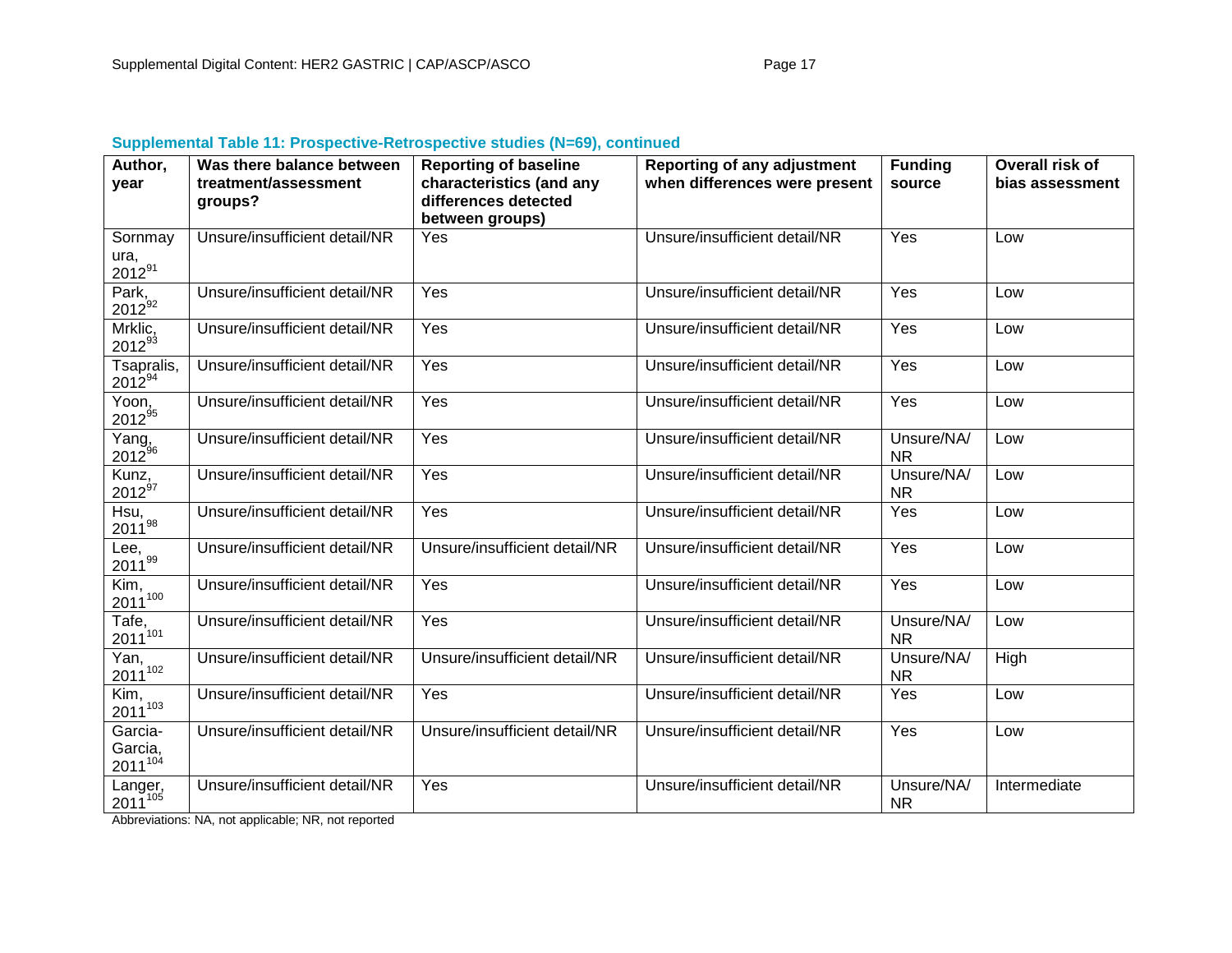| Author,<br>year                       | Was there balance between<br>treatment/assessment | <b>Reporting of baseline</b><br>characteristics (and any | <b>Reporting of any adjustment</b><br>when differences were present | <b>Funding</b><br>source | Overall risk of<br>bias assessment |
|---------------------------------------|---------------------------------------------------|----------------------------------------------------------|---------------------------------------------------------------------|--------------------------|------------------------------------|
|                                       | groups?                                           | differences detected                                     |                                                                     |                          |                                    |
|                                       |                                                   | between groups)                                          |                                                                     |                          |                                    |
| Hu,<br>$2011^{106}$                   | Unsure/insufficient detail/NR                     | Yes                                                      | Unsure/insufficient detail/NR                                       | Unsure/NA/<br><b>NR</b>  | Intermediate                       |
| Thompso                               | Unsure/insufficient detail/NR                     | Yes                                                      | Unsure/insufficient detail/NR                                       | Yes                      | Low                                |
| n,<br>$2011^{107}$                    |                                                   |                                                          |                                                                     |                          |                                    |
| Im,<br>$2011^{108}$                   | Unsure/insufficient detail/NR                     | Yes                                                      | Unsure/insufficient detail/NR                                       | Yes                      | Low                                |
| Bozzetti,<br>2011 <sup>109</sup>      | Unsure/insufficient detail/NR                     | Yes                                                      | Unsure/insufficient detail/NR                                       | <b>No</b>                | Low                                |
| Yan,<br>$2011^{110}$                  | Unsure/insufficient detail/NR                     | Yes                                                      | Unsure/insufficient detail/NR                                       | Yes                      | Low                                |
| Moelans,<br>2011 <sup>111</sup>       | Unsure/insufficient detail/NR                     | Yes                                                      | Unsure/insufficient detail/NR                                       | Unsure/NA/<br><b>NR</b>  | Intermediate                       |
| Boers,<br>2011 <sup>112</sup>         | Unsure/insufficient detail/NR                     | Unsure/insufficient detail/NR                            | Unsure/insufficient detail/NR                                       | Yes                      | Intermediate                       |
| Schoppm<br>an,<br>2010 <sup>113</sup> | Unsure/insufficient detail/NR                     | Yes                                                      | Unsure/insufficient detail/NR                                       | Unsure/NA/<br><b>NR</b>  | Intermediate                       |
| Yan,<br>2010 <sup>114</sup>           | Unsure/insufficient detail/NR                     | Unsure/insufficient detail/NR                            | Unsure/insufficient detail/NR                                       | Yes                      | Intermediate                       |
| Marx,<br>2009115                      | Unsure/insufficient detail/NR                     | Yes                                                      | Unsure/insufficient detail/NR                                       | Unsure/NA/<br><b>NR</b>  | Intermediate                       |
| Barros-<br>Silva,<br>$2009^{116}$     | Unsure/insufficient detail/NR                     | Yes                                                      | Unsure/insufficient detail/NR                                       | Yes                      | Low                                |
| Xie,<br>2009117                       | Unsure/insufficient detail/NR                     | Unsure/insufficient detail/NR                            | Unsure/insufficient detail/NR                                       | <b>No</b>                | Intermediate                       |

# **Supplemental Table 12: Prospective-Retrospective studies (N=69), continued**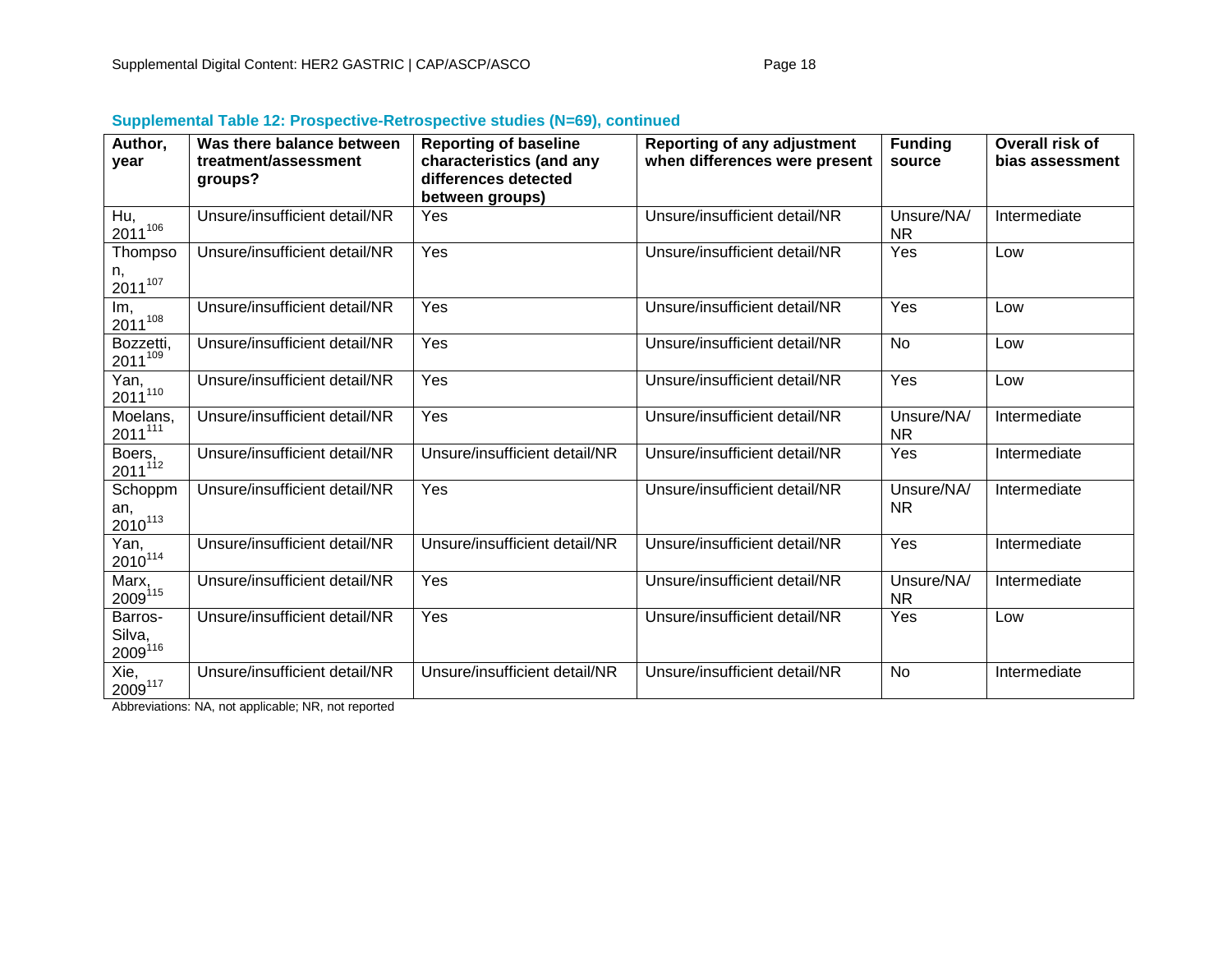| <b>CAP Designation</b>             | <b>GLIDES</b><br>Designation | Recommendation                                                                    | Rationale                                                                                                                                                                                                                                              |
|------------------------------------|------------------------------|-----------------------------------------------------------------------------------|--------------------------------------------------------------------------------------------------------------------------------------------------------------------------------------------------------------------------------------------------------|
| Strong<br>Recommendation           | Strong                       | Recommend For or Against<br>a particular practice (Can<br>include must or should) | Supported by high (convincing) or<br>intermediate (adequate) quality of evidence<br>and clear benefit that outweighs any harms                                                                                                                         |
| Recommendation                     | Moderate                     | Recommend For or Against<br>a particular practice (Can<br>include should or may)  | Some limitations in quality of evidence<br>(intermediate [adequate] or low<br>[inadequate]), balance of benefits and<br>harms, values, or costs but panel concludes<br>that there is sufficient evidence and/or<br>benefit to inform a recommendation. |
| <b>Expert Consensus</b><br>Opinion | Weak                         | Recommend For or Against<br>a particular practice (Can<br>include should or may)  | Serious limitations in quality of evidence<br>(low [inadequate] or insufficient), balance of<br>benefits and harms, values or costs, but<br>panel consensus is that a statement is<br>necessary.                                                       |
| No Recommendation                  | N/A                          | No recommendation for or<br>against a particular practice                         | Insufficient evidence or agreement of the<br>balance of benefits and harms, values, or<br>costs to provide a recommendation                                                                                                                            |

Data derived from Guyatt et al.**<sup>118</sup>** Abbreviations: CAP, College of American Pathologists; GLIDES, Guidelines into Decicion Support (Yale University, New Haven, Connecticut); N/A, not applicable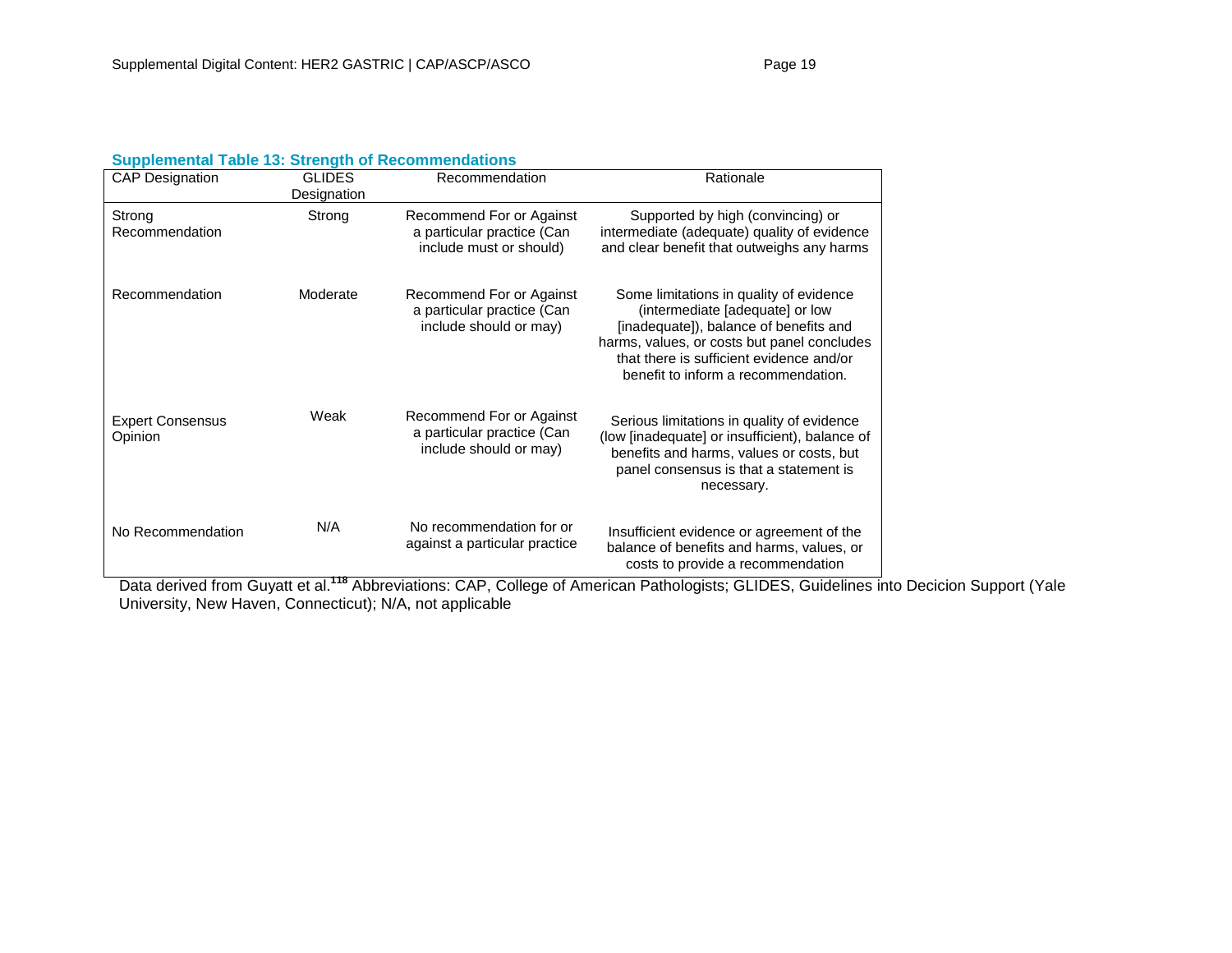#### **Supplemental Figure 1. Literature Review Flow Diagram**



Adapted from Moher D, Liberati A, Tetzlaff J, Altman DG. Preferred reporting items for systematic reviews and metaanalyses: the PRISMA statement. *PLoS Med.* 2009;6:e1000097.<sup>119</sup>

\*Additional searches from Cochrane, NICE, Prospero, expert panel input

\*\*Records excluded at title-abstract screening, with reasons ( $N = 689$ ): Not the intervention of test of interest ( $N = 288$ ); Not the population of interest (N=114); Reviews, case reports, letters, editorials, books (N=218); Esophageal squamous cell carcinoma (N=24); Consensus document, opinion papers (N=16); For Clinical studies: Phase 1 RCT and observational (N=29)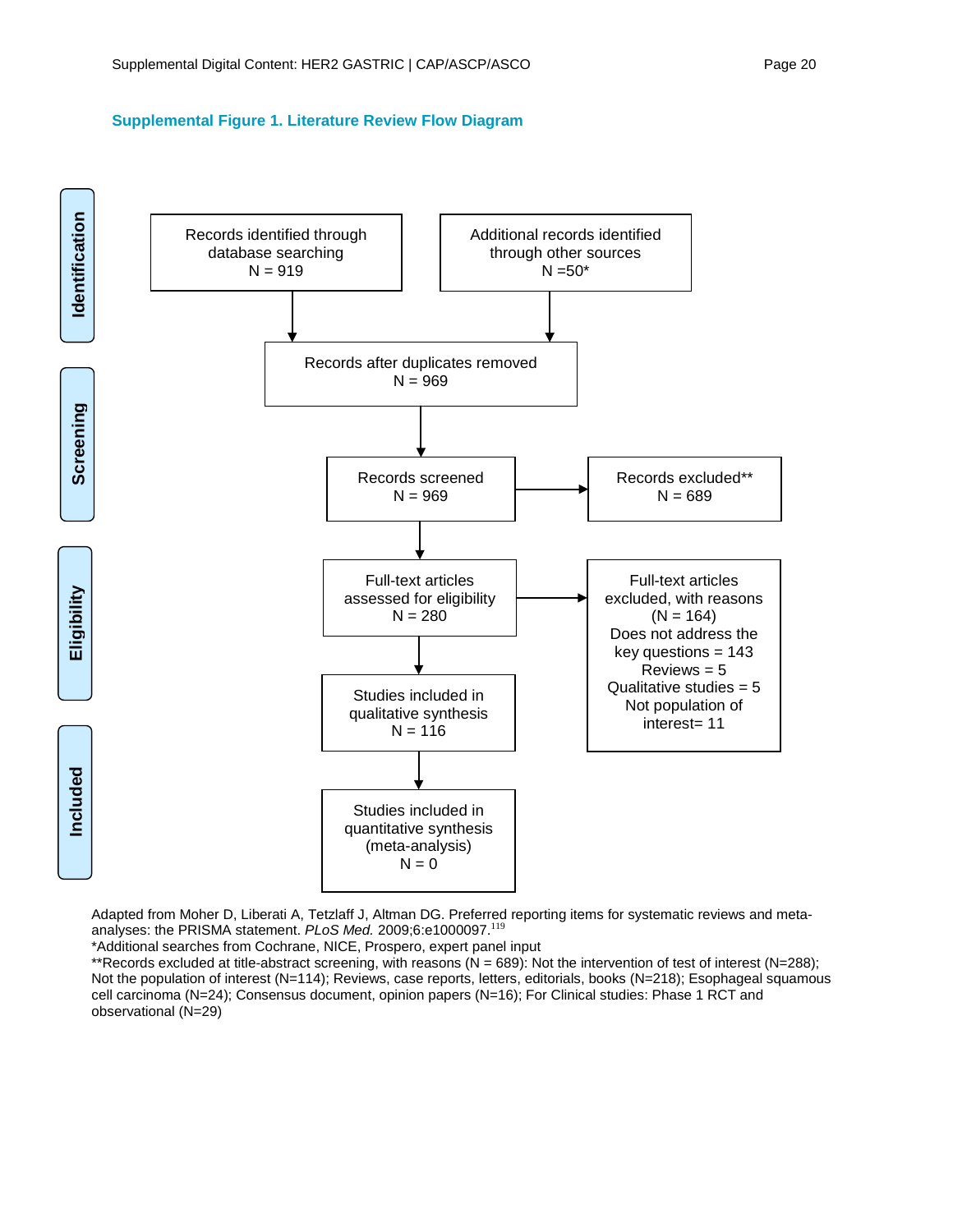#### **Supplemental Figure 2: Literature search strategies**

#### **Ovid Search Strategy**

Database: Ovid MEDLINE(R) In-Process & Other Non-Indexed Citations and Ovid MEDLINE(R) <1946 to Present>, Ovid MEDLINE(R) Daily Update <May 29, 2015> -------------------------------------------------------------------------------- 1 stomach neoplasms/ (77111)<br>2 esophageal neoplasms/ (400) esophageal neoplasms/ (40064) 3 esophagogastric junction/ (6371) 4 stomach/ (50906)<br>5 Barrett esophagus 5 Barrett esophagus/ (6496) 6 adenocarcinoma/ (130389) 7 carcinoma/ (66303) 8 (stomach or gastric or esophagogastric or gastro?esophageal or gastro?oesophageal or Barrett\$ or oesophag\$ or esophag\$).tw. (369432) 9 (adeno\$ or cancer or carcinoma\$ or neoplasm\$ or malignan\$ or tumo?r\$).tw. (2524215) 10 6 or 7 or 9 (2541448) 11 3 or 4 or 5 or 8 (384817) 12 10 and 11 (132621) 13 1 or 2 or 12 (157632) 14 Genes, erbB-2/ (2755) 15 Receptor, ErbB-2/ (17248) 16 (HER?2\$ or ERBB?2).tw. (18041) 17 "human epidermal growth factor receptor 2".tw. (3230) 18 or/14-17 (27181) 19 Antibodies, Monoclonal, Humanized/ (27281) 20 antibodies, monoclonal/ (170319) 21 exp antineoplastic agents/ (851636) 22 protein kinase inhibitors/ (27414) 23 quinazolines/ (14709) 24 quinolines/ (18731) 25 maytansine/ (372) 26 pertuzumab.nm. (254) 27 lapatinib.nm. (1042) 28 BIBW 2992.nm. (154) 29 trastuzumab.nm. (4419) 30 ado-trastuzumab emtansine.nm. (123) 31 molecular targeted therapy/ (11581) 32 ((molecular or targeted or directed) and (treat\$ or therap\$ or protocol)).tw. (330939) 33 (trastuzumab or lapatinib or pertuzumab or ado?trastuzumab or T?DM1 or TDM?1 or afatinib or neratinib or Tykerb or Herceptin or Kadcyla or Perjeta or Gilotrif or HKI?272 or Herclon or Giotrif or Tomtovok or Tovok).tw. (7523)

- 34 or/19-33 (1321620)
- 35 immunohistochemistry/ (255112)
- 36 fluorescent antibody technique/ (92954)
- 37 fluorescent antibody technique, direct/ (2784)
- 38 fluorescent antibody technique, indirect/ (15517)
- 39 in situ hybridization, fluorescence/ (36313)
- 40 exp genetic techniques/ (1575944)

41 (FISH or ISH or CISH or SISH or DISH or hybridi#ation or fluorescen\$ or probe\$ or platform\$ or algorithm or

modalit\$).tw. (1056211)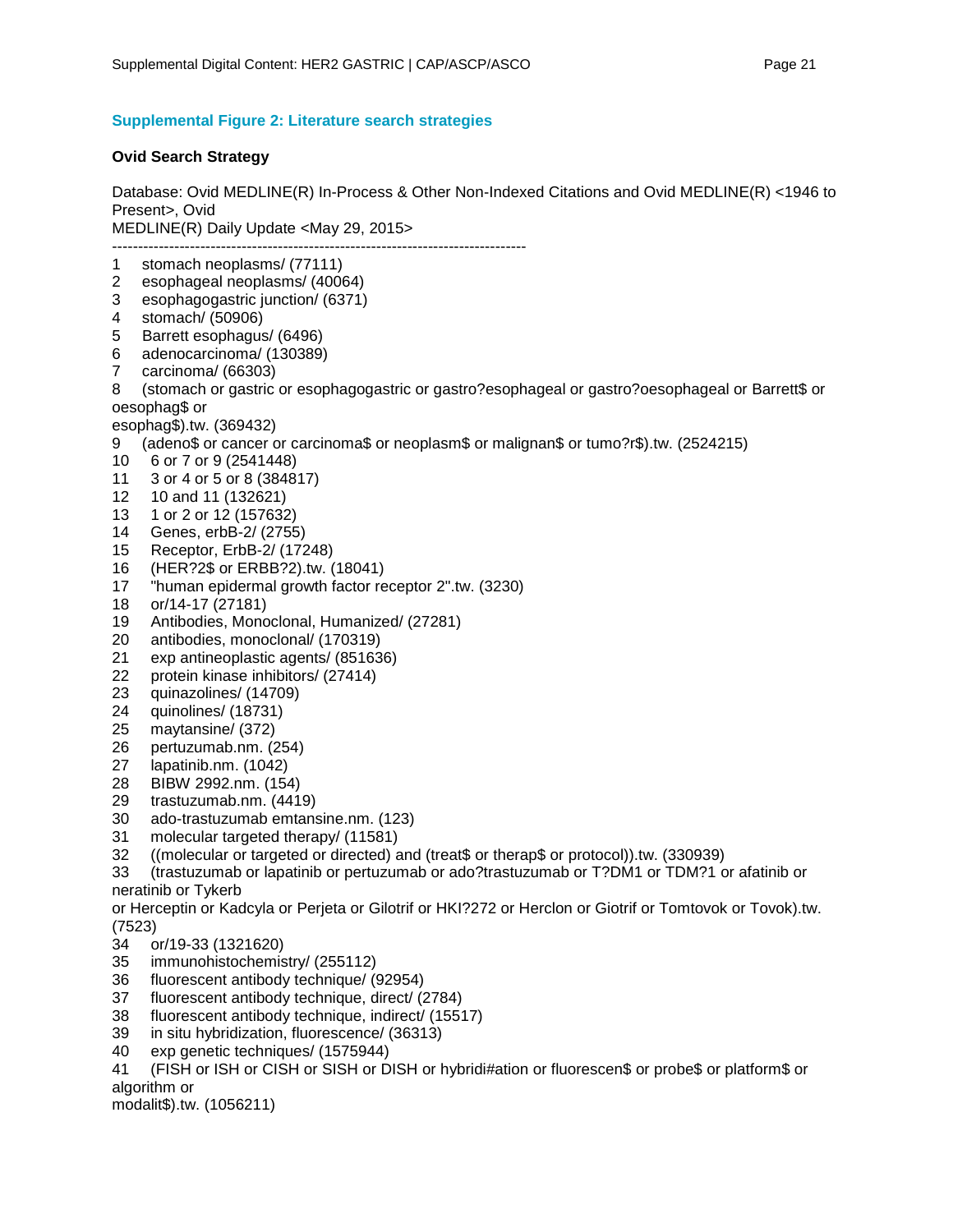- 42 (immunohistochem\$ or IHC or ICC or immunocytochem\$ or assay\$ or antibod\$).tw. (1636020)
- 43 (sequenc\$ or genomic\$ or SNP? or ChIP\$ or "copy?number" or polymorphism? or
- immunoprecipitation or "image
- analy\$").tw. (1228512)
- 44 (probe\$ or platform\$ or modalit\$ or algorithm\$ or microarray\$).tw. (667294)
- 45 or/35-44 (4286029)
- 46 13 and 18 and 34 (748)
- 47 13 and 18 and 45 (1030)
- 48 46 or 47 (1266)
- 49 remove duplicates from 48 (1239)
- 50 limit 49 to yr="2008 -Current" (881)
- 51 animals/ not humans/ (3951635)
- 52 50 not 51 (878)
- 53 limit 52 to (comment or editorial or letter) (25)
- 54 52 not 53 (853)

## **PubMed Search Strategy**

(((((((((((((((((((((((((((((((((((((((((((((immunohistochemistry[mh:noexp]) OR "fluorescent antibody technique"[mh:noexp]) OR "fluorescent antibody technique, direct"[mh:noexp]) OR "fluorescent antibody technique, indirect"[mh:noexp]) OR "in situ hybridization, fluorescence"[mh:noexp]) OR "genetic techniques"[MeSH Terms]) OR FISH[Title/Abstract]) OR ISH[Title/Abstract]) OR CISH[Title/Abstract]) OR SISH[Title/Abstract]) OR DISH[Title/Abstract]) OR hybridization[Title/Abstract]) OR hybridisation[Title/Abstract]) OR fluorescence[Title/Abstract]) OR probe[Title/Abstract]) OR probes[Title/Abstract]) OR platform[Title/Abstract]) OR platforms[Title/Abstract]) OR algorithm[Title/Abstract]) OR modality[Title/Abstract]) OR immunohistochemistry[Title/Abstract]) OR immunocytochemistry[Title/Abstract]) OR immunohistochemical[Title/Abstract]) OR immunocytochemical[Title/Abstract]) OR IHC[Title/Abstract]) OR ICC[Title/Abstract]) OR assay[Title/Abstract]) OR assays[Title/Abstract]) OR antibody[Title/Abstract]) OR antibodies[Title/Abstract]) OR sequencing[Title/Abstract]) OR sequence[Title/Abstract]) OR genomic[Title/Abstract]) OR genomics[Title/Abstract]) OR SNP[Title/Abstract]) OR ChIP[Title/Abstract]) OR "copy number"[Title/Abstract]) OR polymorphism[Title/Abstract]) OR immunoprecipitation[Title/Abstract]) OR "image analysis"[Title/Abstract]) OR "image analyses"[Title/Abstract])) AND ((((((((((((((((((((((((((trastuzumab[Title/Abstract]) OR lapatinib[Title/Abstract]) OR pertuzumab[Title/Abstract]) OR ado-trastuzumab[Title/Abstract]) OR adotrastuzumab[Title/Abstract]) OR "ado trastuzumab"[Title/Abstract]) OR TDM1[Title/Abstract]) OR T-DM1[Title/Abstract]) OR TDM-1[Title/Abstract]) OR afatinib[Title/Abstract]) OR neratinib[Title/Abstract]) OR Tykerb[Title/Abstract]) OR Herceptin[Title/Abstract]) OR Kadcyla[Title]) OR Perjeta[Title/Abstract]) OR Gilotrif[Title/Abstract]) OR HKI-272[Title/Abstract]) OR Herclon[Title/Abstract]) OR Tomtovok[Title/Abstract]) OR Tovok[Title/Abstract])) OR (((((((treatment[Title/Abstract]) OR therapy[Title/Abstract]) OR therapies[Title/Abstract]) OR protocol[Title/Abstract]) OR protocols[Title/Abstract])) AND (((molecular[Title/Abstract]) OR targeted[Title/Abstract]) OR directed[Title/Abstract]))) OR ((((((((((((("antibodies, monoclonal, humanized"[mh:noexp]) OR "antibodies, monoclonal"[mh:noexp]) OR "antineoplastic agents"[MeSH Terms]) OR "protein kinase inhibitors"[mh:noexp]) OR quinazolines[mh:noexp]) OR quinolines[mh:noexp]) OR maytansine[mh:noexp]) OR pertuzumab[Supplementary Concept]) OR lapatinib[Supplementary Concept]) OR BIBW 2992[Supplementary Concept]) OR trastuzumab[Supplementary Concept]) OR ado-trastuzumab emtansine[Supplementary Concept]) OR "molecular targeted therapy"[mh:noexp]))) AND ((((((((((((adenocarcinoma[MeSH Terms]) OR carcinoma[MeSH Terms]) OR cancers[Title/Abstract] or (cancer[Title/Abstract] OR carcinomas[Title/Abstract] OR carcinoma[Title/Abstract] OR adenocarcinoma[Title/Abstract] OR adenocarcinomas[Title/Abstract] OR neoplasm[Title/Abstract] OR neoplasms[Title/Abstract] OR malignant[Title/Abstract] OR malignancy[Title/Abstract] OR malignancies[Title/Abstract] OR tumor[Title/Abstract] OR tumors[Title/Abstract] OR tumours[Title/Abstract] OR tumour[Title/Abstract]))) AND (((((stomach[Title/Abstract] OR gastrointestinal[Title/Abstract] OR gastric[Title/Abstract] OR gastroesophageal[Title/Abstract] OR oesophageal[Title/Abstract] OR esophagus[Title/Abstract] OR oesopagus[Title/Abstract])) OR stomach[MeSH Terms]) OR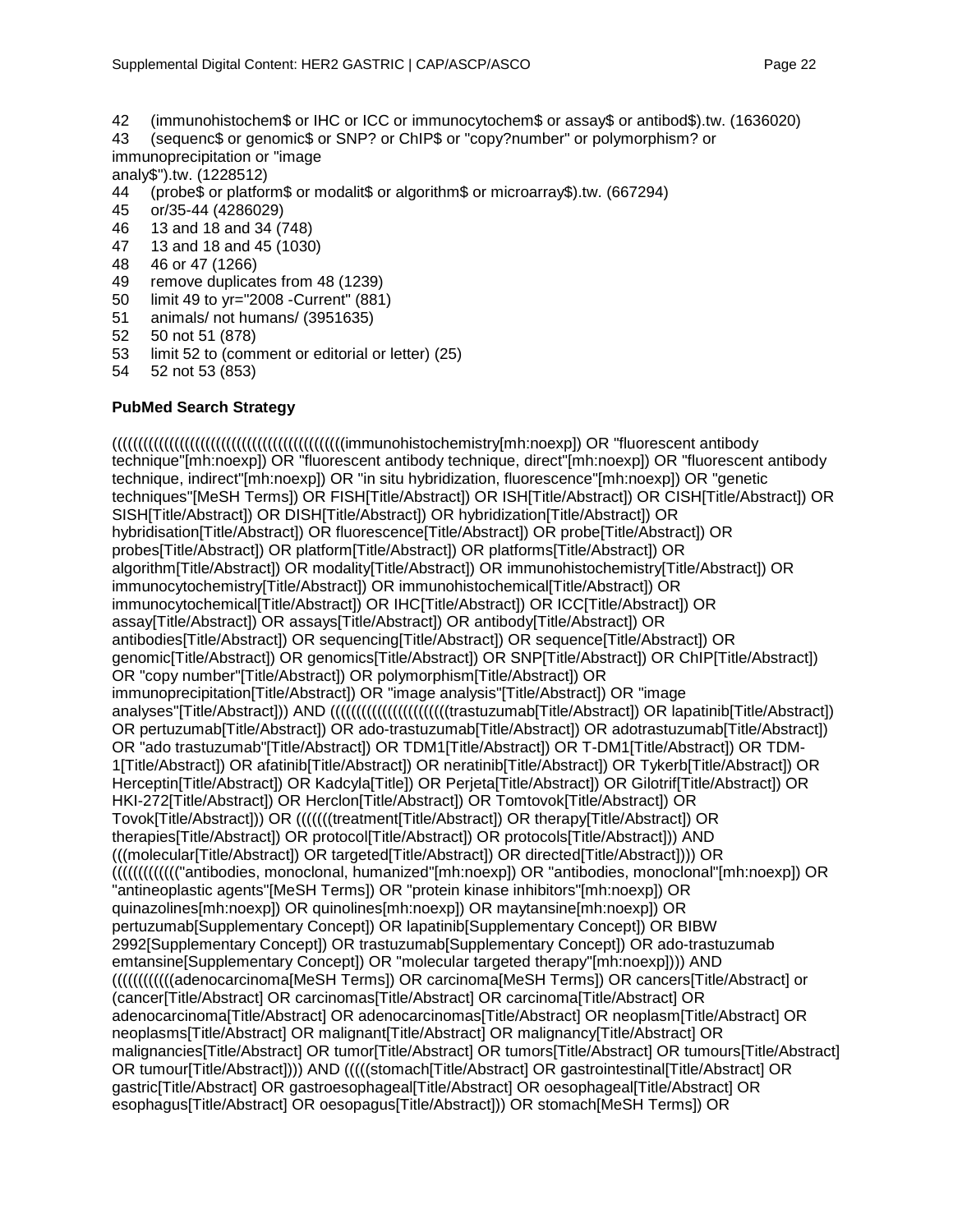esophagogastric junction[MeSH Terms]) OR Barrett esophagus[MeSH Terms]))) OR ((stomach neoplasms[MeSH Terms]) OR esophageal neoplasms[MeSH Terms]))) AND ((((((Genes, erbB-2[MeSH Terms]) OR "Receptor, ErbB 2"[MeSH Terms]) OR (HER2[Title/Abstract] OR HER-2[Title/Abstract] OR ERBB2[Title/Abstract] OR ERBB-2[Title/Abstract])) OR "human epidermal growth factor receptor 2"[Title/Abstract])))) AND ( "2008/01/01"[PDat] : "2015/12/31"[PDat] ) AND Humans[Mesh])) NOT ((comment[Publication Type] OR editorial[Publication Type] OR letter[Publication Type]))))) NOT ((comment[Publication Type] OR editorial[Publication Type] OR letter[Publication Type]))

## **Scopus Search Strategy**

(((TITLE-ABS-KEY(stomach OR gastric OR esophagus OR esophageal OR esophagogastric OR oesophagus OR oesophageal OR oesophagogastric OR Barrett) AND TITLE-ABS-KEY(carcinoma OR adenocarcinoma OR cancer OR cancers OR carcinoma OR carcinomas OR malignant OR malignancy OR malignancies OR tumor OR tumors OR tumour OR tumours))) AND (TITLE-ABS-KEY(erbb-2 OR erbb2 OR HER2 OR "HER 2" OR HER-2 OR "human epidermal growth factor receptor 2")) AND ((TITLE-ABS-KEY("antibodies, monoclonal" OR "monoclonal antibodies" OR "antineoplastic agents" OR "protein kinase inhibitors" OR quinazolines OR quinolones OR maytansine OR pertuzumab OR lapatinib OR "BIBW 2992" OR trastuzumab OR "ado-trastuzumab emtansine")) OR ((TITLE-ABS-KEY(molecular OR targeted OR directed) AND TITLE-ABS-KEY (treatment OR treat OR treatments OR therapy OR therapies OR protocol OR protocols)) OR (TITLE-ABS-KEY (trastuzumab OR lapatinib OR pertuzumab OR ado-trastuzuma OR tdm1 OR tdm-1 OR t-dm1 OR afatinib OR neratinib OR tykerb OR Herceptin OR kadcyla OR perjeta OR gilotrif OR hki-272 OR herclon OR gotrif OR tomtovok OR tovok)))) OR (((TITLE-ABS-KEY(stomach OR gastric OR esophagus OR esophageal OR esophagogastric OR oesophagus OR oesophageal OR oesophagogastric OR Barrett) AND TITLE-ABS-KEY(carcinoma or adenocarcinoma OR cancer OR cancers OR carcinoma OR carcinomas OR malignant OR malignancy OR malignancies OR tumor OR tumors OR tumour OR tumours))) AND (TITLE-ABS-KEY(ErBB-2 OR "ErBB 2" OR HER2 OR "HER 2" OR HER-2 OR "human epidermal growth factor receptor 2")) AND ((TITLE-ABS-KEY(immunohistochemistry OR immunohistochemical OR immunocytochemical OR immunocytochemistry OR "Fluorescent antibody technique" OR "in situ hybridization" OR "in situ hbridisation" OR "genomic analysis" OR "genomic analyses" OR "genetic techniques") OR TITLE-ABS-KEY("genetic technique" OR FISH OR ISH OR CISH OR SISH OR DISH OR probe OR probes OR assay OR assays OR antibody OR antibodies OR IHC OR ICC) OR TITLE-ABS-KEY(sequence OR sequences OR sequencing OR genomics OR SNP OR CHIP OR "copy number" OR polymorphism OR immunoprecipitation OR "image analysis" OR "image analyses" OR probe or platform OR probes OR platforms OR modality OR modalities OR algorithm OR algorithms)))) AND (LIMIT-TO (PUBYEAR, 2015) OR LIMIT-TO (PUBYEAR, 2014) OR LIMIT-TO (PUBYEAR, 2013) OR LIMIT-TO (PUBYEAR, 2012) OR LIMIT-TO (PUBYEAR, 2011) OR LIMIT-TO (PUBYEAR, 2010) OR LIMIT-TO (PUBYEAR, 2009) OR LIMIT-TO (PUBYEAR, 2008)) AND (EXCLUDE(DOCTYPE, "ed") OR EXCLUDE (DOCTYPE, "le")).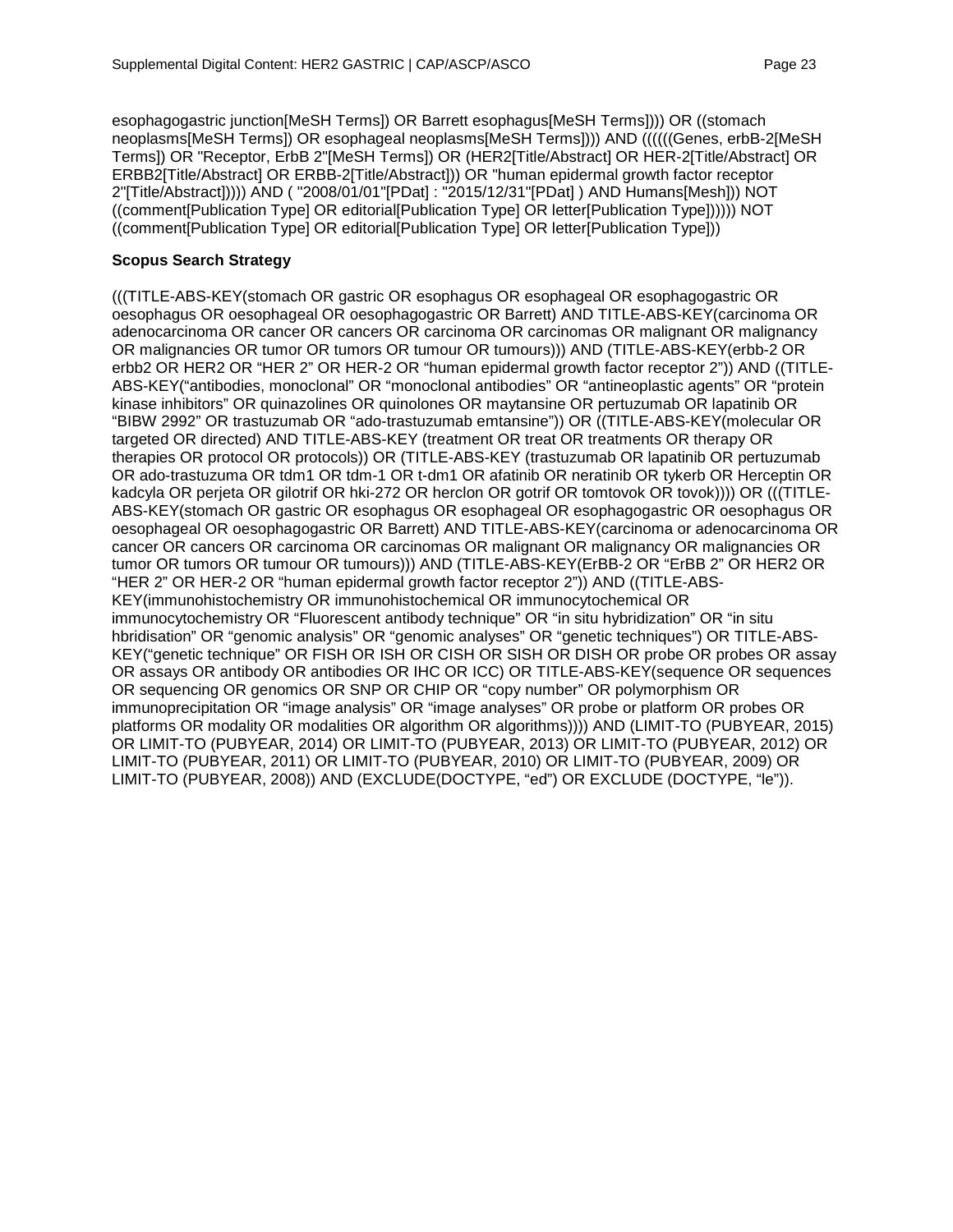# **REFERENCES**

1. Graham R, Mancher M, Wolman DM, Greenfield S, Steinberg E, eds; Committee on Standards for Developing Trustworthy Clinical Practice Guidelines; Board of Health Care Services; Institute of Medicine. *Clinical Practice Guidelines We Can Trust*. Washington, D.C.: National Academies Press; 2011.

2. Chua TC, Merrett ND. Clinicopathologic factors associated with HER2-positive gastric cancer and its impact on survival outcomes--a systematic review. *Int J Cancer*. 2012;130(12):2845-2856.

3. Peng Z, Zou J, Zhang X, et al. HER2 discordance between paired primary gastric cancer and metastasis: a meta-analysis. *Chin J Cancer Res*. 2015;27(2):163-171.

4. Wang S, Zheng G, Chen L, Xiong B. Effect of HER-2/neu over-expression on prognosis in gastric cancer: a meta-analysis. *Asian Pac J Cancer Prev*. 2011;12(6):1417-1423.

5. Bang YJ, Van Cutsem E, Feyereislova A, et al. Trastuzumab in combination with chemotherapy versus chemotherapy alone for treatment of HER2-positive advanced gastric or gastro-oesophageal junction cancer (ToGA): a phase 3, open-label, randomised controlled trial. *Lancet*. 2010;376(9742):687-697.

6. Van Cutsem E, Bang YJ, Feng-Yi F, et al. HER2 screening data from ToGA: targeting HER2 in gastric and gastroesophageal junction cancer. *Gastric Cancer*. 2015;18(3):476-484.

7. Kinugasa H, Nouso K, Tanaka T, et al. Droplet digital PCR measurement of HER2 in patients with gastric cancer. *Br J Cancer*. 2015;112(10):1652-1655.

8. Ge X, Wang H, Zeng H, et al. Clinical significance of assessing Her2/neu expression in gastric cancer with dual tumor tissue paraffin blocks. *Hum Pathol*. 2015;46(6):850- 857.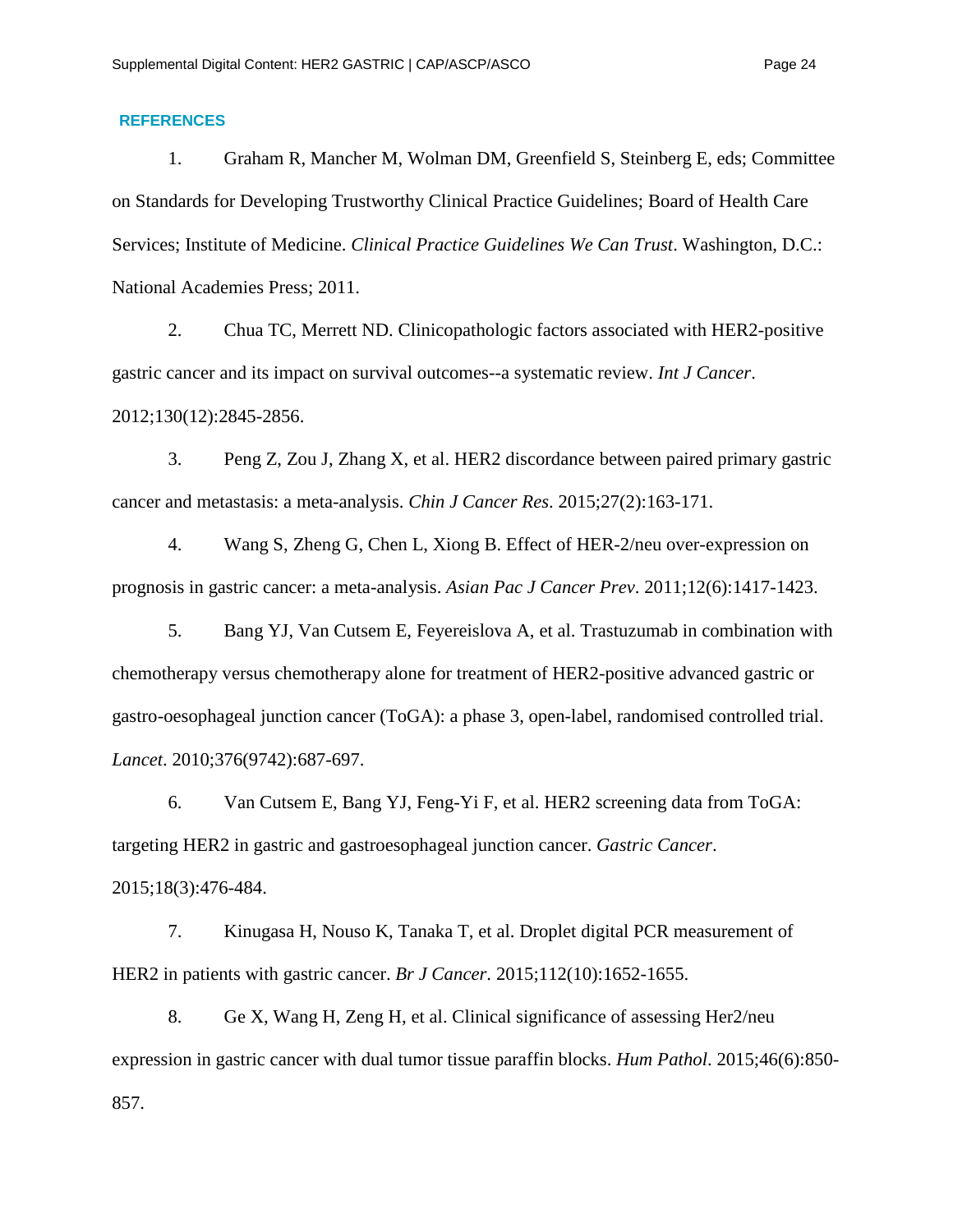9. Wang YK, Chen Z, Yun T, et al. Human epidermal growth factor receptor 2 expression in mixed gastric carcinoma. *World J Gastroenterol*. 2015;21(15):4680-4687.

10. Gumusay O, Benekli M, Ekinci O, et al. Discordances in HER2 status between primary gastric cancer and corresponding metastatic sites. *Jpn J Clin Oncol*. 2015;45(5):416- 421.

11. Qiu Z, Sun W, Zhou C, Zhang J. HER2 expression variability between primary gastric cancers and corresponding lymph node metastases. *Hepatogastroenterology*. 2015;62(137):231-233.

12. Cappellesso R, Fassan M, Hanspeter E, et al. HER2 status in gastroesophageal cancer: a tissue microarray study of 1040 cases. *Hum Pathol*. 2015;46(5):665-672.

13. Selcukbiricik F, Erdamar S, Buyukunal E, Serrdengecti S, Demirelli F. Is HER-2 status in the primary tumor correlated with matched lymph node metastases in patients with gastric cancer undergoing curative gastrectomy? *Asian Pac J Cancer Prev*. 2014;15(24):10607- 10611.

14. Wong DD, de Boer WB, Platten MA, Jo VY, Cibas ES, Kumarasinghe MP. HER2 testing in malignant effusions of metastatic gastric carcinoma: is it feasible? *Diagn Cytopathol*. 2015;43(1):80-85.

15. Stanek L, Rozkos T, Laco J, et al. Comparison of immunohistochemistry, four in situ hybridization methods and quantitative polymerase chain reaction for the molecular diagnosis of HER2 status in gastric cancer: a study of 55 cases. *Mol Med Rep*. 2014;10(5):2669- 2674.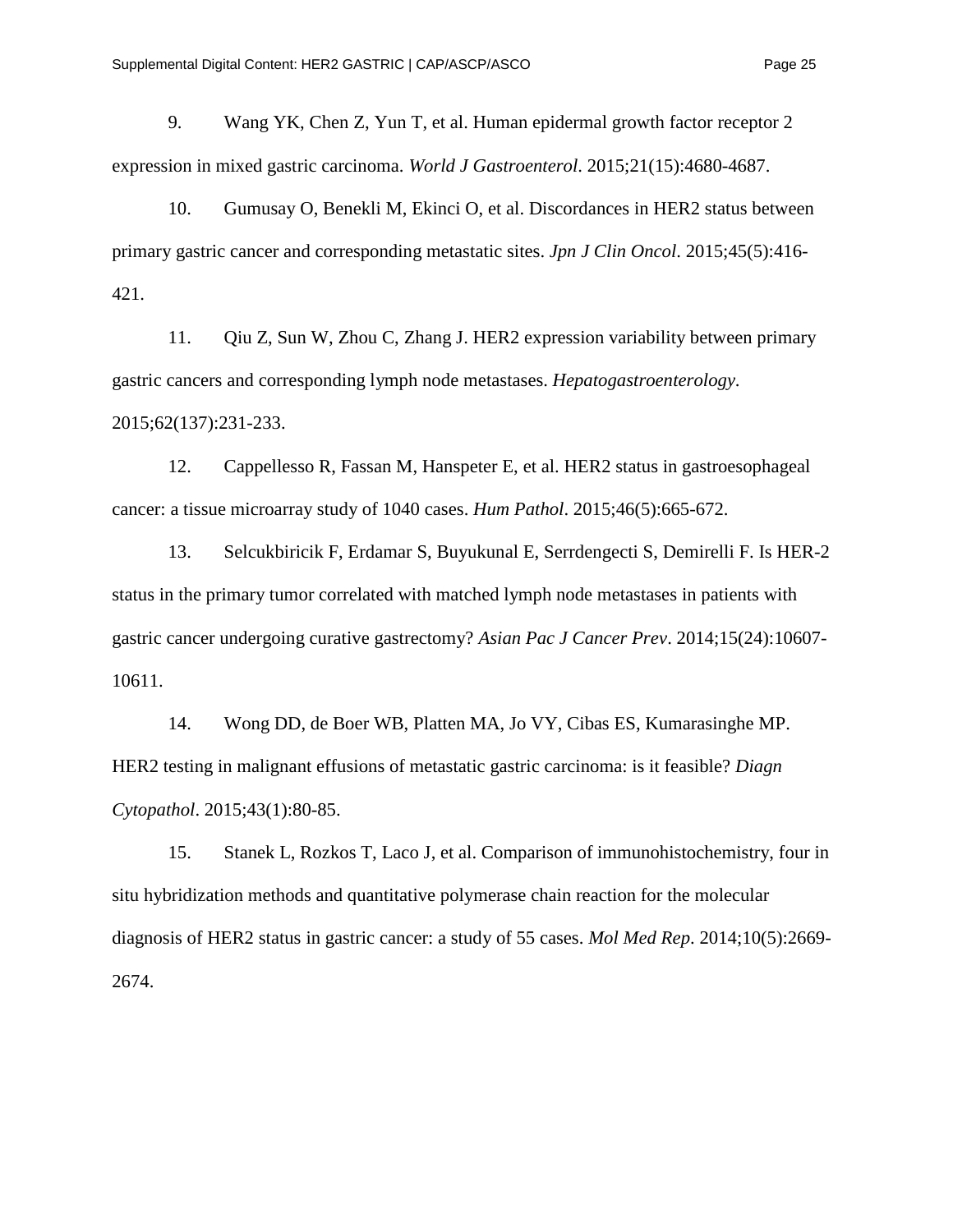16. Huang D, Lu N, Fan Q, et al. HER2 status in gastric and gastroesophageal junction cancer assessed by local and central laboratories: Chinese results of the HER-EAGLE study. *PLoS One*. 2013;8(11):e80290.

17. Kushima R, Kuwata T, Yao T, et al. Interpretation of HER2 tests in gastric cancer: confirmation of interobserver differences and validation of a QA/QC educational program. *Virchows Arch*. 2014;464(5):539-545.

18. Wang T, Hsieh ET, Henry P, Hanna W, Streutker CJ, Grin A. Matched biopsy and resection specimens of gastric and gastroesophageal adenocarcinoma show high concordance in HER2 status. *Hum Pathol*. 2014;45(5):970-975.

19. Tajiri R, Ooi A, Fujimura T, et al. Intratumoral heterogeneous amplification of ERBB2 and subclonal genetic diversity in gastric cancers revealed by multiple ligationdependent probe amplification and fluorescence in situ hybridization. *Hum Pathol*. 2014;45(4):725-734.

20. Wang G, Zhang W, Jiang W, Luan L. Overexpression of her-2 associated with the progression of esophageal cancer patients. *Hepatogastroenterology*. 2013;60(128):1972-1978.

21. Kochi M, Fujii M, Masuda S, et al. Differing deregulation of HER2 in primary gastric cancer and synchronous related metastatic lymph nodes. *Diagn Pathol*. 2013;8:191.

22. Ormenisan C, Wang J, Lawson D, Cohen C. Image cytometric HER2 in gastric carcinoma: is a new algorithm needed? *Appl Immunohistochem Mol Morphol*. 2013;21(5):414- 419.

23. Selcukbiricik F, Tural D, Erdamar S, Buyukunal E, Demirelli F, Serdengecti S. Is Helicobacter pylori a poor prognostic factor for HER-2 SISH positive gastric cancer? *Asian Pac J Cancer Prev*. 2013;14(5):3319-3322.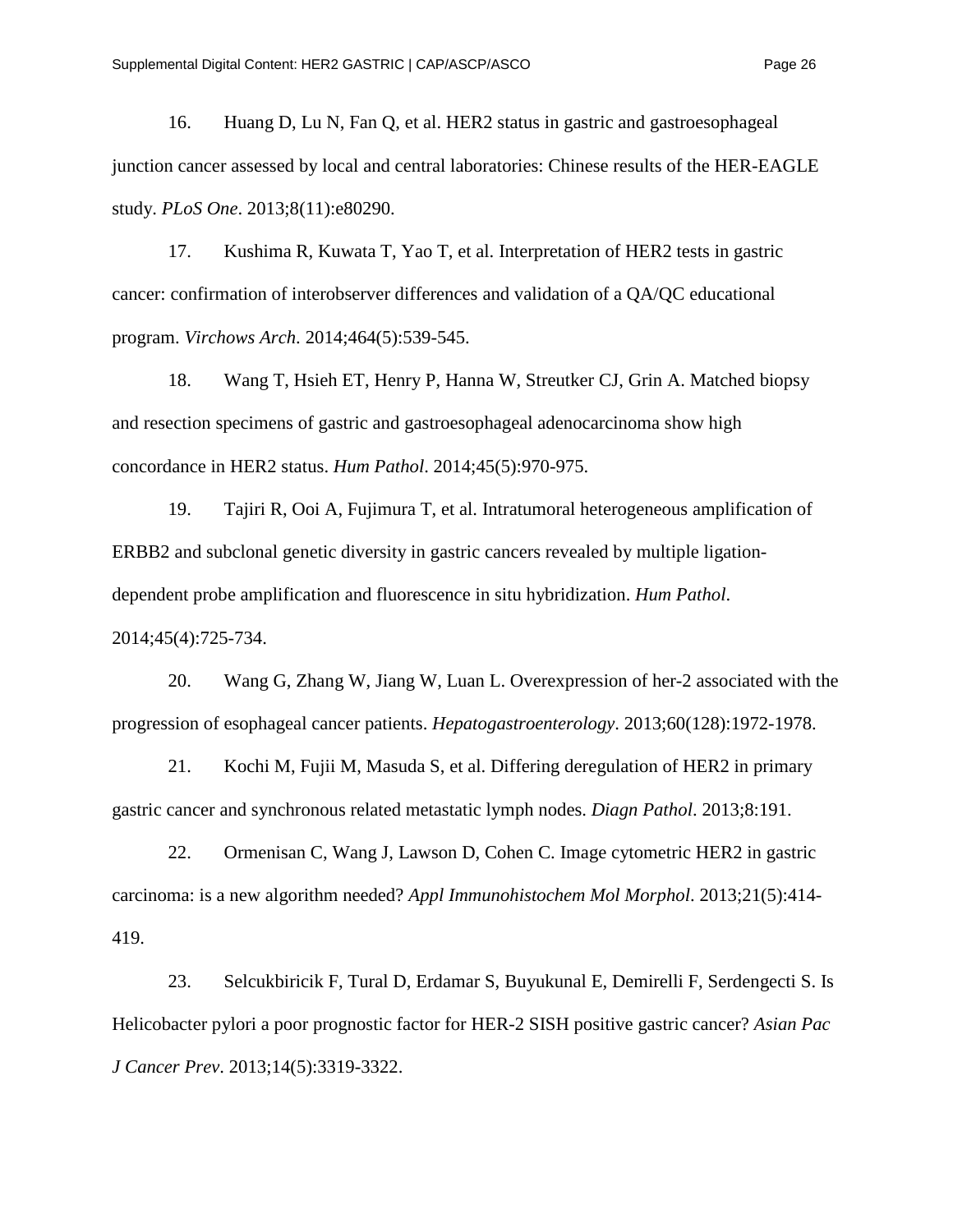24. He C, Bian XY, Ni XZ, et al. Correlation of human epidermal growth factor receptor 2 expression with clinicopathological characteristics and prognosis in gastric cancer. *World J Gastroenterol*. 2013;19(14):2171-2178.

25. Janjigian YY, Werner D, Pauligk C, et al. Prognosis of metastatic gastric and gastroesophageal junction cancer by HER2 status: a European and USA international collaborative analysis. *Ann Oncol*. 2012;23(10):2656-2662.

26. Tamura G, Osakabe M, Yanagawa N, et al. Comparison of HER2 immunohistochemical results using a monoclonal antibody (SV2-61gamma) and a polyclonal antibody (for Dako HercepTest) in advanced gastric cancer. *Pathol Int*. 2012;62(8):513-517.

27. Halon A, Donizy P, Biecek P, Rudno-Rudzinska J, Kielan W, Matkowski R. HER-2 expression in immunohistochemistry has no prognostic significance in gastric cancer patients. S*cientificWorldJournal*. 2012;2012:941259.

28. Cho EY, Srivastava A, Park K, et al. Comparison of four immunohistochemical tests and FISH for measuring HER2 expression in gastric carcinomas. *Pathology*. 2012;44(3):216-220.

29. Fox SB, Kumarasinghe MP, Armes JE, et al. Gastric HER2 testing study (GaTHER): an evaluation of gastric/gastroesophageal junction cancer testing accuracy in Australia. *Am J Surg Pathol*. 2012;36(4):577-582.

30. Liu W, Zhong S, Chen J, Yu Y. HER-2/neu overexpression is an independent prognostic factor for intestinal-type and early-stage gastric cancer patients. *J Clin Gastroenterol*. 2012;46(4):e31-37.

31. Schoppmann SF, Jesch B, Zacherl J, et al. HER-2 status in primary oesophageal cancer, lymph nodes and distant metastases. *Br J Surg*. 2011;98(10):1408-1413.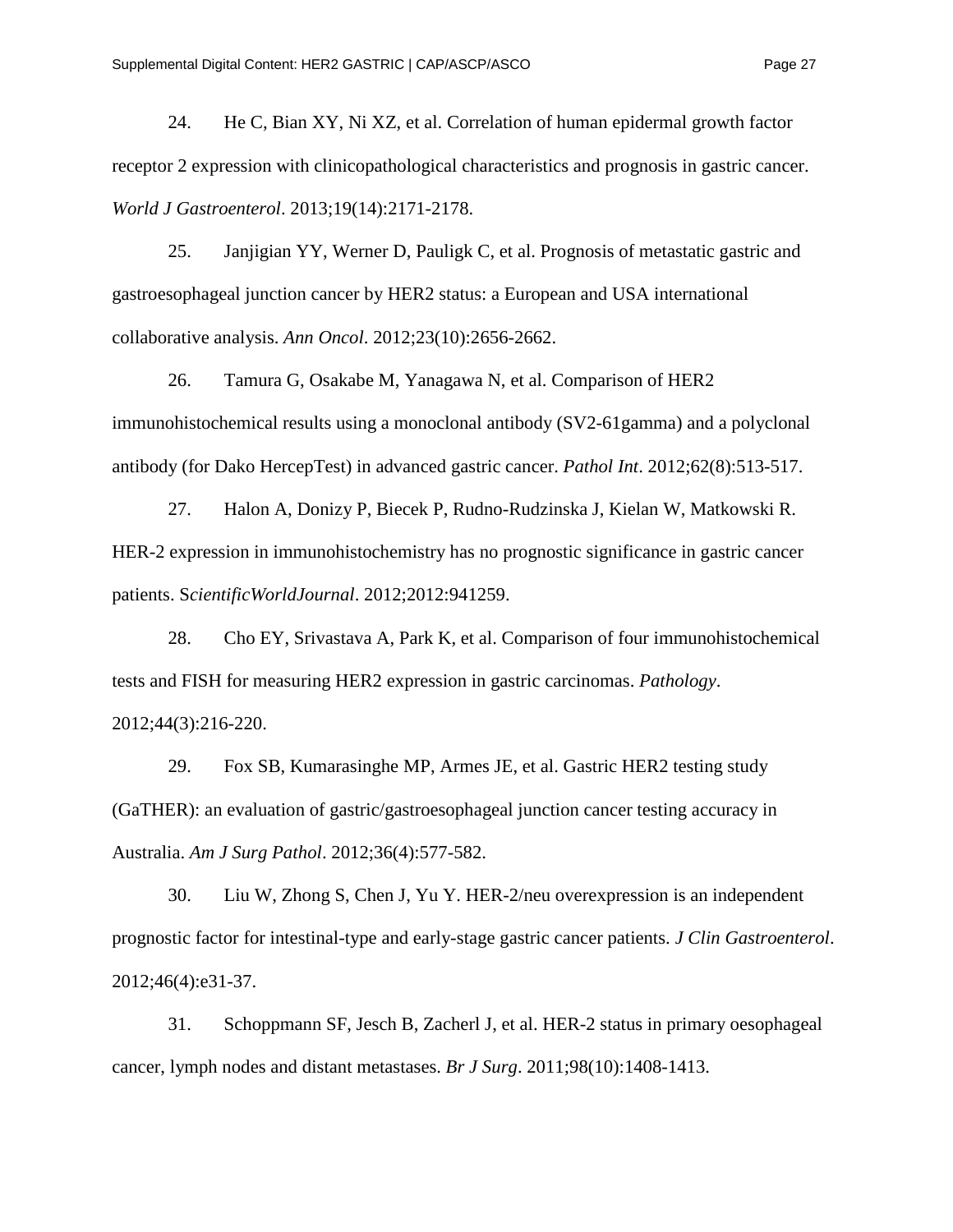32. Choritz H, Busche G, Kreipe H, Study Group HER2 Monitor. Quality assessment of HER2 testing by monitoring of positivity rates. *Virchows Arch*. 2011;459(3):283-289.

33. Sekaran A, Kandagaddala RS, Darisetty S, et al. HER2 expression in gastric cancer in Indian population--an immunohistochemistry and fluorescence in situ hybridization study. *Indian J Gastroenterol*. 2012;31(3):106-110.

34. Schmitt E, Vegran F, Chevrier S, et al. Transcriptional expression of 8 genes predicts pathological response to first-line docetaxel+trastuzumab-based neoadjuvant chemotherapy. *BMC Cancer*. 2015;15(1):169.

35. Stahl P, Seeschaaf C, Lebok P, et al. Heterogeneity of amplification of HER2, EGFR, CCND1 and MYC in gastric cancer. *BMC Gastroenterology*. 2015;15(1):7.

36. van Hagen P, Biermann K, Boers JE, et al. Human epidermal growth factor receptor 2 overexpression and amplification in endoscopic biopsies and resection specimens in esophageal and junctional adenocarcinoma. *Dis Esophagus*. 2015;28(4):380-385.

37. Ieni A, Barresi V, Caltabiano R, et al. Discordance rate of HER2 status in primary gastric carcinomas and synchronous lymph node metastases: a multicenter retrospective analysis. *Int J Mol Sci*. 2014;15(12):22331-22341.

38. Rakhshani N, Kalantari E, Bakhti H, Sohrabi MR, Mehrazma M. Evaluation of HER-2/neu overexpression in gastric carcinoma using a tissue microarray. *Asian Pac J Cancer Prev*. 2014;15(18):7597-7602.

39. Kumarasinghe MP, de Boer WB, Khor TS, et al. HER2 status in gastric/gastrooesophageal junctional cancers: should determination of gene amplification by SISH use HER2 copy number or HER2: CEP17 ratio? *Pathology*. 2014;46(3):184-187.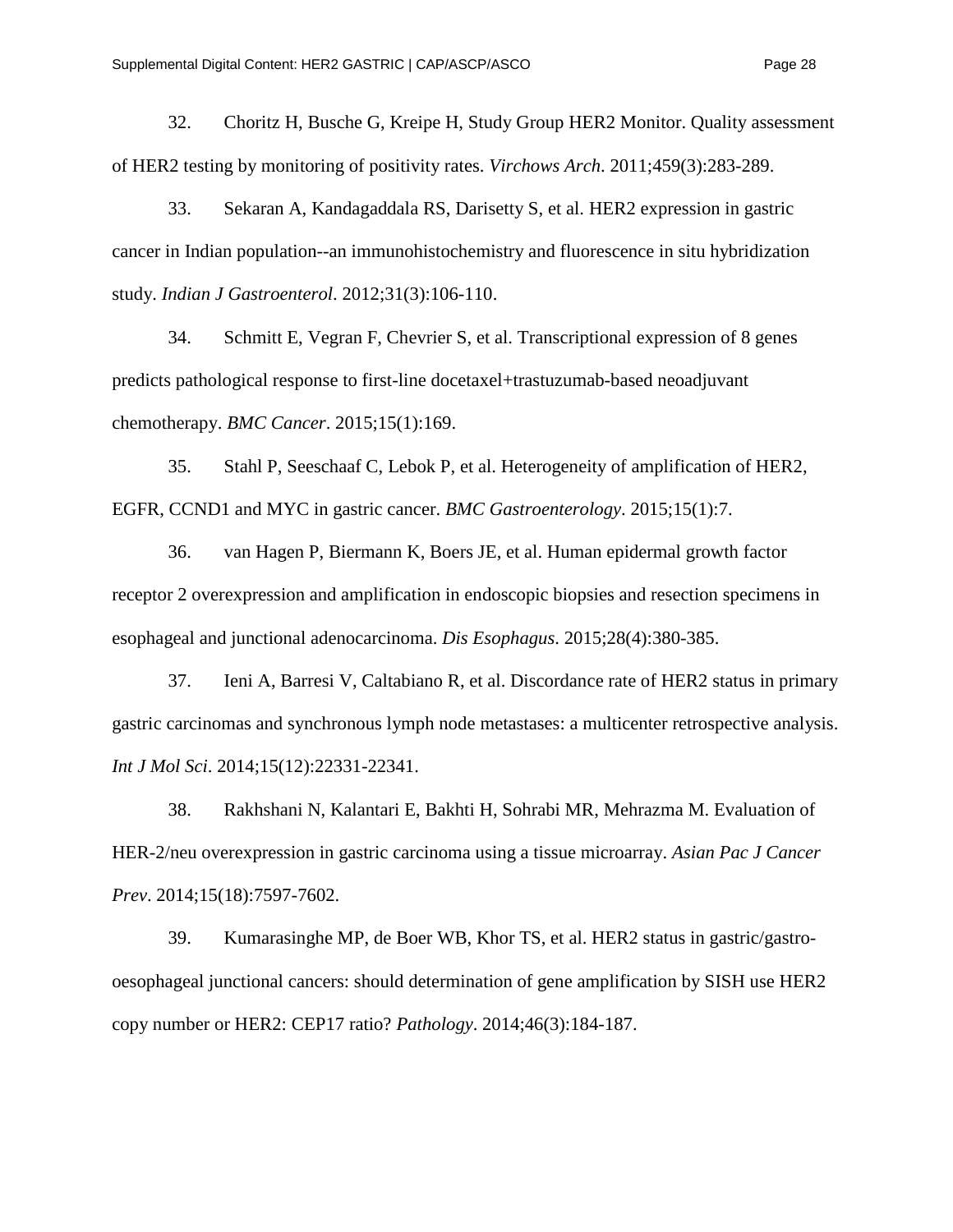40. Geng Y, Chen X, Qiu J, et al. Human epidermal growth factor receptor-2 expression in primary and metastatic gastric cancer. *Int J Clin Oncol*. 2014;19(2):303-311.

41. Kimura Y, Oki E, Yoshida A, et al. Significance of accurate human epidermal growth factor receptor-2 (HER2) evaluation as a new biomarker in gastric cancer. *Anticancer Res*. 2014;34(8):4207-4212.

42. Cho J, Jeong J, Sung J, et al. A large cohort of consecutive patients confirmed frequent HER2 positivity in gastric carcinomas with advanced stages. *Ann Surg Oncol*. 2013;20 (suppl 3):S477-484.

43. Pala EE, Bayol U, Ozguzer A, Akman O. HER2 status in gastric cancer: a comparison of two novel in situ hybridization methods (IQ FISH and dual color SISH) and two immunohistochemistry methods (A0485 and HercepTestTM). *Pathol Res Pract*. 2013;209(9):548-554.

44. Lee HE, Park KU, Yoo SB, et al. Clinical significance of intratumoral HER2 heterogeneity in gastric cancer. *Eur J Cancer*. 2013;49(6):1448-1457.

45. Grabsch H, Sivakumar S, Gray S, Gabbert HE, Muller W. HER2 expression in gastric cancer: rare, heterogeneous and of no prognostic value - conclusions from 924 cases of two independent series. *Cell Oncol*. 2010;32(1-2):57-65.

46. Song Y, Huang J, Wang JW. Relationship between HER2/neu gene amplification and protein expression and prognosis in patients with advanced gastric carcinoma. *Chin J Cancer*. 2010;29(1):76-81.

47. Park JS, Rha SY, Chung HC, et al. Clinicopathological features and prognostic significance of HER2 expression in gastric cancer. *Oncology*. 2015;88(3):147-156.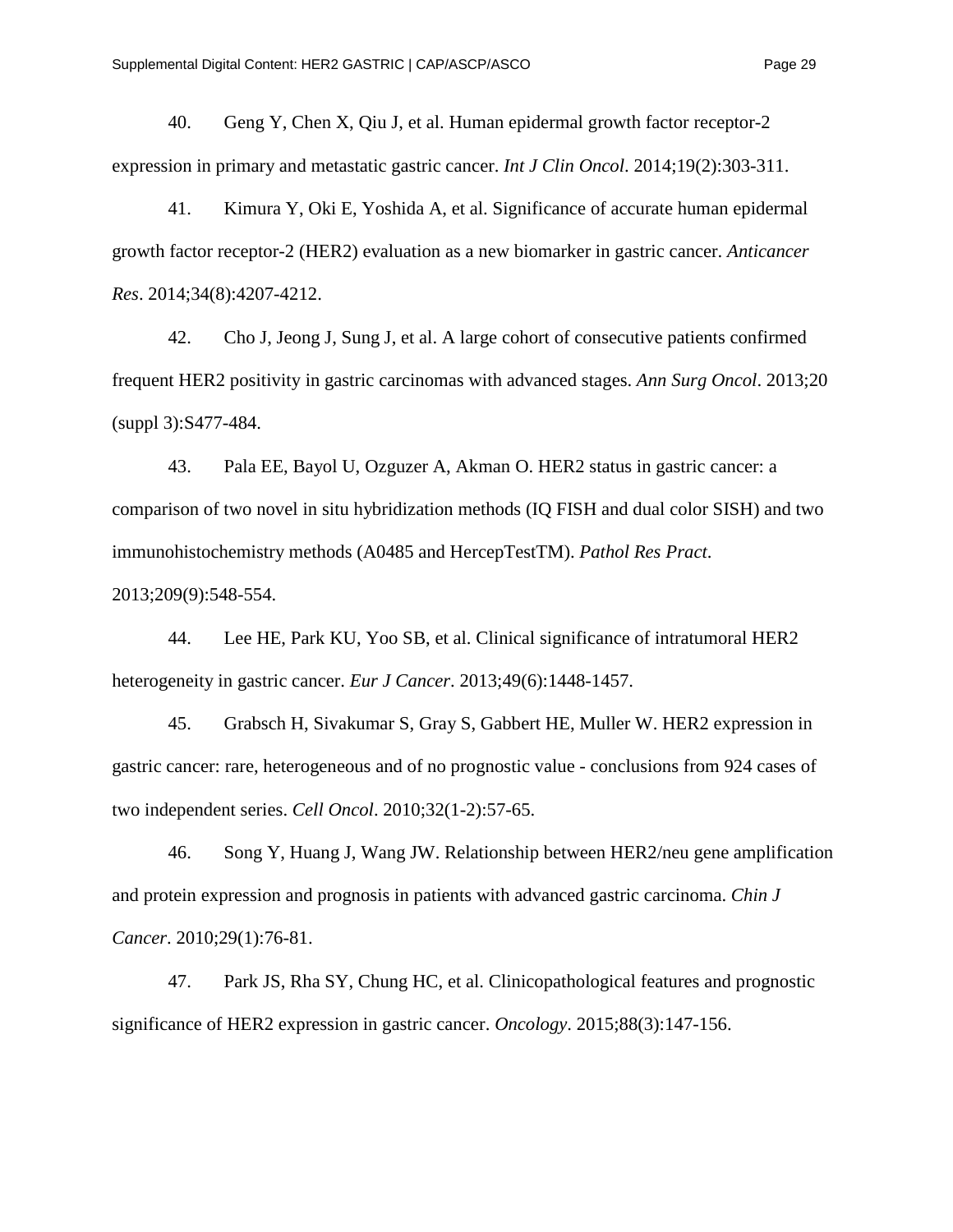48. Gullo I, Grillo F, Molinaro L, et al. Minimum biopsy set for HER2 evaluation in gastric and gastro-esophageal junction cancer. *Endosc Int Open*. 2015;3(2):E165-170.

49. Otsu H, Oki E, Ikawa-Yoshida A, et al. Correlation of HER2 Expression with Clinicopathological Characteristics and Prognosis in Resectable Gastric Cancer. *Anticancer Res*. 2015;35(4):2441-2446.

50. Feuchtinger A, Stiehler T, Jutting U, et al. Image analysis of immunohistochemistry is superior to visual scoring as shown for patient outcome of esophageal adenocarcinoma. *Histochem Cell Biol*. 2015;143(1):1-9.

51. Kim S, Lee J, Hong ME, et al. High-throughput sequencing and copy number variation detection using formalin fixed embedded tissue in metastatic gastric cancer. *PLoS One*  2014;9(11):e111693.

52. Chen M, Li Y, Ming Z, Biao A, Zheng LX. Comparison of HER2 status by fluorescence in situ hybridisation and immunohistochemistry in gastric cancer. *Wspolczesna Onkologia*. 2014;18(2):95-99.

53. Grillo F, Fassan M, Ceccaroli C, et al. The reliability of endoscopic biopsies in assessing HER2 status in gastric and gastroesophageal junction cancer: a study comparing biopsies with surgical samples. *Transl Oncol*. 2013;6(1):10-16.

54. Tafe LJ, Steinmetz HB, Allen SF, Dokus BJ, Tsongalis GJ. Rapid fluorescence in situ hybridisation (FISH) for HER2 (ERBB2) assessment in breast and gastro-oesophageal cancer. *J Clin Pathol*. 2015;68(4):306-308.

55. Koopman T, Louwen M, Hage M, Smits MM, Imholz AL. Pathologic diagnostics of HER2 positivity in gastroesophageal adenocarcinoma. *Am J Clin Pathol*. 2015;143(2):257- 264.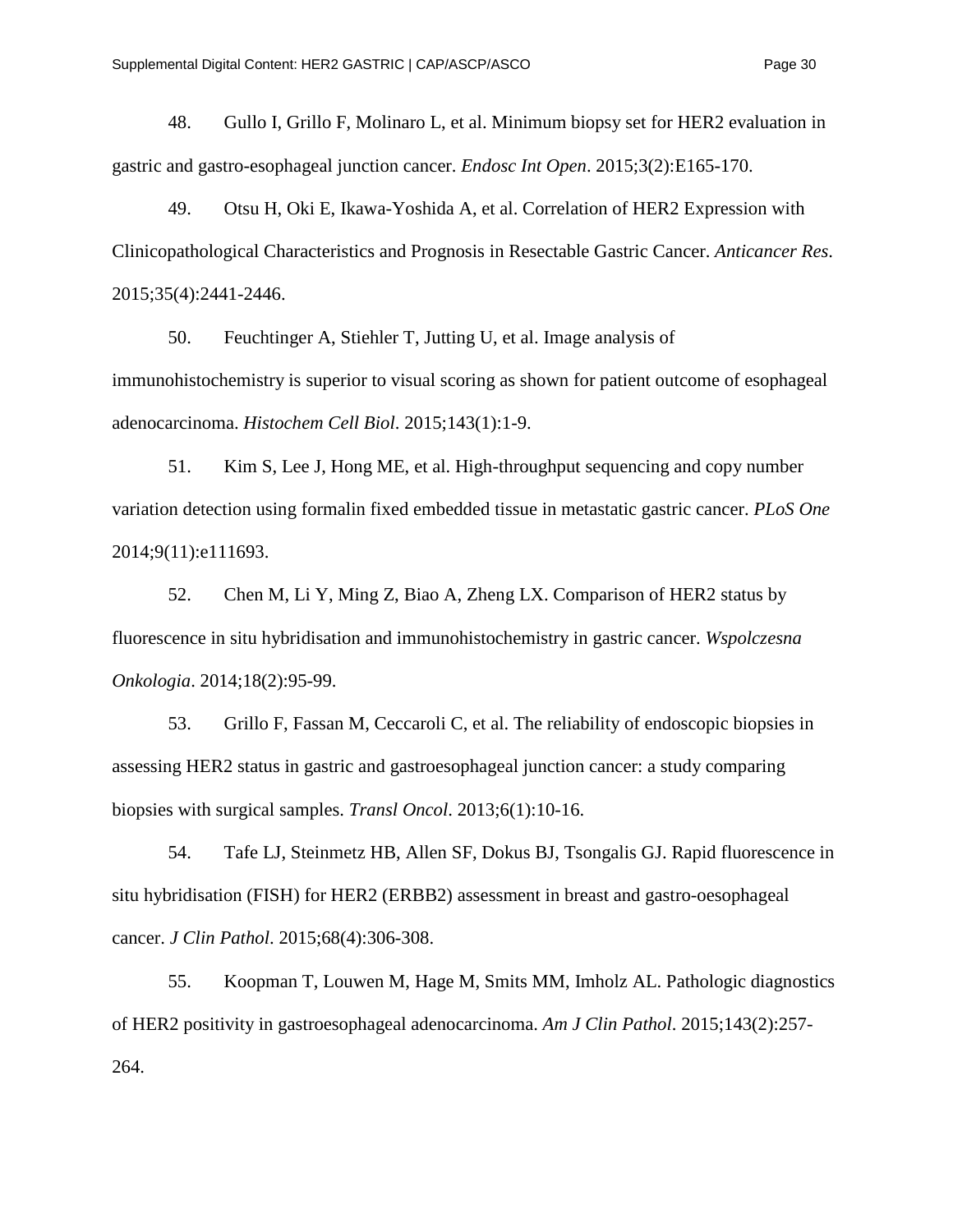56. Sheffield BS, Garratt J, Kalloger SE, et al. HER2/neu testing in gastric cancer by immunohistochemistry: assessment of interlaboratory variation. *Arch Pathol Lab Med*. 2014;138(11):1495-1502.

57. Chen XZ, Zhang WH, Yao WQ, et al. Immunohistochemical HER2 expression not associated with clinicopathological characteristics of stage I-III gastric cancer patients. *Hepatogastroenterology*. 2014;61(134):1817-1821.

58. Werner D, Battmann A, Steinmetz K, et al. The validation of a novel method combining both HER2 immunohistochemistry and HER2 dual-colour silver in situ hybridization on one slide for gastric carcinoma testing. *J Transl Med*. 2014;12:160.

59. Yoshida H, Yamamoto N, Taniguchi H, et al. Comparison of HER2 status between surgically resected specimens and matched biopsy specimens of gastric intestinal-type adenocarcinoma. *Virchows Arch*. 2014;465(2):145-154.

60. Geppert CI, Rummele P, Sarbia M, et al. Multi-colour FISH in oesophageal adenocarcinoma-predictors of prognosis independent of stage and grade. *Br J Cancer*. 2014;110(12):2985-2995.

61. Aizawa M, Nagatsuma AK, Kitada K, et al. Evaluation of HER2-based biology in 1,006 cases of gastric cancer in a Japanese population. *Gastric Cancer*. 2014;17(1):34-42.

62. Prins MJ, Ruurda JP, van Diest PJ, van Hillegersberg R, ten Kate FJ. Evaluation of the HER2 amplification status in oesophageal adenocarcinoma by conventional and automated FISH: a tissue microarray study. *J Clin Pathol*. 2014;67(1):26-32.

63. Gomez-Martin C, Plaza JC, Pazo-Cid R, et al. Level of HER2 gene amplification predicts response and overall survival in HER2-positive advanced gastric cancer treated with trastuzumab. *J Clin Oncol*. 2013;31(35):4445-4452.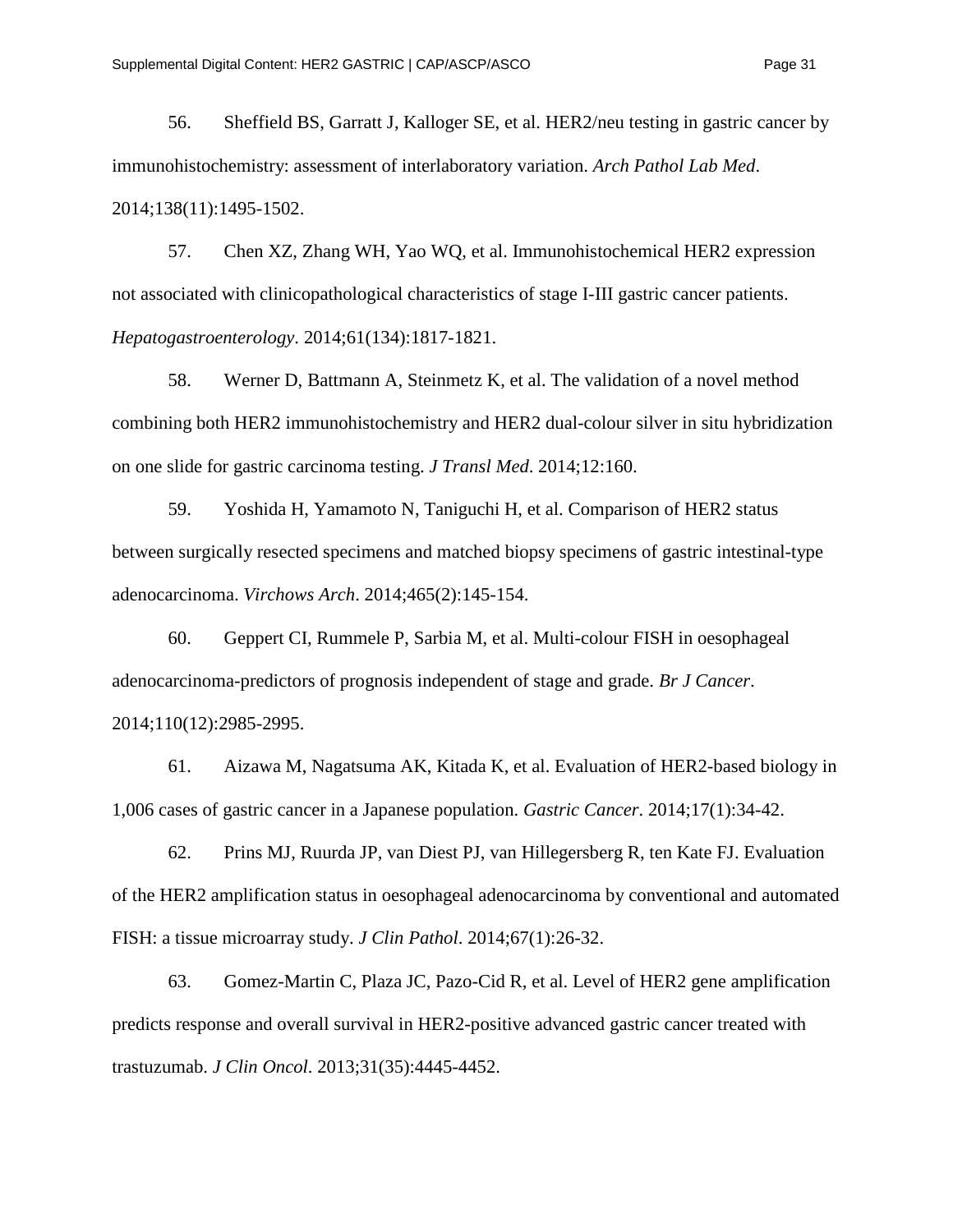64. Grin A, Brezden-Masley C, Bauer S, Streutker CJ. HER2 in situ hybridization in gastric and gastroesophageal adenocarcinoma: comparison of automated dual ISH to FISH. *Appl Immunohistochem Mol Morphol*. 2013;21(6):561-566.

65. Abrahao-Machado LF, Jacome AA, Wohnrath DR, et al. HER2 in gastric cancer: comparative analysis of three different antibodies using whole-tissue sections and tissue microarrays. *World J Gastroenterol*. 2013;19(38):6438-6446.

66. Gasljevic G, Lamovec J, Contreras JA, Zadnik V, Blas M, Gasparov S. HER2 in gastric cancer: an immunohistochemical study on tissue microarrays and the corresponding whole-tissue sections with a supplemental fish study. *Pathol Oncol Res*. 2013;19(4):855-865.

67. Gordon MA, Gundacker HM, Benedetti J, et al. Assessment of HER2 gene amplification in adenocarcinomas of the stomach or gastroesophageal junction in the INT-0116/SWOG9008 clinical trial. *Ann Oncol*. 2013;24(7):1754-1761.

68. Fan XS, Chen JY, Li CF, et al. Differences in HER2 over-expression between proximal and distal gastric cancers in the Chinese population. *World J Gastroenterol*. 2013;19(21):3316-3323.

69. Fusco N, Rocco EG, Del Conte C, et al. HER2 in gastric cancer: a digital image analysis in pre-neoplastic, primary and metastatic lesions. *Mod Pathol*. 2013;26(6):816-824.

70. Cruz-Reyes C, Gamboa-Dominguez A. HER2 amplification in gastric cancer is a rare event restricted to the intestinal phenotype. *Int J Surg Pathol*. 2013;21(3):240-246.

71. Shan L, Ying J, Lu N. HER2 expression and relevant clinicopathological features in gastric and gastroesophageal junction adenocarcinoma in a Chinese population. *Diag Pathol*. 2013;8:76.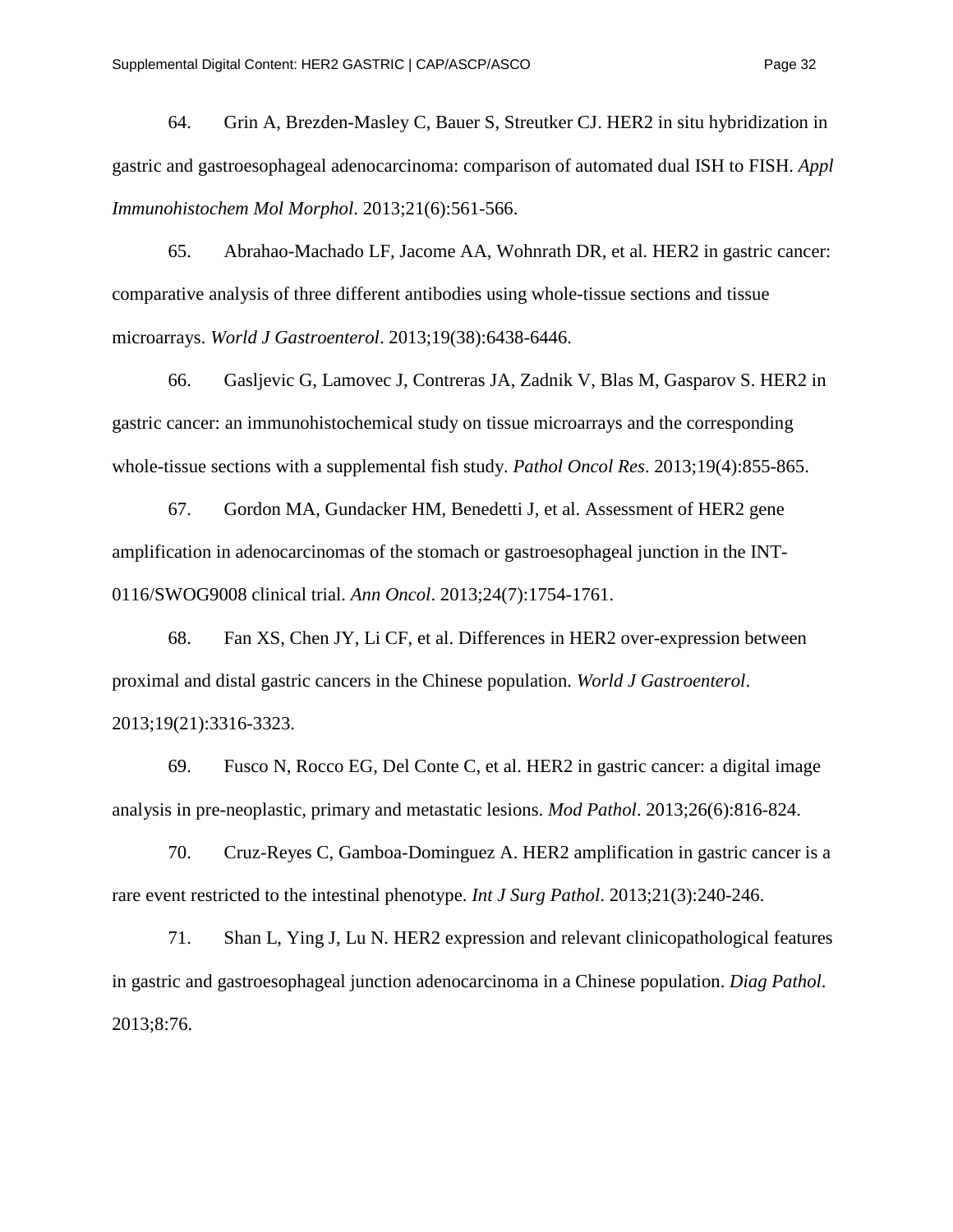72. Cho EY, Park K, Do I, et al. Heterogeneity of ERBB2 in gastric carcinomas: a study of tissue microarray and matched primary and metastatic carcinomas. *Mod Pathol*. 2013;26(5):677-684.

73. Prins MJ, Ruurda JP, van Diest PJ, van Hillegersberg R, Ten Kate FJ. The significance of the HER-2 status in esophageal adenocarcinoma for survival: an immunohistochemical and an in situ hybridization study. *Ann Oncol*. 2013;24(5):1290-1297.

74. Okines AF, Thompson LC, Cunningham D, et al. Effect of HER2 on prognosis and benefit from peri-operative chemotherapy in early oesophago-gastric adenocarcinoma in the MAGIC trial. *Ann Oncol*. 2013;24(5):1253-1261.

75. Phillips BE, Tubbs RR, Rice TW, et al. Clinicopathologic features and treatment outcomes of patients with human epidermal growth factor receptor 2-positive adenocarcinoma of the esophagus and gastroesophageal junction. *Dis Esophagus*. 2013;26(3):299-304.

76. Pirrelli M, Caruso ML, Di Maggio M, Armentano R, Valentini AM. Are biopsy specimens predictive of HER2 status in gastric cancer patients? *Dig Dis Sci*. 2013;58(2):397- 404.

77. Warneke VS, Behrens HM, Boger C, et al. Her2/neu testing in gastric cancer: evaluating the risk of sampling errors. *Ann Oncol*. 2013;24(3):725-733.

78. Pagni F, Zannella S, Ronchi S, Garanzini C, Leone BE. HER2 status of gastric carcinoma and corresponding lymph node metastasis. *Pathol Oncol Res*. 2013;19(1):103-109.

79. Zhou F, Li N, Jiang W, et al. Prognosis significance of HER-2/neu overexpression/amplification in Chinese patients with curatively resected gastric cancer after the ToGA clinical trial. *World J Surg Oncol*. 2012;10274.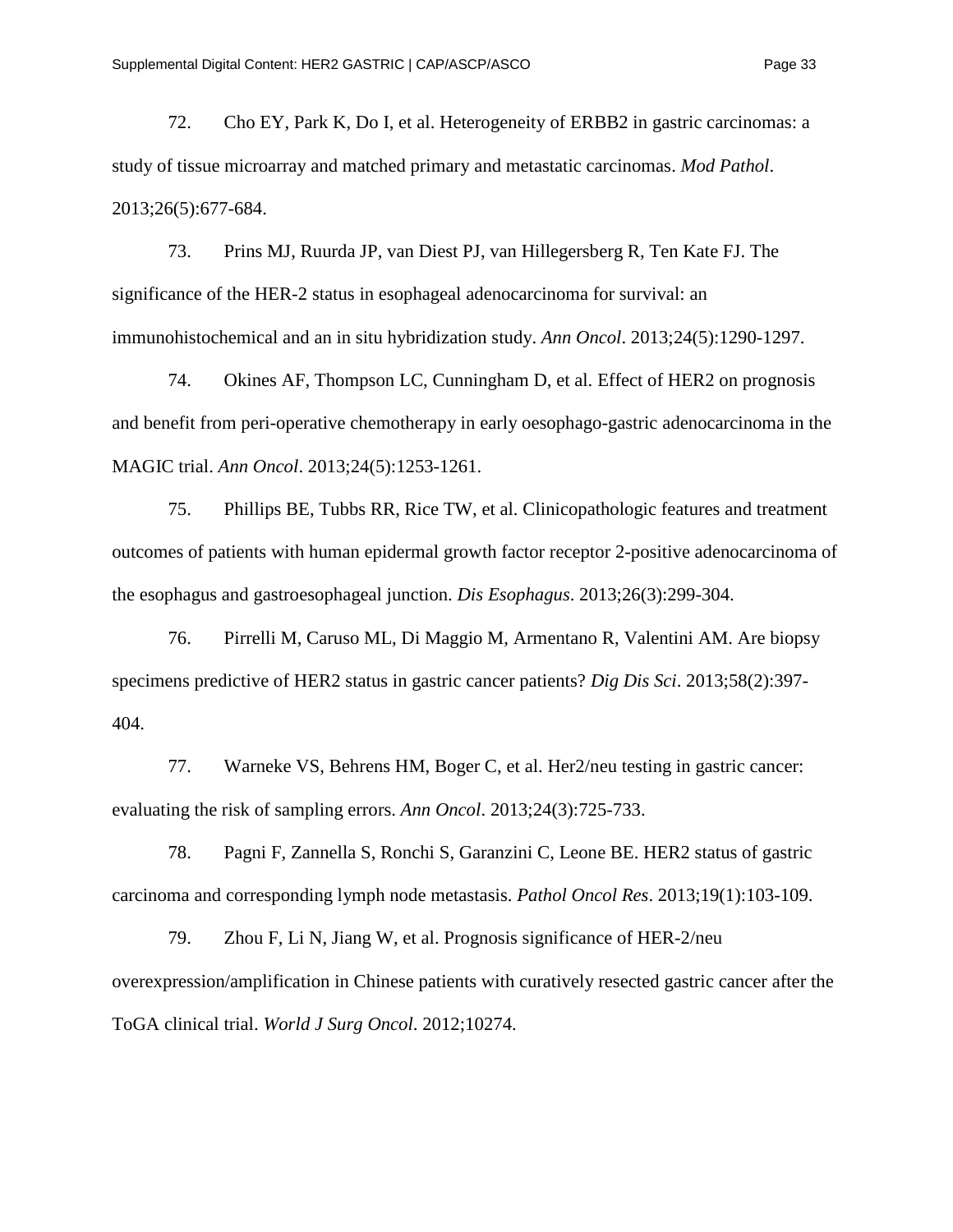80. Hirschmann A, Lamb TA, Marchal G, Padilla M, Diebold J. Simultaneous analysis of HER2 gene and protein on a single slide facilitates HER2 testing of breast and gastric carcinomas. *Am J Clin Pathol*. 2012;138(6):837-844.

81. Yoon HH, Shi Q, Sukov WR, et al. Adverse prognostic impact of intratumor heterogeneous HER2 gene amplification in patients with esophageal adenocarcinoma. *J Clin Oncol*. 2012;30(32):3932-3938.

82. Terashima M, Kitada K, Ochiai A, et al. Impact of expression of human epidermal growth factor receptors EGFR and ERBB2 on survival in stage II/III gastric cancer. *Clin Cancer Res*. 2012;18(21):5992-6000.

83. Kiyose S, Igarashi H, Nagura K, et al. Chromogenic in situ hybridization (CISH) to detect HER2 gene amplification in breast and gastric cancer: comparison with immunohistochemistry (IHC) and fluorescence in situ hybridization (FISH). *Pathol Int*. 2012;62(11):728-734.

84. Fassan M, Mastracci L, Grillo F, et al. Early HER2 dysregulation in gastric and oesophageal carcinogenesis. *Histopathology*. 2012;61(5):769-776.

85. Asioli S, Maletta F, Verdun di Cantogno L, et al. Approaching heterogeneity of human epidermal growth factor receptor 2 in surgical specimens of gastric cancer. *Hum Pathol*. 2012;43(11):2070-2079.

86. Gomez-Martin C, Garralda E, Echarri MJ, et al. HER2/neu testing for anti-HER2 based therapies in patients with unresectable and/or metastatic gastric cancer. *J Clin Pathol*. 2012;65(8):751-757.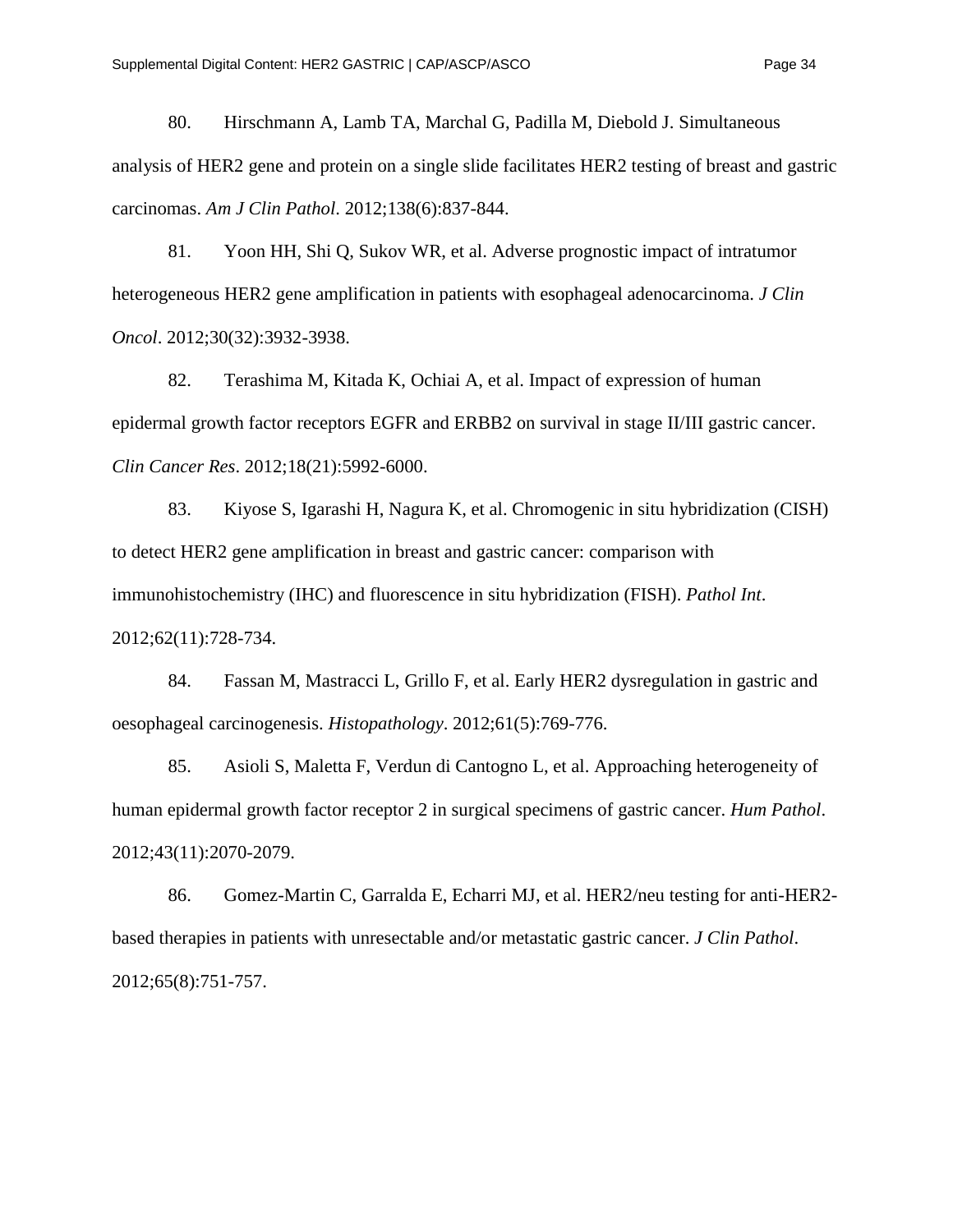87. Fassan M, Ludwig K, Pizzi M, et al. Human epithelial growth factor receptor 2 (HER2) status in primary and metastatic esophagogastric junction adenocarcinomas. *Hum Pathol*. 2012;43(8):1206-1212.

88. Jeung J, Patel R, Vila L, Wakefield D, Liu C. Quantitation of HER2/neu expression in primary gastroesophageal adenocarcinomas using conventional light microscopy and quantitative image analysis. *Arch Pathol Lab Med*. 2012;136(6):610-617.

89. Kim JW, Im SA, Kim M, et al. The prognostic significance of HER2 positivity for advanced gastric cancer patients undergoing first-line modified FOLFOX-6 regimen. *Anticancer Res*. 2012;32(4):1547-1553.

90. Radu OM, Foxwell T, Cieply K, et al. HER2 amplification in gastroesophageal adenocarcinoma: correlation of two antibodies using gastric cancer scoring criteria, H score, and digital image analysis with fluorescence in situ hybridization. *Am J Clin Pathol*.

2012;137(4):583-594.

91. Sornmayura P, Rerkamnuaychoke B, Jinawath A, Euanorasetr C. Human epidermal growth-factor receptor 2 overexpression in gastric carcinoma in Thai patients. *J Med Assoc Thai*. 2012;95(1):88-95.

92. Park YS, Hwang HS, Park HJ, et al. Comprehensive analysis of HER2 expression and gene amplification in gastric cancers using immunohistochemistry and in situ hybridization: which scoring system should we use? *Hum Pathol*. 2012;43(3):413-422.

93. Mrklic I, Bendic A, Kunac N, et al. Her-2/neu assessment for gastric carcinoma: validation of scoring system. *Hepatogastroenterology*. 2012;59(113):300-303.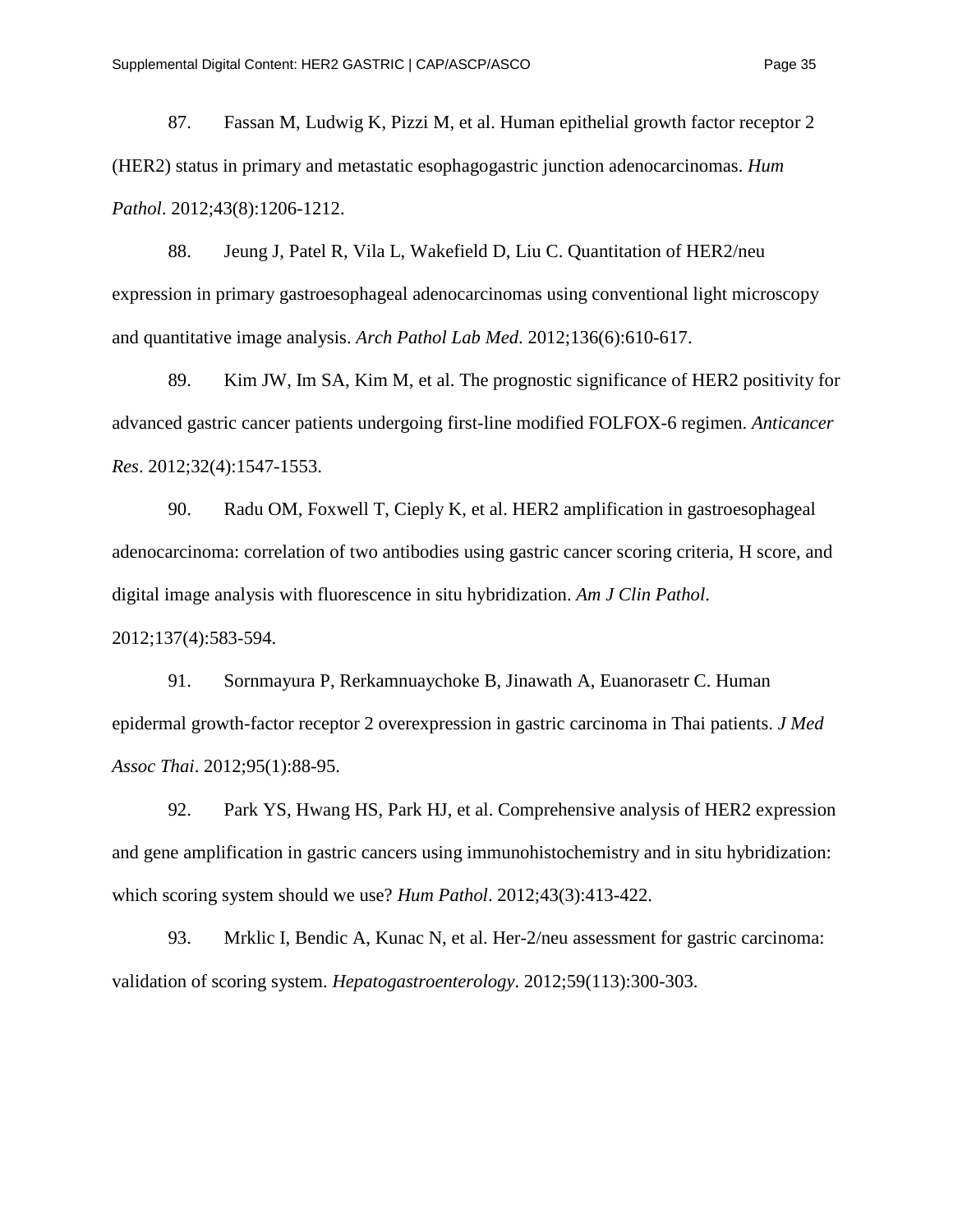94. Tsapralis D, Panayiotides I, Peros G, Liakakos T, Karamitopoulou E. Human epidermal growth factor receptor-2 gene amplification in gastric cancer using tissue microarray technology. *World J Gastroenterol*. 2012;18(2):150-155.

95. Yoon HH, Shi Q, Sukov WR, et al. Association of HER2/ErbB2 expression and gene amplification with pathologic features and prognosis in esophageal adenocarcinomas. *Clin Cancer Res*. 2012;18(2):546-554.

96. Yang J, Luo H, Li Y, et al. Intratumoral heterogeneity determines discordant results of diagnostic tests for human epidermal growth factor receptor (HER) 2 in gastric cancer specimens. *Cell Biochem Biophys*. 2012;62(1):221-228.

97. Kunz PL, Mojtahed A, Fisher GA, et al. HER2 expression in gastric and gastroesophageal junction adenocarcinoma in a US population: clinicopathologic analysis with proposed approach to HER2 assessment. *Appl Immunohistochem Mol Morphol*. 2012;20(1):13- 24.

98. Hsu JT, Chen TC, Tseng JH, et al. Impact of HER-2 overexpression/amplification on the prognosis of gastric cancer patients undergoing resection: a single-center study of 1,036 patients. *Oncologist*. 2011;16(12):1706-1713.

99. Lee S, de Boer WB, Fermoyle S, Platten M, Kumarasinghe MP. Human epidermal growth factor receptor 2 testing in gastric carcinoma: issues related to heterogeneity in biopsies and resections. *Histopathology*. 2011;59(5):832-840.

100. Kim MA, Lee HJ, Yang HK, Bang YJ, Kim WH. Heterogeneous amplification of ERBB2 in primary lesions is responsible for the discordant ERBB2 status of primary and metastatic lesions in gastric carcinoma. *Histopathology*. 2011;59(5):822-831.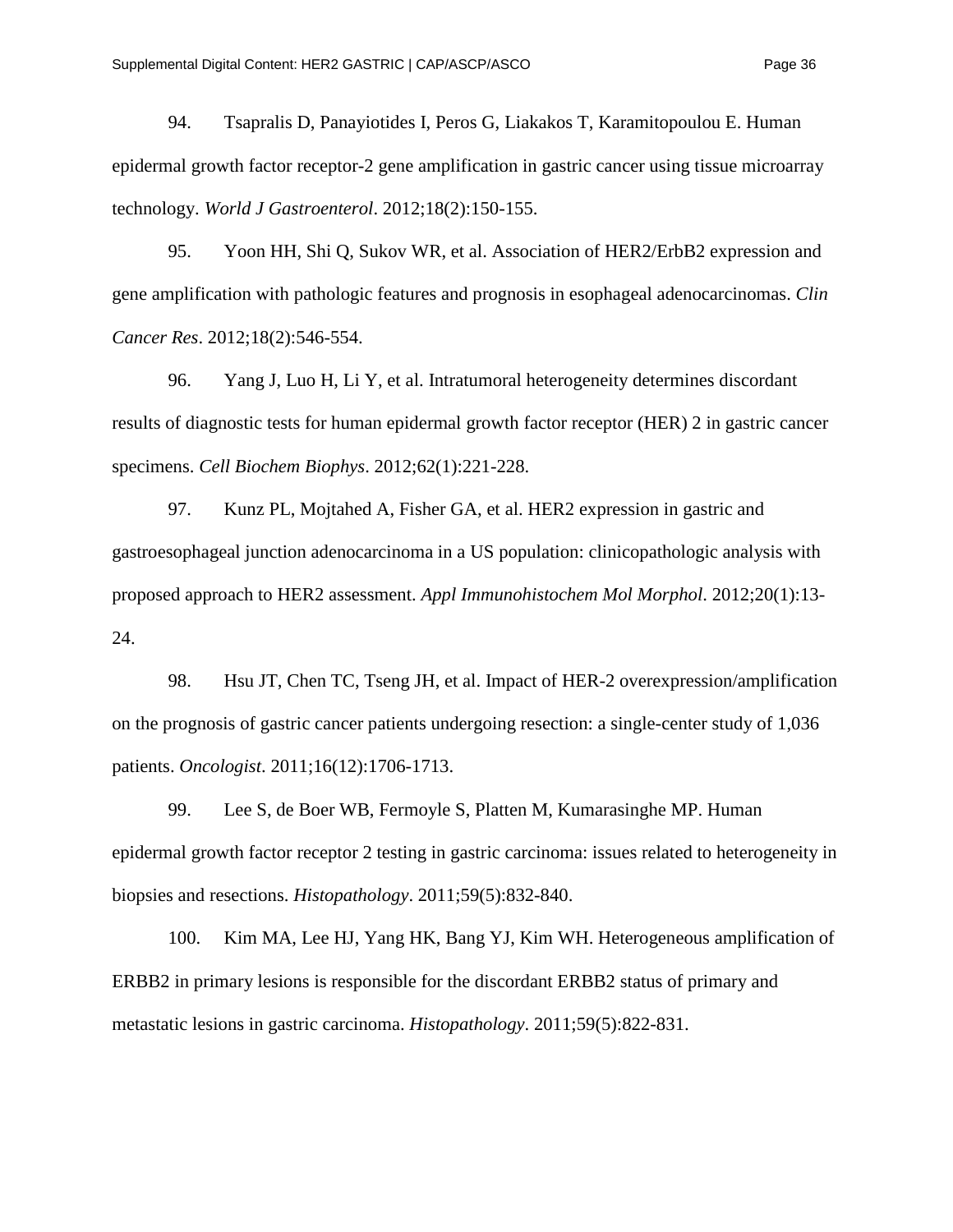101. Tafe LJ, Janjigian YY, Zaidinski M, et al. Human epidermal growth factor receptor 2 testing in gastroesophageal cancer: correlation between immunohistochemistry and fluorescence in situ hybridization. *Arch Pathol Lab Med*. 2011;135(11):1460-1465.

102. Yan B, Yau EX, Choo SN, et al. Dual-colour HER2/chromosome 17 chromogenic in situ hybridisation assay enables accurate assessment of HER2 genomic status in gastric cancer and has potential utility in HER2 testing of biopsy samples. *J Clin Pathol*. 2011;64(10):880-883.

103. Kim KC, Koh YW, Chang HM, et al. Evaluation of HER2 protein expression in gastric carcinomas: comparative analysis of 1,414 cases of whole-tissue sections and 595 cases of tissue microarrays. *Ann Surg Oncol*. 2011;18(10):2833-2840.

104. Garcia-Garcia E, Gomez-Martin C, Angulo B, et al. Hybridization for human epidermal growth factor receptor 2 testing in gastric carcinoma: a comparison of fluorescence insitu hybridization with a novel fully automated dual-colour silver in-situ hybridization method. *Histopathology*. 2011;59(1):8-17.

105. Langer R, Rauser S, Feith M, et al. Assessment of ErbB2 (Her2) in oesophageal adenocarcinomas: summary of a revised immunohistochemical evaluation system, bright field double in situ hybridisation and fluorescence in situ hybridisation. *Mod Pathol*. 2011;24(7):908- 916.

106. Hu Y, Bandla S, Godfrey TE, et al. HER2 amplification, overexpression and score criteria in esophageal adenocarcinoma. *Mod Pathol*. 2011;24(7):899-907.

107. Thompson SK, Sullivan TR, Davies R, Ruszkiewicz AR. Her-2/neu gene amplification in esophageal adenocarcinoma and its influence on survival. *Ann Surg Oncol*. 2011;18(7):2010-2017.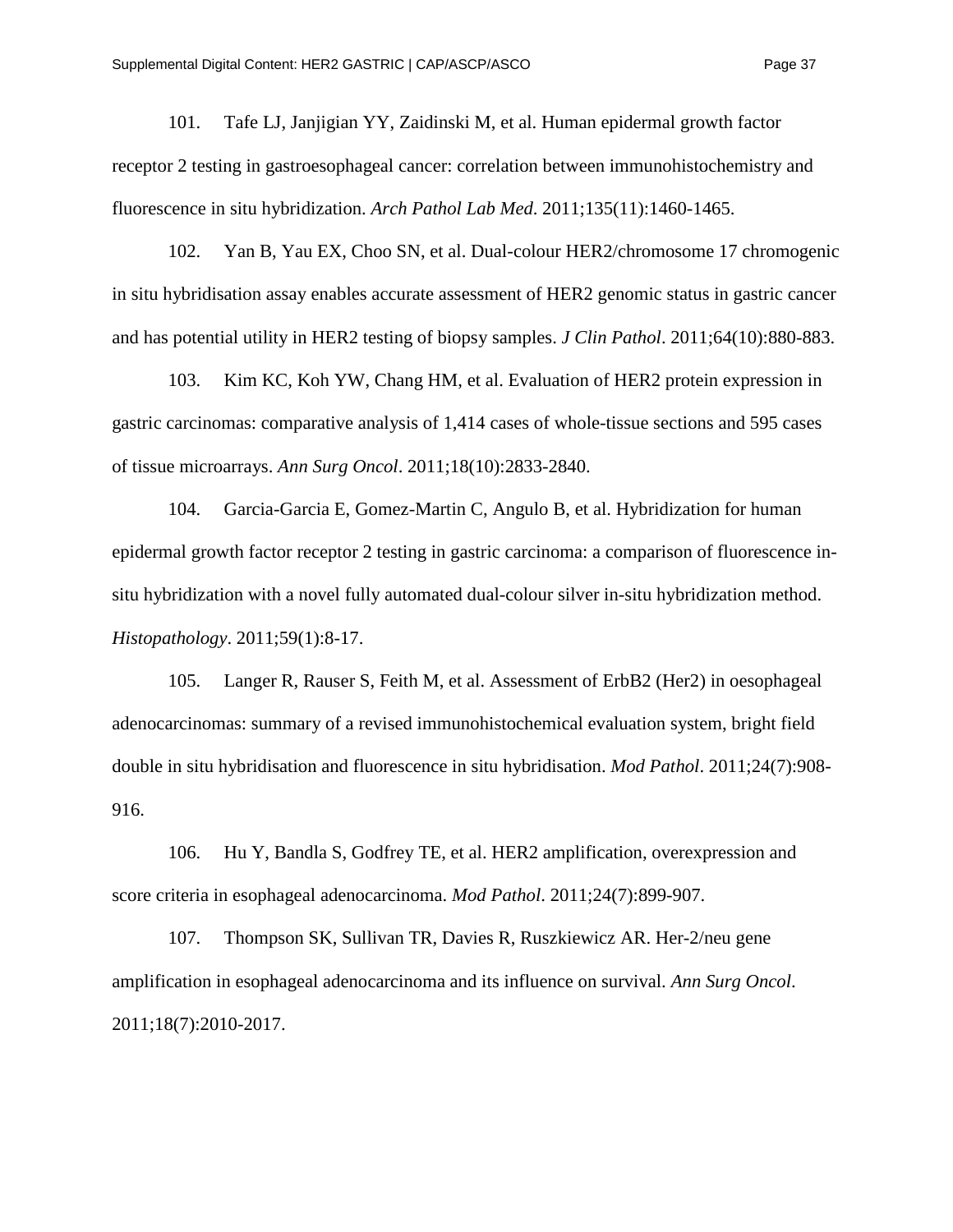108. Im SA, Kim JW, Kim JS, et al. Clinicopathologic characteristics of patients with stage III/IV (M(0)) advanced gastric cancer, according to HER2 status assessed by immunohistochemistry and fluorescence in situ hybridization. *Diagn Mol Pathol*. 2011;20(2):94- 100.

109. Bozzetti C, Negri FV, Lagrasta CA, et al. Comparison of HER2 status in primary and paired metastatic sites of gastric carcinoma. . *Br J Cancer*. 2011;104(9):1372-1376.

110. Yan SY, Hu Y, Fan JG, et al. Clinicopathologic significance of HER-2/neu protein expression and gene amplification in gastric carcinoma. *World J Gastroenterol*. 2011;17(11):1501-1506.

111. Moelans CB, Milne AN, Morsink FH, Offerhaus GJ, van Diest PJ. Low frequency of HER2 amplification and overexpression in early onset gastric cancer. *Cell Oncol (Dordr)*. 2011;34(2):89-95.

112. Boers JE, Meeuwissen H, Methorst N. HER2 status in gastro-oesophageal adenocarcinomas assessed by two rabbit monoclonal antibodies (SP3 and 4B5) and two in situ hybridization methods (FISH and SISH). *Histopathology*. 2011;58(3):383-394.

113. Schoppmann SF, Jesch B, Friedrich J, et al. Expression of Her-2 in carcinomas of the esophagus. *Am J Surg Pathol*. 2010;34(12):1868-1873.

114. Yan B, Yau EX, Bte Omar SS, et al. A study of HER2 gene amplification and protein expression in gastric cancer. *J Clin Pathol*. 2010;63(9):839-842.

115. Marx AH, Tharun L, Muth J, et al. HER-2 amplification is highly homogenous in gastric cancer. *Hum Pathol*. 2009;40(6):769-777.